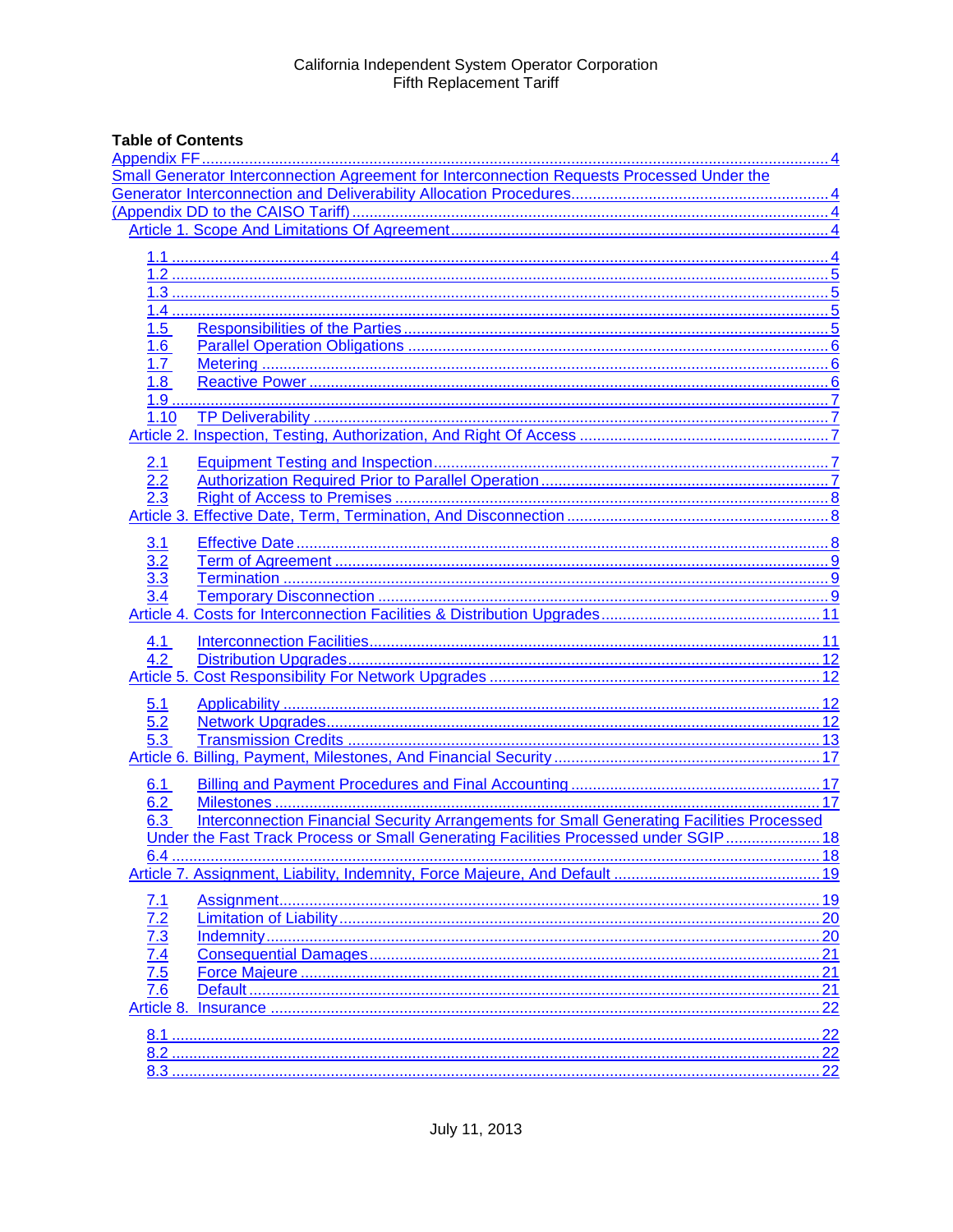|       | 24  |
|-------|-----|
|       | 24  |
|       | 24  |
|       | 24  |
|       |     |
|       |     |
|       |     |
| 12.1  |     |
| 12.2  |     |
| 12.3  |     |
| 12.4  |     |
| 12.5  |     |
| 12.6  |     |
| 12.7  |     |
| 12.8  |     |
| 12.9  |     |
| 12.10 |     |
| 12.11 |     |
| 12.12 |     |
| 12.13 | .27 |
|       |     |
| 13.1  |     |
| 13.2  |     |
| 13.3  |     |
| 13.4  |     |
| 13.5  |     |
|       |     |
|       |     |
|       |     |
|       |     |
|       |     |
|       |     |
|       |     |
|       |     |
|       |     |
|       |     |
|       |     |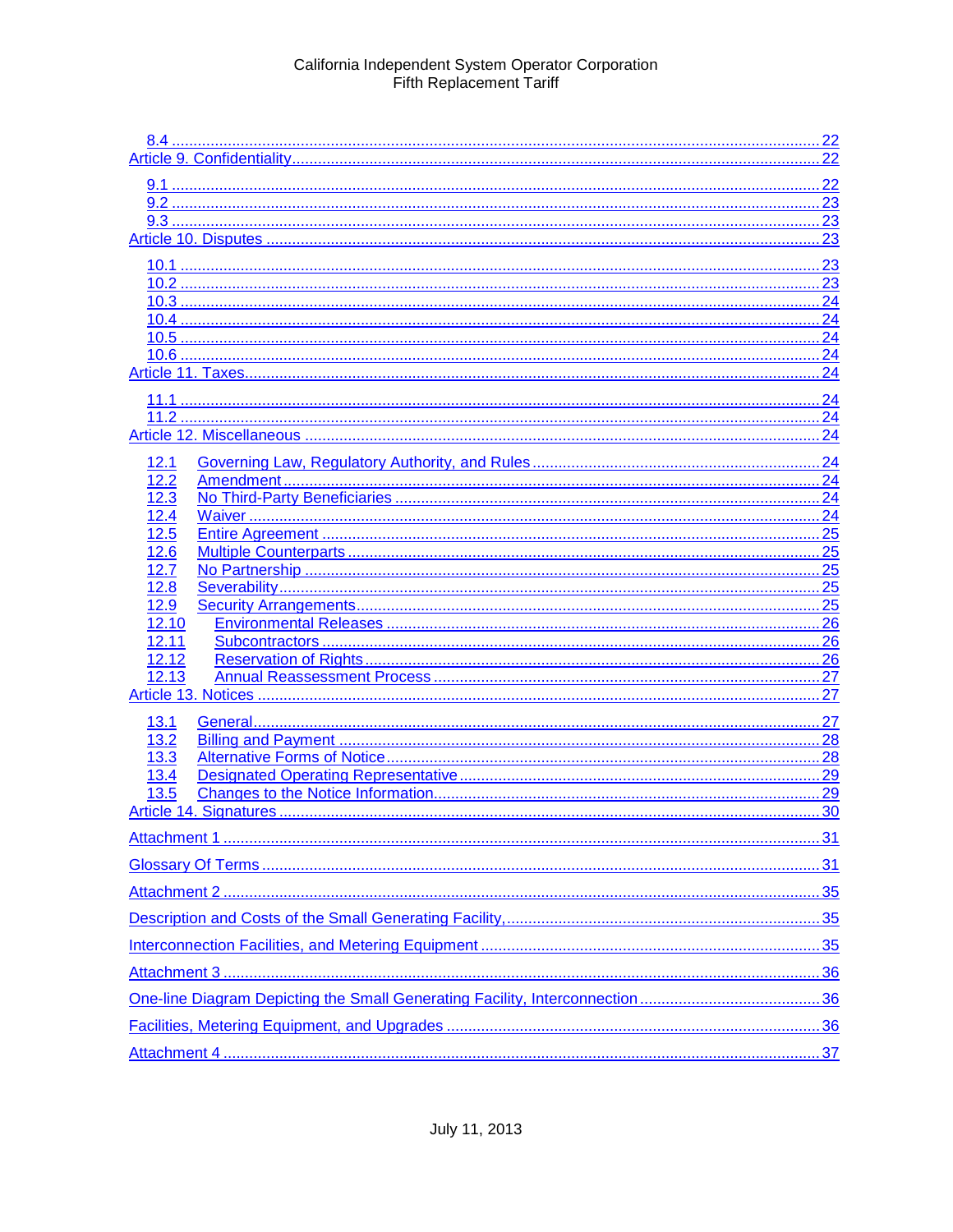| Additional Operating Requirements for the CAISO Controlled Grid and Affected Systems Needed to |  |
|------------------------------------------------------------------------------------------------|--|
|                                                                                                |  |
|                                                                                                |  |
|                                                                                                |  |
|                                                                                                |  |
|                                                                                                |  |
|                                                                                                |  |
|                                                                                                |  |
|                                                                                                |  |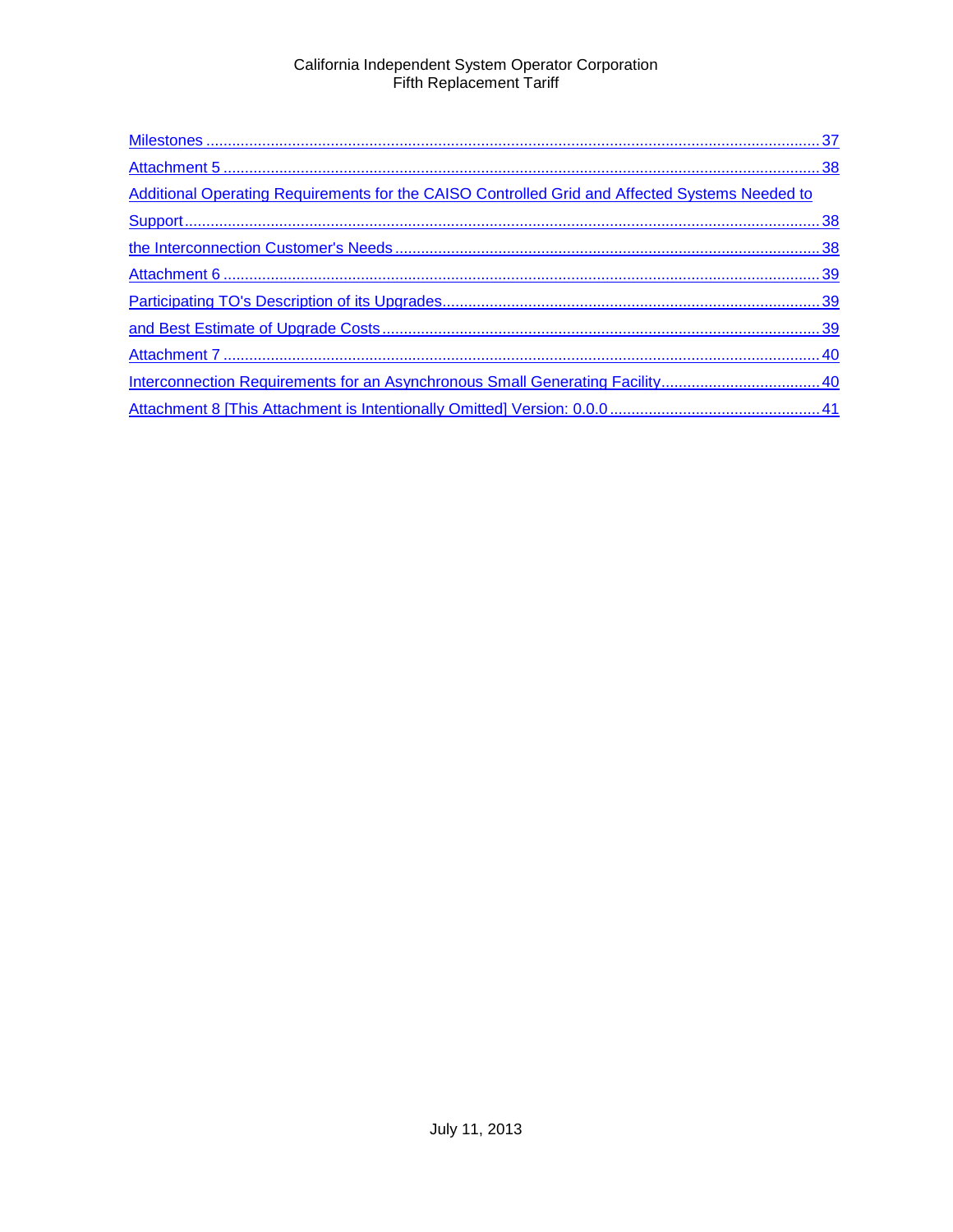## **Appendix FF**

#### <span id="page-3-2"></span><span id="page-3-1"></span><span id="page-3-0"></span>**Small Generator Interconnection Agreement for Interconnection Requests Processed Under the Generator Interconnection and Deliverability Allocation Procedures**

#### **(Appendix DD to the CAISO Tariff)**

|                                                     | This Small Generator Interconnection Agreement ("Agreement") is made and entered into this                |
|-----------------------------------------------------|-----------------------------------------------------------------------------------------------------------|
| day of _________________________________, 20___, by |                                                                                                           |
|                                                     | ("Participating TO"), the California Independent System Operator Corporation, a California nonprofit      |
|                                                     | public benefit corporation organized and existing under the laws of the State of California ("CAISO") and |
|                                                     | ("Interconnection Customer") each                                                                         |
|                                                     | becoing the comptimes referred to individually as "Darty" or referred to collectively as the "Darties "   |

#### hereinafter sometimes referred to individually as "Party" or referred to collectively as the "Parties."

#### **Participating TO Information**

| Attention: __________________                                                                                                                                                                                                  |      |                |                       |  |
|--------------------------------------------------------------------------------------------------------------------------------------------------------------------------------------------------------------------------------|------|----------------|-----------------------|--|
| Address: ______________________                                                                                                                                                                                                |      |                |                       |  |
| City:                                                                                                                                                                                                                          |      | State: _______ | $\angle$ ip: ________ |  |
| Phone: the contract of the contract of the contract of the contract of the contract of the contract of the contract of the contract of the contract of the contract of the contract of the contract of the contract of the con | Fax: |                |                       |  |
| E-mail Address:                                                                                                                                                                                                                |      |                |                       |  |

#### **CAISO Information**

| Attention:               |            |  |
|--------------------------|------------|--|
| 250 Outcropping Way      |            |  |
| Folsom, CA 95630         |            |  |
| Phone: 916-351-4400 Fax: |            |  |
| E-mail:                  | @caiso.com |  |

#### **Interconnection Customer Information**

| City:                     | State: _____________                                                                                                                                                                                                          | $\mathsf{Zip:}$ |
|---------------------------|-------------------------------------------------------------------------------------------------------------------------------------------------------------------------------------------------------------------------------|-----------------|
| Phone: __________________ | Fax: ___________________                                                                                                                                                                                                      |                 |
| E-mail Address:           | the control of the control of the control of the control of the control of the control of the control of the control of the control of the control of the control of the control of the control of the control of the control |                 |

Interconnection Customer Queue Position No: \_\_\_\_\_\_\_\_\_\_\_\_\_\_\_

In consideration of the mutual covenants set forth herein, the Parties agree as follows:

#### <span id="page-3-3"></span>**Article 1. Scope And Limitations Of Agreement**

<span id="page-3-4"></span>1.1 This Agreement shall be used for all Small Generating Facility Interconnection Requests submitted under the Generator Interconnection and Transmission Allocation Procedures (GIDAP) set forth in Appendix DD except for those submitted under the 10 kW Inverter Process contained in GIDAP Appendix 7. For those Interconnection Requests, GIDAP Appendix 7 contains the terms and conditions which serve as the Interconnection Agreement.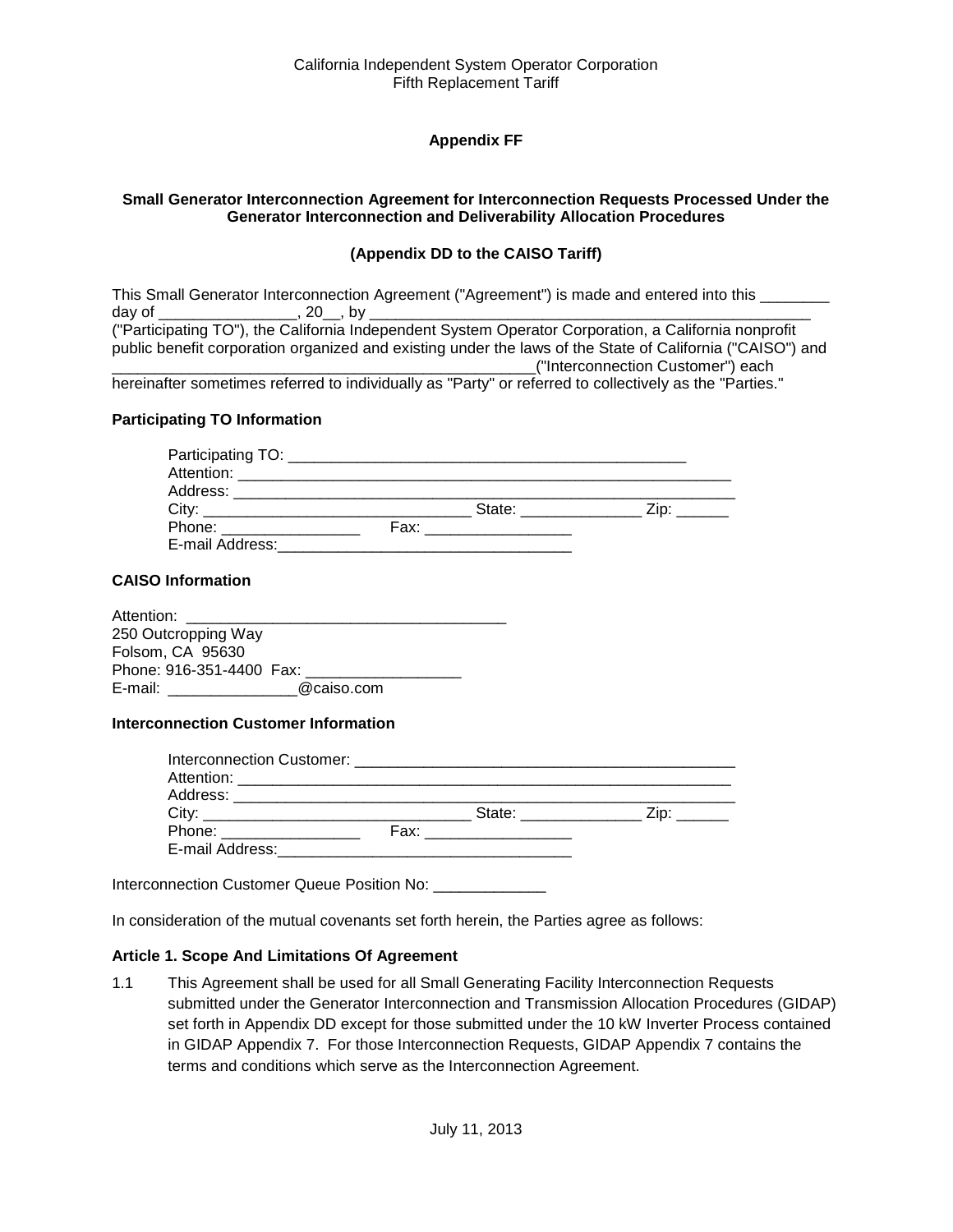- <span id="page-4-0"></span>1.2 This Agreement governs the terms and conditions under which the Interconnection Customer's Small Generating Facility will interconnect with, and operate in parallel with, the Participating TO's Transmission System.
- <span id="page-4-1"></span>1.3 This Agreement does not constitute an agreement to purchase or deliver the Interconnection Customer's power. The purchase or delivery of power and other services that the Interconnection Customer may require will be covered under separate agreements, if any. The Interconnection Customer will be responsible for separately making all necessary arrangements (including scheduling) for delivery of electricity in accordance with the CAISO Tariff.
- <span id="page-4-2"></span>1.4 Nothing in this Agreement is intended to affect any other agreement between or among the Parties.

#### <span id="page-4-3"></span>1.5 Responsibilities of the Parties

- 1.5.1 The Parties shall perform all obligations of this Agreement in accordance with all Applicable Laws and Regulations, Operating Requirements, and Good Utility Practice. The Parties shall use the Large Generator Interconnection Agreement (CAISO Tariff Appendix CC) to interpret the responsibilities of the Parties under this Agreement.
- 1.5.2 The Interconnection Customer shall construct, interconnect, operate and maintain its Small Generating Facility and construct, operate, and maintain its Interconnection Facilities in accordance with the applicable manufacturer's recommended maintenance schedule, and in accordance with this Agreement, and with Good Utility Practice.
- 1.5.3 The Participating TO shall construct, operate, and maintain its Interconnection Facilities and Upgrades in accordance with this Agreement, and with Good Utility Practice. The CAISO and the Participating TO shall cause the Participating TO's Transmission System to be operated and controlled in a safe and reliable manner and in accordance with this Agreement.
- 1.5.4 The Interconnection Customer agrees to construct its facilities or systems in accordance with applicable specifications that meet or exceed those provided by the National Electrical Safety Code, the American National Standards Institute, IEEE, Underwriter's Laboratory, and Operating Requirements in effect at the time of construction and other applicable national and state codes and standards. The Interconnection Customer agrees to design, install, maintain, and operate its Small Generating Facility so as to reasonably minimize the likelihood of a disturbance adversely affecting or impairing the system or equipment of the Participating TO and any Affected Systems. The Interconnection Customer shall comply with the Participating TO's Interconnection Handbook. In the event of a conflict between the terms of this Agreement and the terms of the Participating TO's Interconnection Handbook, the terms in this Agreement shall govern.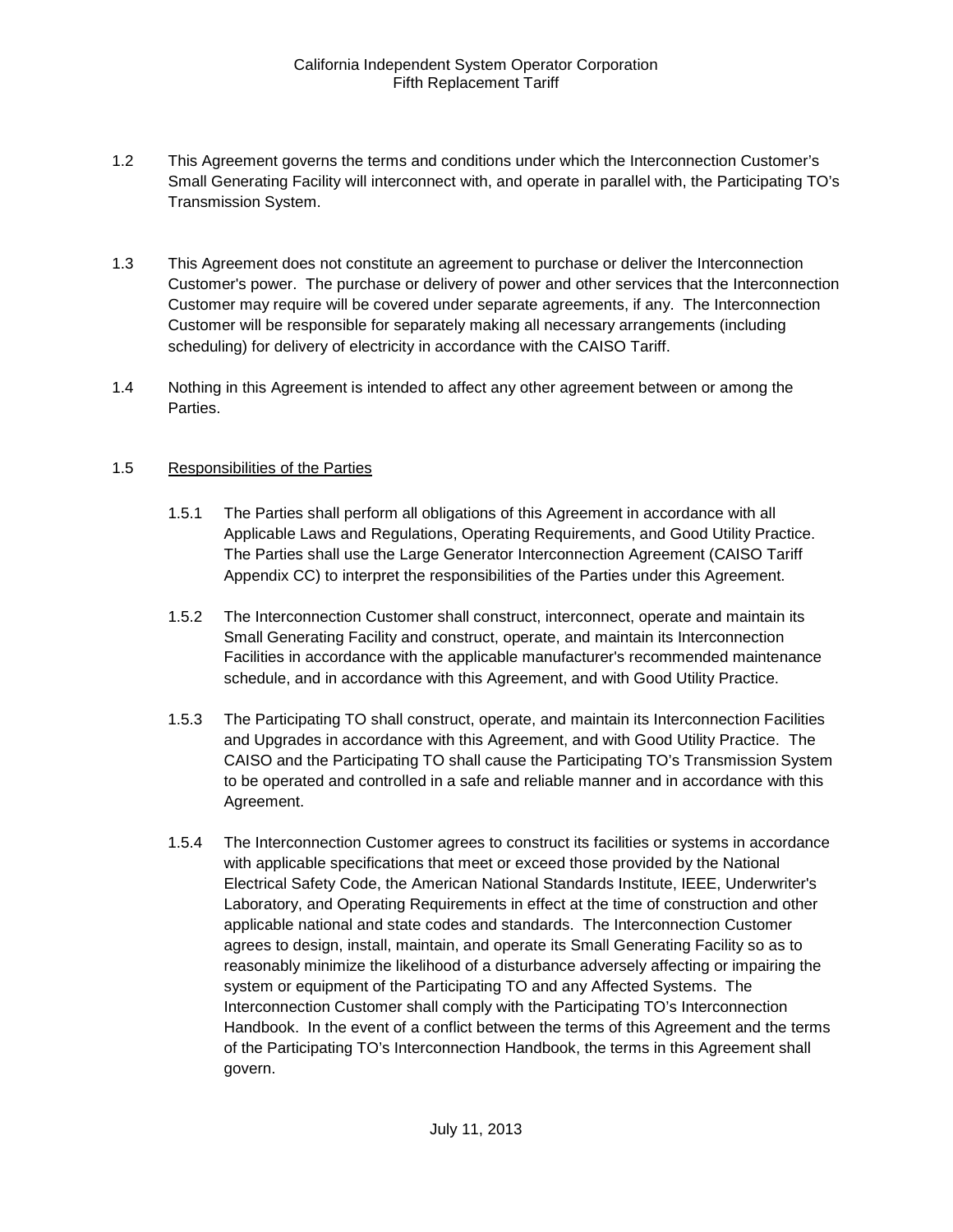- 1.5.5 Each Party shall operate, maintain, repair, and inspect, and shall be fully responsible for the facilities that it now or subsequently may own unless otherwise specified in the Attachments to this Agreement. Each Party shall be responsible for the safe installation, maintenance, repair and condition of their respective lines and appurtenances on their respective sides of the Point of Change of Ownership. The Participating TO and the Interconnection Customer, as appropriate, shall provide Interconnection Facilities that adequately protect the CAISO Controlled Grid, the Participating TO's electric system, the Participating TO's personnel, and other persons from damage and injury. The allocation of responsibility for the design, installation, operation, maintenance and ownership of Interconnection Facilities shall be delineated in the Attachments to this Agreement.
- 1.5.6 The Participating TO and the CAISO shall coordinate with Affected Systems to support the interconnection.
- 1.5.7 [This provision is intentionally omitted.]

#### <span id="page-5-0"></span>1.6 Parallel Operation Obligations

Once the Small Generating Facility has been authorized to commence parallel operation, the Interconnection Customer shall abide by all rules and procedures pertaining to the parallel operation of the Small Generating Facility in the CAISO Balancing Authority Area, including, but not limited to; 1) the rules and procedures concerning the operation of generation set forth in the CAISO Tariff for the CAISO Controlled Grid and; 2) the Operating Requirements set forth in Attachment 5 of this Agreement.

#### <span id="page-5-1"></span>1.7 Metering

The Interconnection Customer shall be responsible for the reasonable and necessary cost for the purchase, installation, operation, maintenance, testing, repair, and replacement of metering and data acquisition equipment specified in Attachments 2 and 3 of this Agreement. The Interconnection Customer's metering (and data acquisition, as required) equipment shall conform to applicable industry rules and Operating Requirements.

#### <span id="page-5-2"></span>1.8 Reactive Power

1.8.1 The Interconnection Customer shall design its Small Generating Facility to maintain a composite power delivery at continuous rated power output at the terminals of each generating unit at a power factor within the range of 0.95 leading to 0.90 lagging, unless the CAISO has established different requirements that apply to all similarly situated generators in the CAISO Balancing Authority Area on a comparable basis. The requirements of this paragraph shall not apply to asynchronous generators and the requirements of Attachment 7 shall apply instead.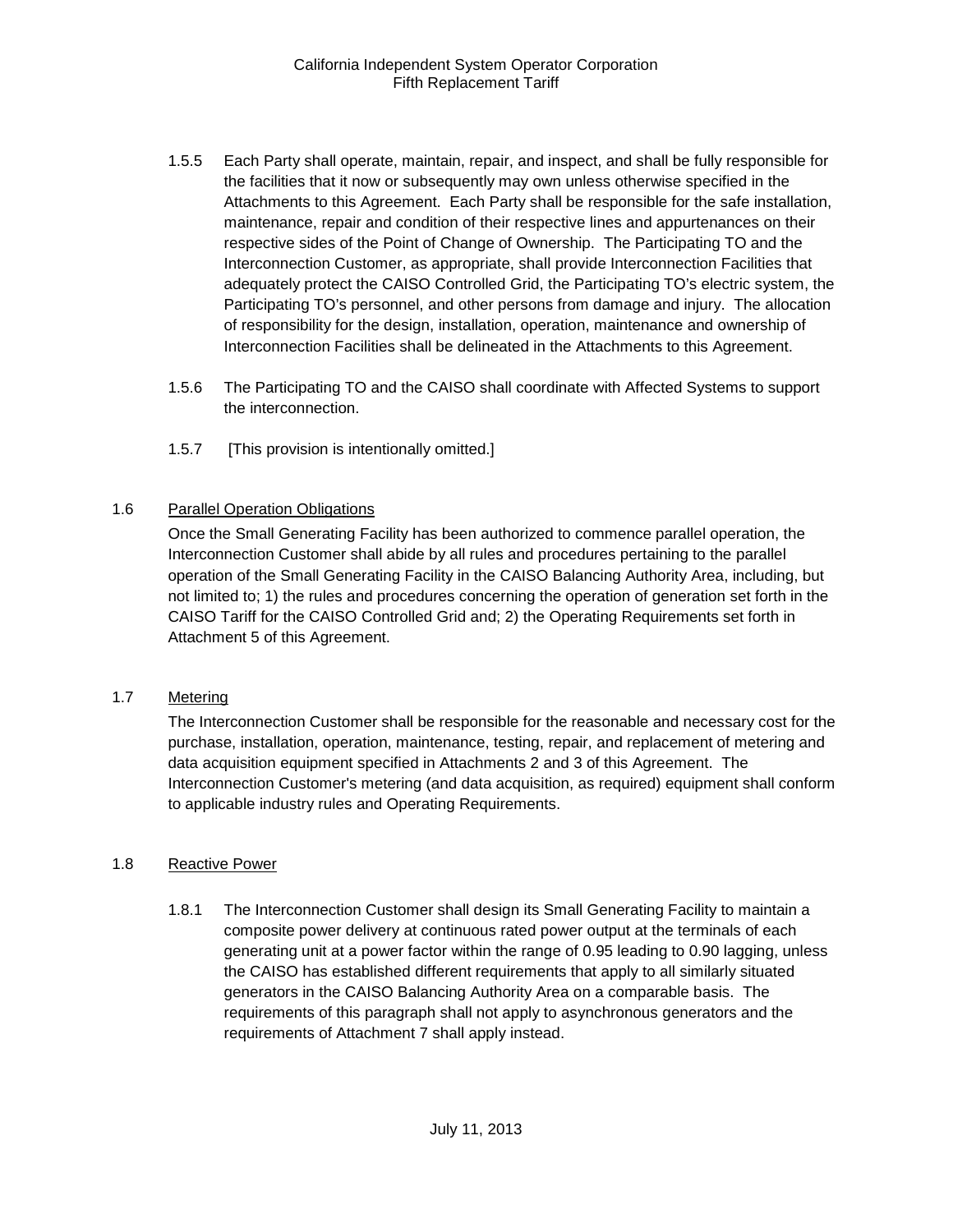- 1.8.2 Payment to the Interconnection Customer for reactive power that the Small Generating Facility provides or absorbs when the CAISO requests the Interconnection Customer to operate its Small Generating Facility outside the range specified in Article 1.8.1 will be made by the CAISO in accordance with the applicable provisions of the CAISO Tariff.
- <span id="page-6-0"></span>1.9 Capitalized terms used herein shall have the meanings specified in the Glossary of Terms in Attachment 1 or the body of this Agreement.

### <span id="page-6-1"></span>1.10 TP Deliverability

To the extent that an Interconnection Customer is eligible for and has been allocated TP Deliverability pursuant to Section 8.9 of the GIDAP, the Interconnection Customer's right to retain such allocated TP Deliverability shall be contingent upon satisfying the obligations set forth in Section 8.9.3 of the GIDAP.

### <span id="page-6-2"></span>**Article 2. Inspection, Testing, Authorization, And Right Of Access**

#### <span id="page-6-3"></span>2.1 Equipment Testing and Inspection

- 2.1.1 The Interconnection Customer shall test and inspect its Small Generating Facility and Interconnection Facilities prior to interconnection. The Interconnection Customer shall notify the Participating TO and the CAISO of such activities no fewer than five (5) Business Days (or as may be agreed to by the Parties) prior to such testing and inspection. Testing and inspection shall occur on a Business Day. The Participating TO and the CAISO may, at their own expense, send qualified personnel to the Small Generating Facility site to inspect the interconnection and observe the testing. The Interconnection Customer shall provide the Participating TO and the CAISO a written test report when such testing and inspection is completed.
- 2.1.2 The Participating TO and the CAISO shall provide the Interconnection Customer written acknowledgment that they have received the Interconnection Customer's written test report. Such written acknowledgment shall not be deemed to be or construed as any representation, assurance, guarantee, or warranty by the Participating TO or the CAISO of the safety, durability, suitability, or reliability of the Small Generating Facility or any associated control, protective, and safety devices owned or controlled by the Interconnection Customer or the quality of power produced by the Small Generating Facility.

#### <span id="page-6-4"></span>2.2 Authorization Required Prior to Parallel Operation

2.2.1 The Participating TO and the CAISO shall use Reasonable Efforts to list applicable parallel operation requirements in Attachment 5 of this Agreement. Additionally, the Participating TO and the CAISO shall notify the Interconnection Customer of any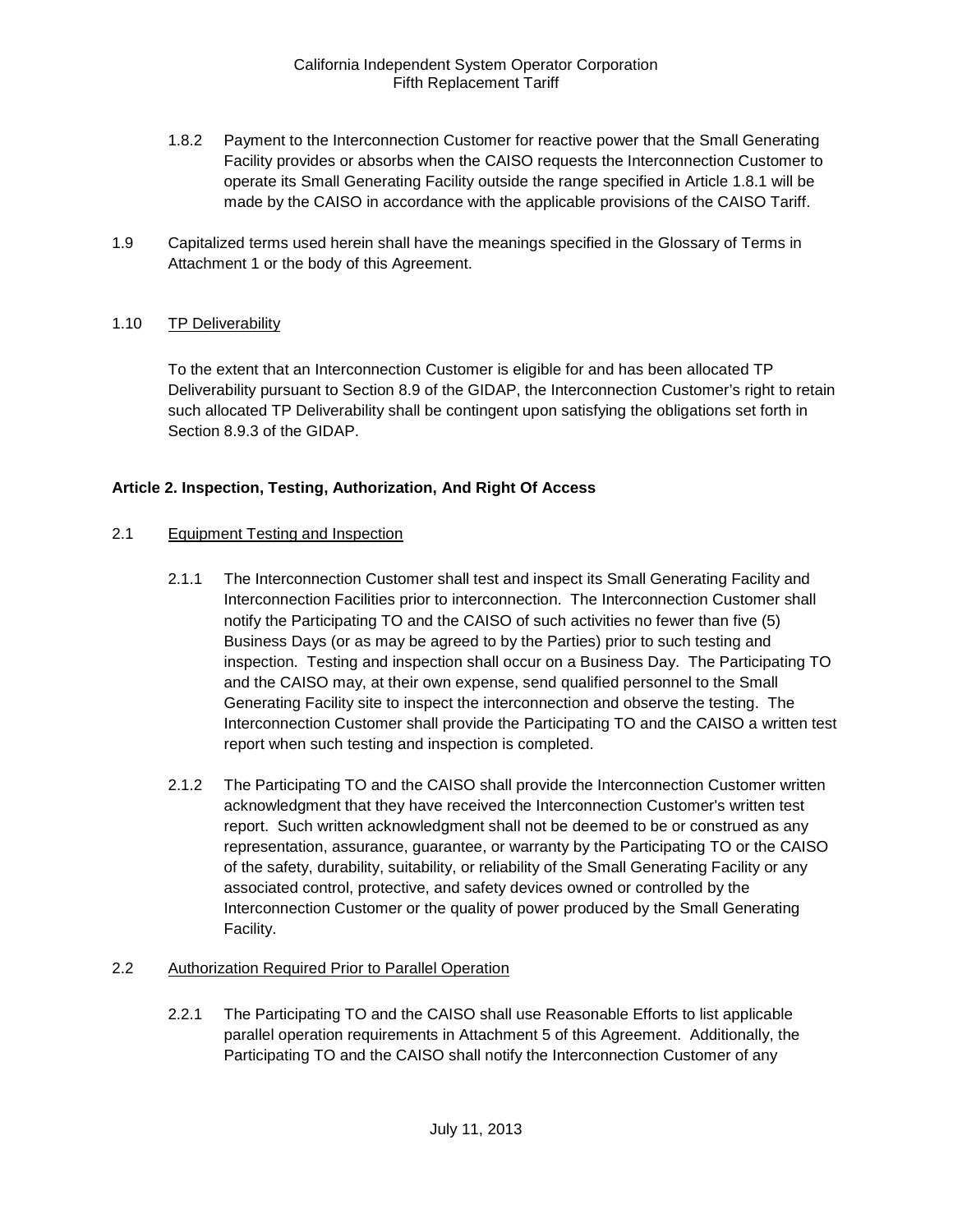changes to these requirements as soon as they are known. The Participating TO and the CAISO shall make Reasonable Efforts to cooperate with the Interconnection Customer in meeting requirements necessary for the Interconnection Customer to commence parallel operations by the in-service date.

2.2.2 The Interconnection Customer shall not operate its Small Generating Facility in parallel with the Participating TO's Transmission System without prior written authorization of the Participating TO. The Participating TO will provide such authorization to the Interconnection Customer and the CAISO once the Participating TO receives notification that the Interconnection Customer has complied with all applicable parallel operation requirements. Such authorization shall not be unreasonably withheld, conditioned, or delayed.

### <span id="page-7-0"></span>2.3 Right of Access to Premises

- 2.3.1 Upon reasonable notice, the Participating TO and the CAISO may send a qualified person to the premises of the Interconnection Customer at or immediately before the time the Small Generating Facility first produces energy to inspect the interconnection, and observe the commissioning of the Small Generating Facility (including any required testing), startup, and operation for a period of up to three (3) Business Days after initial start-up of the unit. In addition, the Interconnection Customer shall notify the Participating TO and the CAISO at least five (5) Business Days prior to conducting any on-site verification testing of the Small Generating Facility.
- 2.3.2 Following the initial inspection process described above, at reasonable hours, and upon reasonable notice, or at any time without notice in the event of an emergency or hazardous condition, the Participating TO and the CAISO shall have access to the Interconnection Customer's premises for any reasonable purpose in connection with the performance of the obligations imposed on it by this Agreement or if necessary to meet its legal obligation to provide service to its customers.
- 2.3.3 Each Party shall be responsible for its own costs associated with following this article.

## <span id="page-7-1"></span>**Article 3. Effective Date, Term, Termination, And Disconnection**

<span id="page-7-2"></span>3.1 Effective Date

This Agreement shall become effective upon execution by the Parties subject to acceptance by FERC (if applicable), or if filed unexecuted, upon the date specified by the FERC. The Participating TO and the CAISO shall promptly file this Agreement with the FERC upon execution, if required.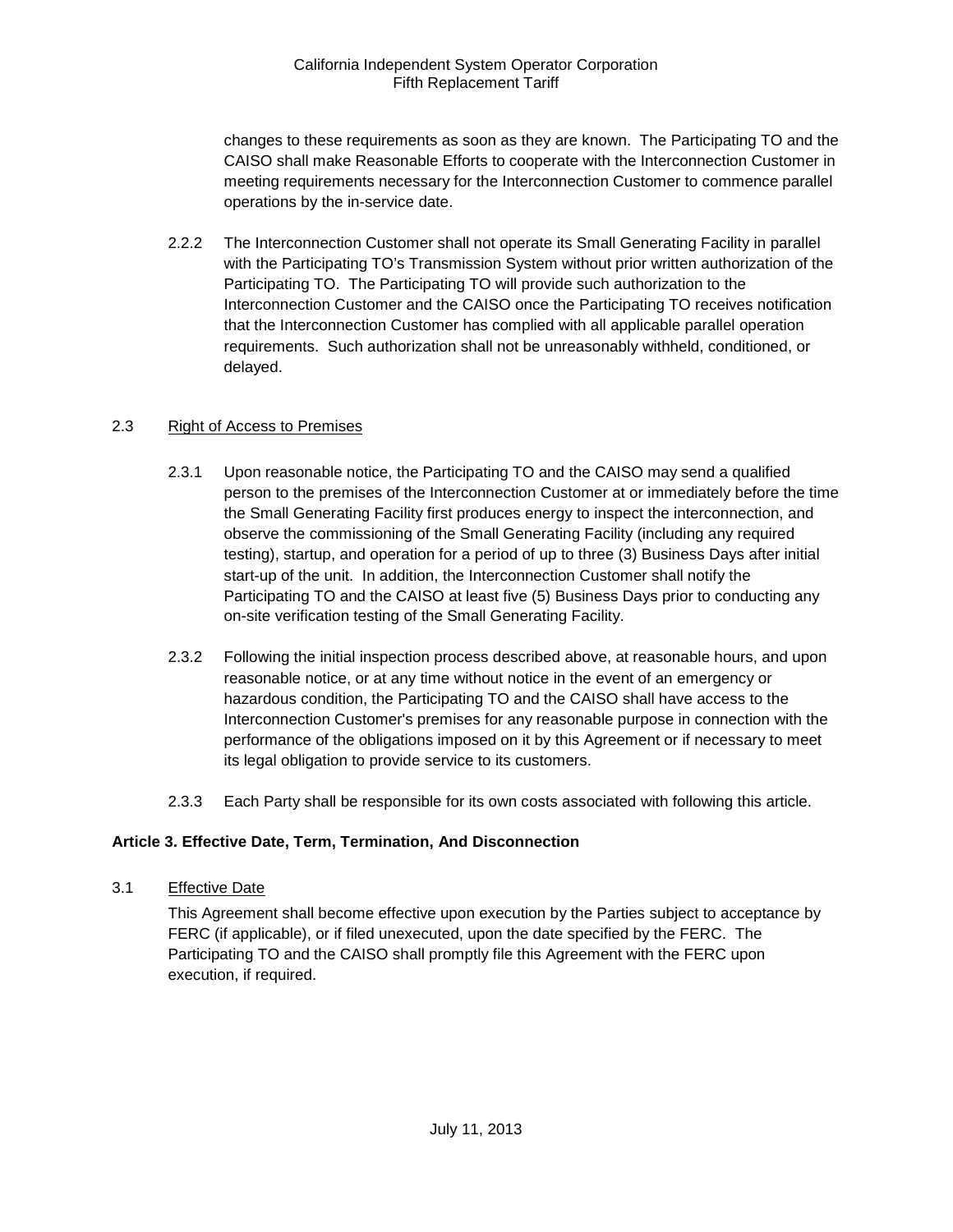## <span id="page-8-0"></span>3.2 Term of Agreement

This Agreement shall become effective on the Effective Date and shall remain in effect for a period of \_\_\_\_ years from the Effective Date (term specified in individual agreements to be ten (10) years or such other longer period as the Interconnection Customer may request) and shall be automatically renewed for each successive one-year period thereafter, unless terminated earlier in accordance with Article 3.3 of this Agreement.

#### <span id="page-8-1"></span>3.3 Termination

No termination shall become effective until the Parties have complied with all Applicable Laws and Regulations applicable to such termination, including the filing with FERC of a notice of termination of this Agreement (if required), which notice has been accepted for filing by FERC.

- 3.3.1 The Interconnection Customer may terminate this Agreement at any time by giving the Participating TO and the CAISO twenty (20) Business Days written notice.
- 3.3.2 Any Party may terminate this Agreement after Default pursuant to Article 7.6.
- 3.3.3 Upon termination of this Agreement, the Small Generating Facility will be disconnected from the CAISO Controlled Grid. All costs required to effectuate such disconnection shall be borne by the terminating Party, unless such termination resulted from the nonterminating Party's Default of this Agreement or such non-terminating Party otherwise is responsible for these costs under this Agreement.
- 3.3.4 The termination of this Agreement shall not relieve any Party of its liabilities and obligations, owed or continuing at the time of termination.
- 3.3.5 The provisions of this article shall survive termination or expiration of this Agreement.

## <span id="page-8-2"></span>3.4 Temporary Disconnection

Temporary disconnection of the Small Generating Facility or associated Interconnection Facilities shall continue only for so long as reasonably necessary under Good Utility Practice.

## 3.4.1 Emergency Conditions

"Emergency Condition" shall mean a condition or situation: (1) that in the judgment of the Party making the claim is imminently likely to endanger life or property; (2) that, in the case of the CAISO, is imminently likely (as determined in a non-discriminatory manner) to cause a material adverse effect on the security of, or damage to, the CAISO Controlled Grid or the electric systems of others to which the CAISO Controlled Grid is directly connected; (3) that, in the case of the Participating TO, is imminently likely (as determined in a non-discriminatory manner) to cause a material adverse effect on the security of, or damage to, the Participating TO's Transmission System, the Participating TO's Interconnection Facilities, Distribution System, or the electric systems of others to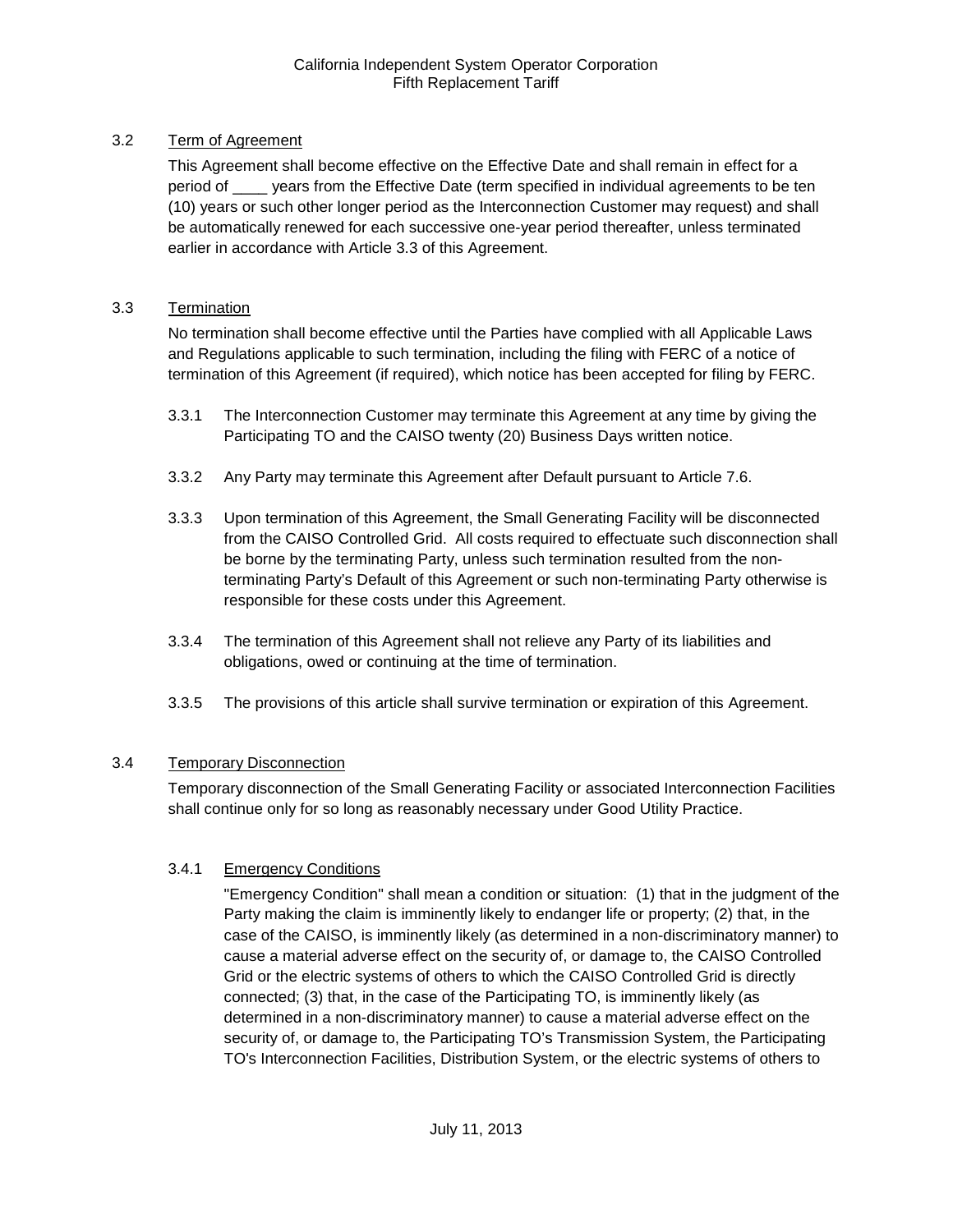which the Participating TO's electric system is directly connected; or (4) that, in the case of the Interconnection Customer, is imminently likely (as determined in a nondiscriminatory manner) to cause a material adverse effect on the security of, or damage to, the Small Generating Facility or the Interconnection Customer's Interconnection Facilities. Under Emergency Conditions, the CAISO or the Participating TO may immediately suspend interconnection service and temporarily disconnect the Small Generating Facility. The Participating TO or the CAISO shall notify the Interconnection Customer promptly when it becomes aware of an Emergency Condition that may reasonably be expected to affect the Interconnection Customer's operation of the Small Generating Facility or the Interconnection Customer's Interconnection Facilities. The Interconnection Customer shall notify the Participating TO and the CAISO promptly when it becomes aware of an Emergency Condition that may reasonably be expected to affect the CAISO Controlled Grid, the Participating TO's Interconnection Facilities, or any Affected Systems. To the extent information is known, the notification shall describe the Emergency Condition, the extent of the damage or deficiency, the expected effect on the operation of the Interconnection Customer's or Participating TO's facilities and operations, its anticipated duration, and the necessary corrective action.

## 3.4.2 Routine Maintenance, Construction, and Repair

The Participating TO or the CAISO may interrupt interconnection service or curtail the output of the Small Generating Facility and temporarily disconnect the Small Generating Facility from the CAISO Controlled Grid when necessary for routine maintenance, construction, and repairs on the CAISO Controlled Grid or the Participating TO's electric system. The Party scheduling the interruption shall provide the Interconnection Customer with (5) five Business Days notice prior to such interruption. The Party scheduling the interruption shall use Reasonable Efforts to coordinate such reduction or temporary disconnection with the Interconnection Customer.

The Interconnection Customer shall update its planned maintenance schedules in accordance with the CAISO Tariff. The CAISO may request the Interconnection Customer to reschedule its maintenance as necessary to maintain the reliability of the CAISO Controlled Grid in accordance with the CAISO Tariff. Such planned maintenance schedules and updates and changes to such schedules shall be provided by the Interconnection Customer to the Participating TO concurrently with their submittal to the CAISO.

## 3.4.3 Forced Outages

During any forced outage, the Participating TO or the CAISO may suspend interconnection service to effect immediate repairs on the CAISO Controlled Grid or the Participating TO's electric system. The Participating TO or the CAISO shall use Reasonable Efforts to provide the Interconnection Customer with prior notice. If prior notice is not given, the Participating TO or the CAISO shall, upon request, provide the Interconnection Customer written documentation after the fact explaining the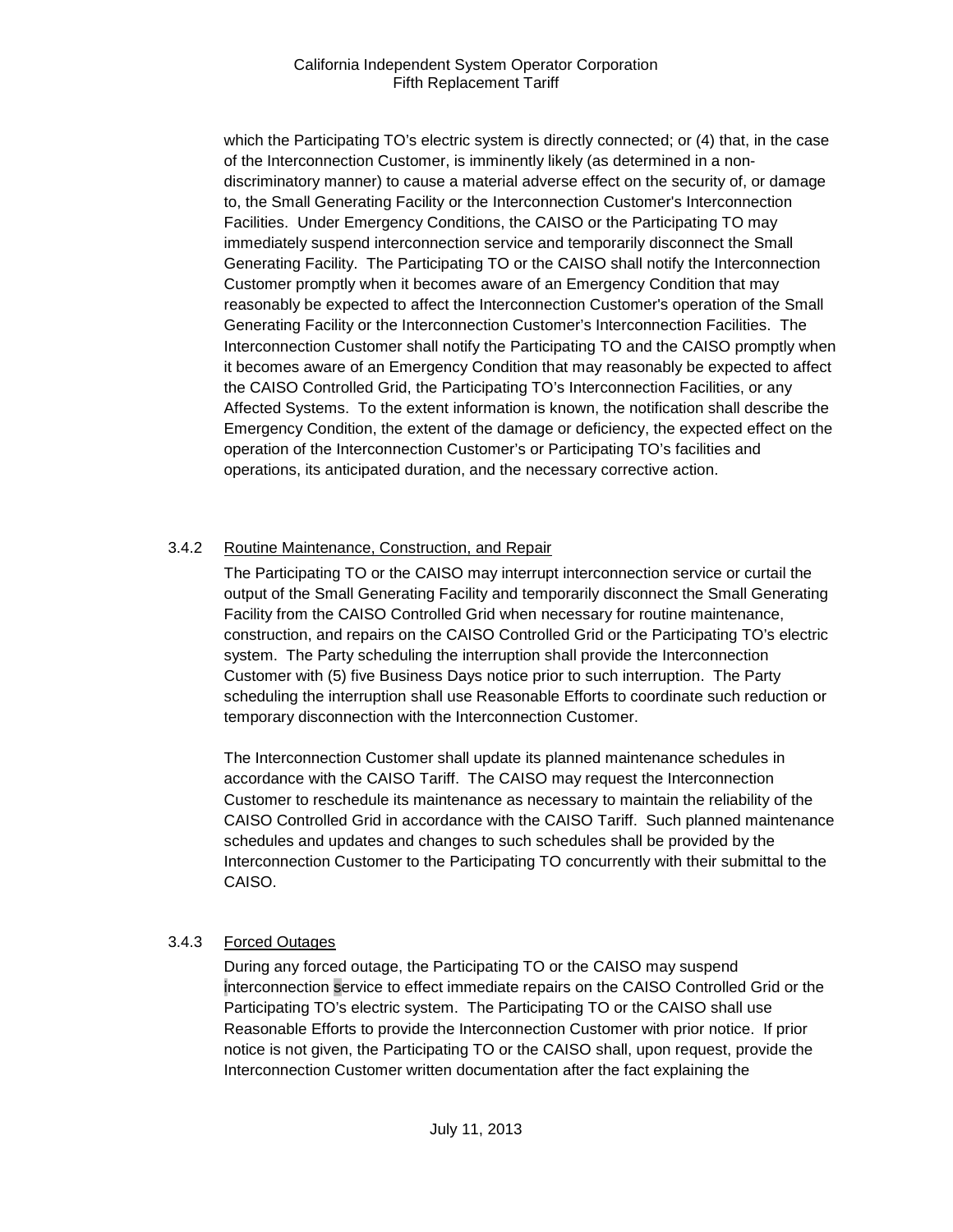circumstances of the disconnection. The Interconnection Customer shall notify CAISO, as soon as practicable, of all forced outages or reductions of the Small Generating Facility in accordance with the CAISO Tariff.

## 3.4.4 Adverse Operating Effects

The Participating TO or the CAISO shall notify the Interconnection Customer as soon as practicable if, based on Good Utility Practice, operation of the Small Generating Facility may cause disruption or deterioration of service to other customers served from the same electric system, or if operating the Small Generating Facility could cause damage to the CAISO Controlled Grid, the Participating TO's Transmission System or Affected Systems. Supporting documentation used to reach the decision to disconnect shall be provided to the Interconnection Customer upon request. If, after notice, the Interconnection Customer fails to remedy the adverse operating effect within a reasonable time, the Participating TO or the CAISO may disconnect the Small Generating Facility. The Participating TO or the CAISO shall provide the Interconnection Customer with (5) five Business Day notice of such disconnection, unless the provisions of Article 3.4.1 apply.

### 3.4.5 Modification of the Small Generating Facility

The Interconnection Customer must receive written authorization from the Participating TO and the CAISO before making any change to the Small Generating Facility that may have a material impact on the safety or reliability of the CAISO Controlled Grid or the Participating TO's electric system. Such authorization shall not be unreasonably withheld. Modifications shall be done in accordance with Good Utility Practice. If the Interconnection Customer makes such modification without the Participating TO's and the CAISO's prior written authorization, the Participating TO or the CAISO shall have the right to temporarily disconnect the Small Generating Facility.

## 3.4.6 Reconnection

The Parties shall cooperate with each other to restore the Small Generating Facility, Interconnection Facilities, the Participating TO's electric system, and the CAISO Controlled Grid to their normal operating state as soon as reasonably practicable following a temporary disconnection.

#### <span id="page-10-0"></span>**Article 4. Costs for Interconnection Facilities & Distribution Upgrades**

#### <span id="page-10-1"></span>4.1 Interconnection Facilities

4.1.1 The Interconnection Customer shall pay for the cost of the Interconnection Facilities itemized in Attachment 2 of this Agreement. The Participating TO shall provide a best estimate cost, including overheads, for the purchase and construction of its Interconnection Facilities and provide a detailed itemization of such costs. Costs associated with Interconnection Facilities may be shared with other entities that may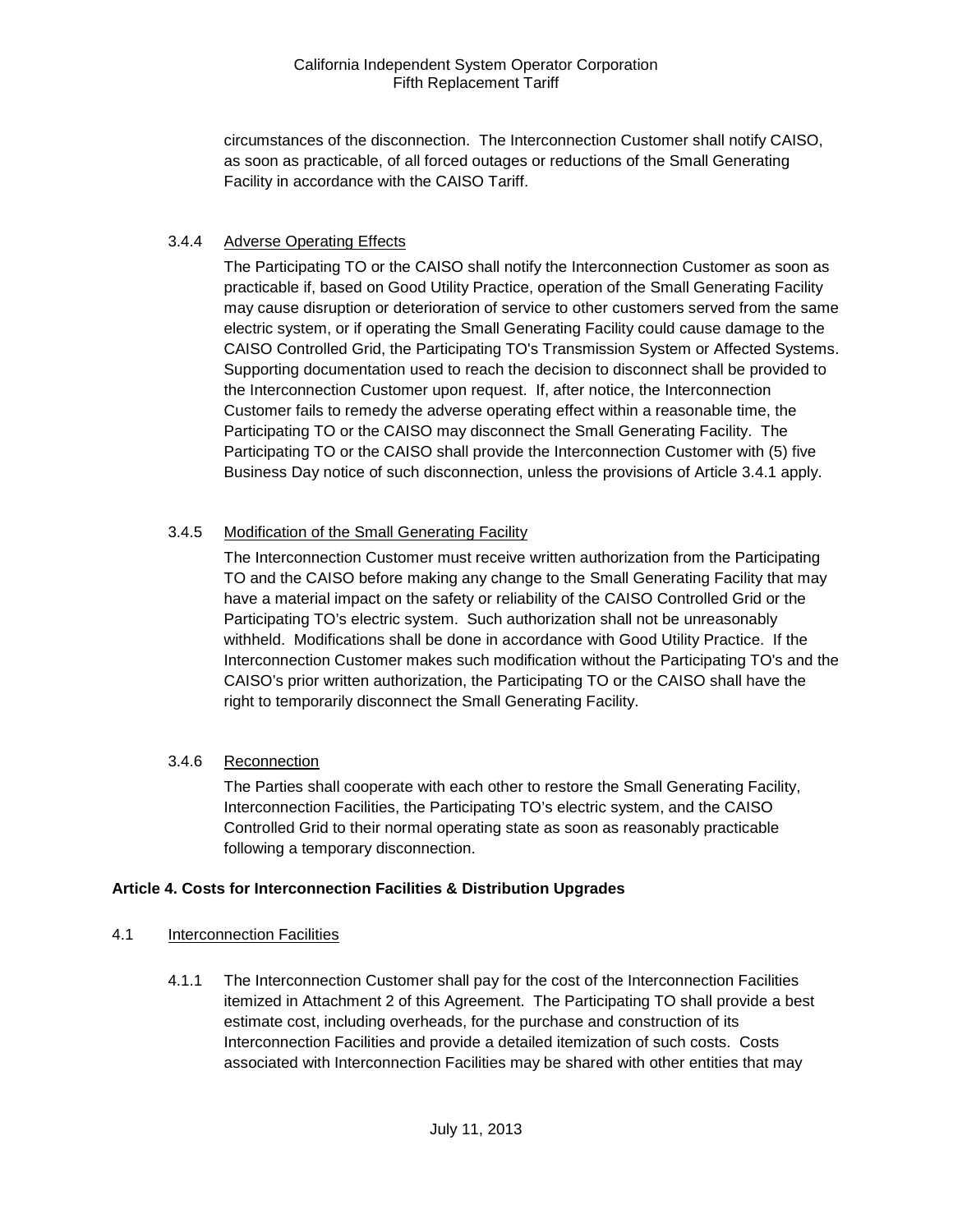benefit from such facilities by agreement of the Interconnection Customer, such other entities, the CAISO, and the Participating TO.

4.1.2 The Interconnection Customer shall be responsible for its share of all reasonable expenses, including overheads, associated with (1) owning, operating, maintaining, repairing, and replacing its own Interconnection Facilities, and (2) operating, maintaining, repairing, and replacing the Participating TO's Interconnection Facilities.

## <span id="page-11-0"></span>4.2 Distribution Upgrades

The Participating TO shall design, procure, construct, install, and own the Distribution Upgrades described in Attachment 6 of this Agreement. If the Participating TO and the Interconnection Customer agree, the Interconnection Customer may construct Distribution Upgrades that are located on land owned by the Interconnection Customer. The actual cost of the Distribution Upgrades, including overheads, shall be directly assigned to the Interconnection Customer.

### <span id="page-11-1"></span>**Article 5. Cost Responsibility For Network Upgrades**

### <span id="page-11-2"></span>5.1 Applicability

No portion of this Article 5 shall apply unless the interconnection of the Small Generating Facility requires Network Upgrades.

#### <span id="page-11-3"></span>5.2 Network Upgrades

The Participating TO shall design, procure, construct, install, and own the Network Upgrades described in Attachment 6 of this Agreement, except for Merchant Network Upgrades. If the Participating TO and the Interconnection Customer agree, the Interconnection Customer may construct Network Upgrades that are located on land owned by the Interconnection Customer. The actual cost of the Network Upgrades, including overheads, shall be borne initially by the Interconnection Customer. For costs associated with Area Delivery Network Upgrades, any cost estimates will be advisory in nature and will not be considered as definitive or as establishing a cap on the maximum cost responsibility of the Interconnection Customer for Area Delivery Network Upgrades.

#### 5.2.1 Merchant Network Upgrades

If the Interconnection Customer is an Option (B) Interconnection Customer, the Interconnection Customer may elect to have a party other than the applicable Participating TO construct some or all of the LDNU and ADNU that the Interconnection Customer has the obligation to fund and that are not subject to reimbursement. Such LDNU and ADNU will be constructed and incorporated into the CAISO Controlled Grid pursuant to the provisions for Merchant Transmission Facilities in CAISO Tariff Sections 24.4.6.1 and 36.11.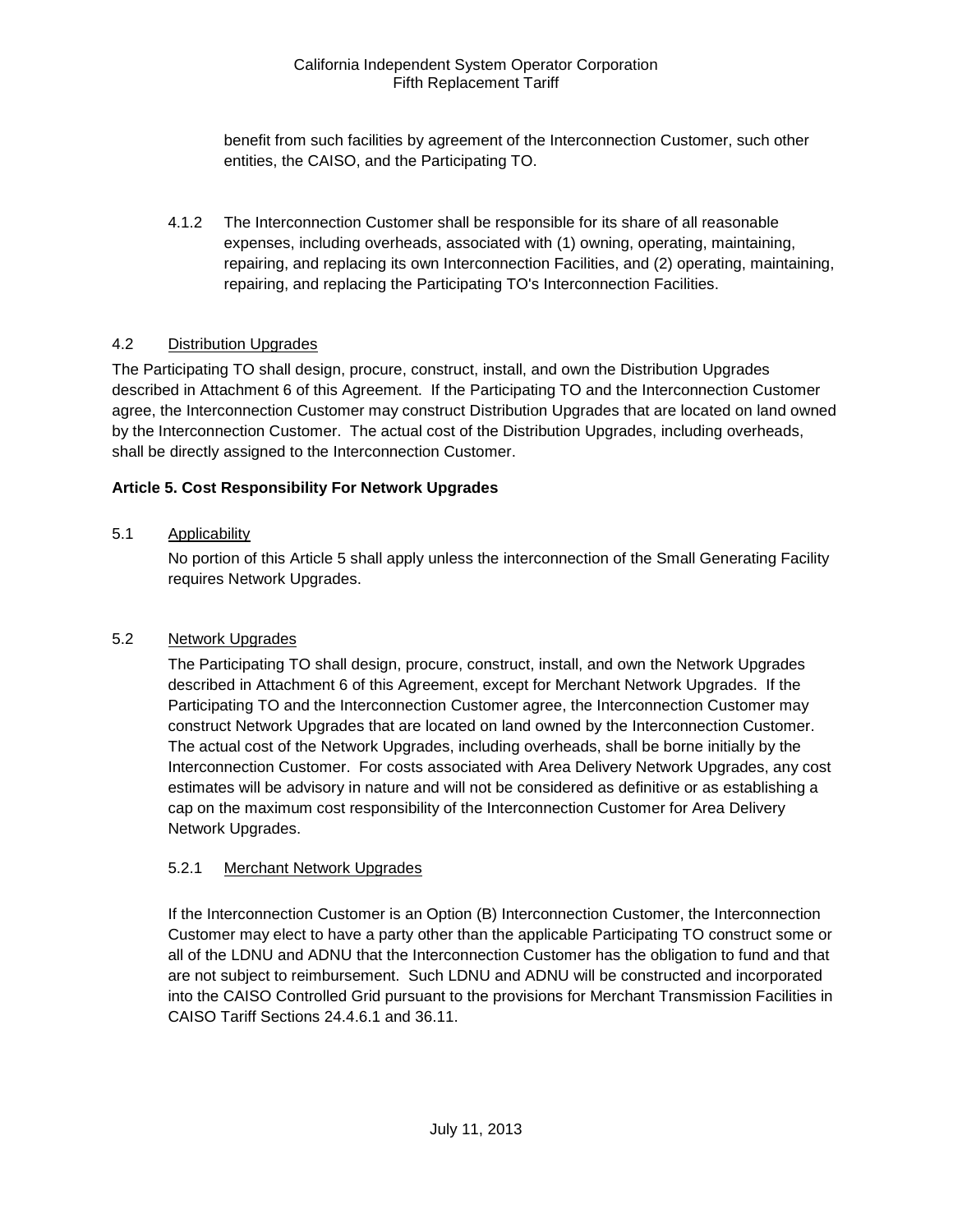## <span id="page-12-0"></span>5.3 Transmission Credits

No later than thirty (30) calendar days prior to the Commercial Operation Date, the Interconnection Customer may make a one-time election by written notice to the CAISO and the Participating TO to receive Congestion Revenue Rights as defined in and as available under the CAISO Tariff at the time of the election in accordance with the CAISO Tariff, in lieu of a repayment of the cost of Network Upgrades in accordance with Article 5.3.1.

## 5.3.1 Repayment of Amounts Advanced for Network Upgrades

## 5.3.1.1 Repayment of Amounts Advanced Regarding Non-Phased Generating Facilities

Upon the Commercial Operation Date of a Small Generating Facility that is not a Phased Generating Facility, the Interconnection Customer shall be entitled to a repayment for the Interconnection Customer's contribution to the cost of Network Upgrades as follows:

- (a) For Reliability Network Upgrades, the Interconnection Customer shall be entitled to a repayment of the Interconnection Customer's assigned cost responsibility for Reliability Network Upgrades up to a maximum of \$60,000 per MW of generating capacity. For purposes of this determination, generating capacity will be based on the capacity of the Interconnection Customer's Generating Facility at the time it achieves Commercial Operation. To the extent that such repayment does not cover all of the costs of the Interconnection Customer's Reliability Network Upgrades, the Interconnection Customer shall receive CRRs for that portion of its Reliability Network Upgrades that are not covered by cash repayment.
- (b) For Local Delivery Network Upgrades:
	- i. If the Interconnection Customer is an Option (B) Interconnection Customer and has been allocated and continues to be eligible to receive TP Deliverability pursuant to the GIDAP, the Interconnection Customer shall be entitled to repayment of a portion of the total amount paid to the Participating TO for the cost of Local Delivery Network Upgrades for which it is responsible. The repayment amount shall be determined by dividing the amount of TP Deliverability received by the amount of deliverability requested by the Interconnection Customer, and multiplying that percentage by the total amount paid to the Participating TO by the Interconnection Customer for Local Delivery Network Upgrades.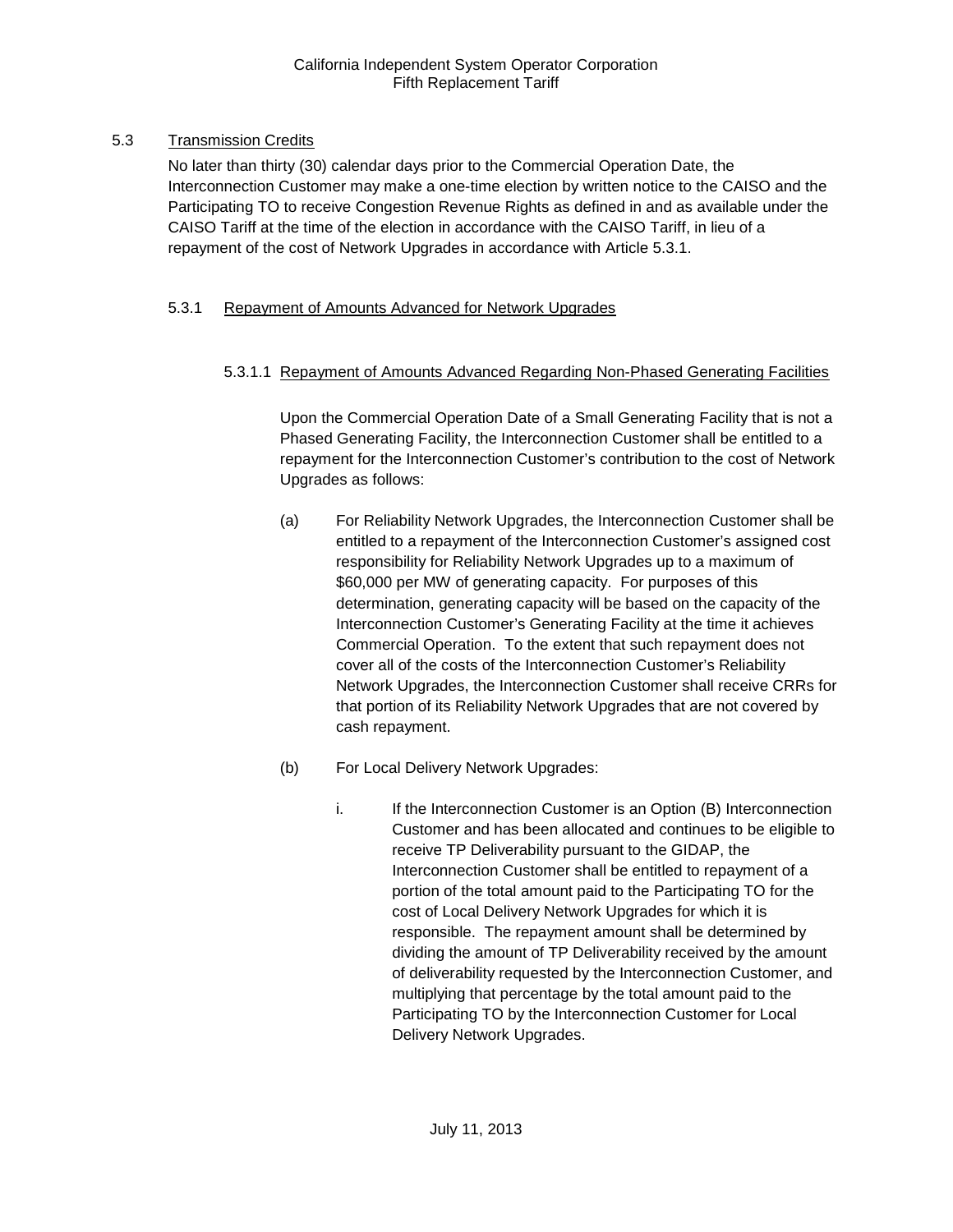- ii. If the Interconnection Customer is an Option (B) Interconnection Customer and has not been allocated any TP Deliverability, the Interconnection Customer shall not be entitled to repayment for the cost of Local Delivery Network Upgrades.
- (iii) If the Interconnection Customer is an Option (A) Interconnection Customer, the Interconnection Customer shall be entitled to a repayment equal to the total amount paid to the Participating TO for the costs of Local Delivery Network Upgrades for which it is responsible.
- (c) For Area Delivery Network Upgrades, the Interconnection Customer shall not be entitled to repayment for the costs of Area Delivery Network Upgrades.
- (d) If an Option (B) Interconnection Customer elects and is eligible to construct and own Merchant Network Upgrades as set forth in Article 5.2.1 of this SGIA, then the Interconnection Customer shall not be entitled to any repayment pursuant to this SGIA.

Such repayment amount shall include any tax gross-up or other tax-related payments associated with Network Upgrades not refunded to the Interconnection Customer, and shall be paid to the Interconnection Customer by the Participating TO on a dollar-for-dollar basis either through (1) direct payments made on a levelized basis over the five-year period commencing on the Commercial Operation Date; or (2) any alternative payment schedule that is mutually agreeable to the Interconnection Customer and Participating TO, provided that such amount is paid within five (5) years from the Commercial Operation Date. Notwithstanding the foregoing, if this Agreement terminates within five (5) years from the Commercial Operation Date, the Participating TO's obligation to pay refunds to the Interconnection Customer shall cease as of the date of termination.

#### 5.3.1.2 Repayment of Amounts Advanced Regarding Phased Generating Facilities

Upon the Commercial Operation Date of each phase of a Phased Generating Facility, the Interconnection Customer shall be entitled to a repayment equal to the amount paid to the Participating TO for the cost of Network Upgrades for that completed phase for which the Interconnection Customer is responsible, subject to the limitations specified in Article 5.3.1.1, if all of the following conditions are satisfied:

(a) The Small Generating Facility is capable of being constructed in phases;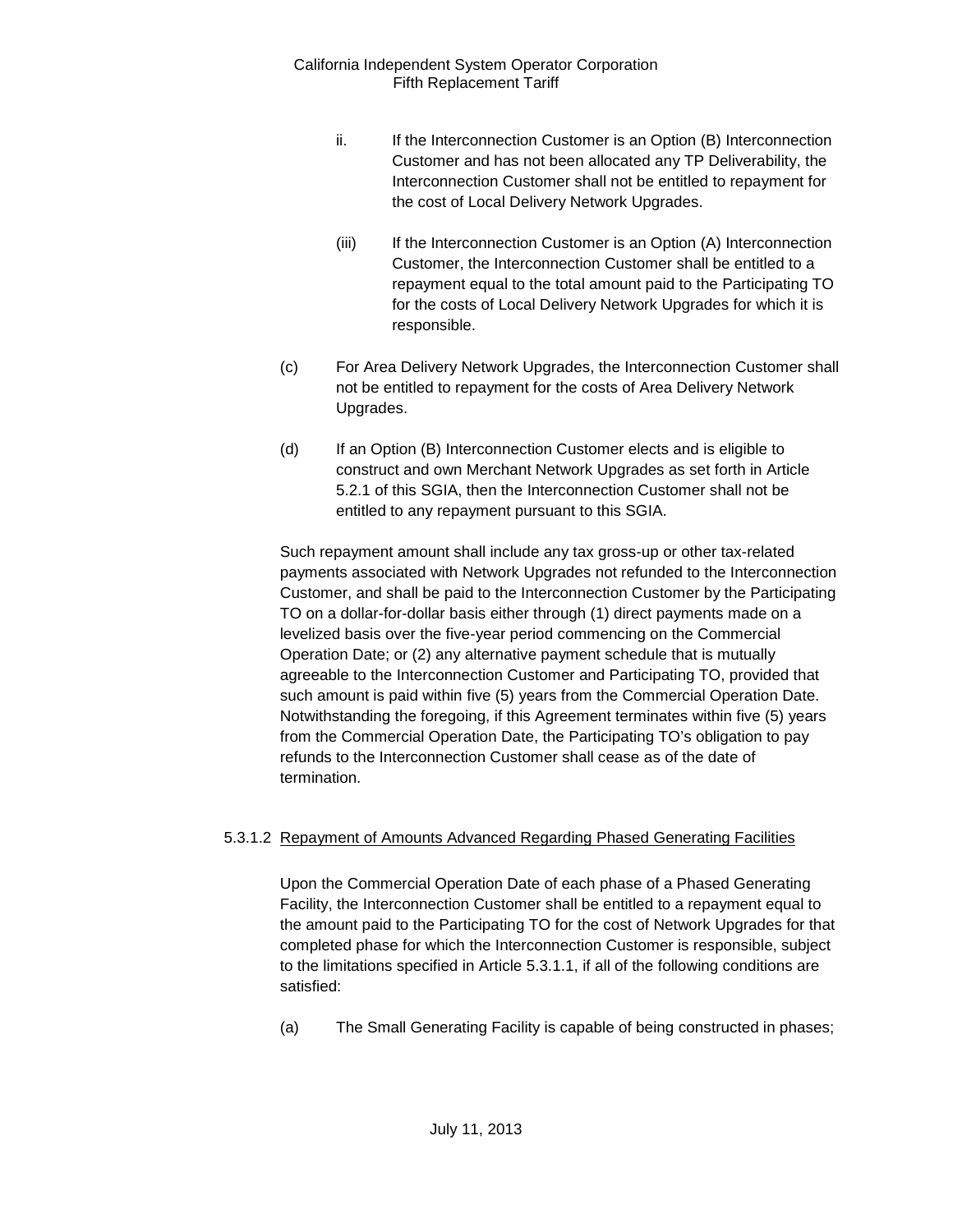(b) The Small Generating Facility is specified in the SGIA as being constructed in phases;

(c) The completed phase corresponds to one of the phases specified in the SGIA;

(d) The Interconnection Customer has tendered notice pursuant to the SGIA that the phase has achieved Commercial Operation;

(e) All parties to the SGIA have agreed that the completed phase meets the requirements set forth in the SGIA and any other operating, metering, and interconnection requirements to permit generation output of the entire capacity of the completed phase as specified in the SGIA;

(f) The Network Upgrades necessary for the completed phase to meet the desired level of deliverability are in service; and

(g) The Interconnection Customer has posted one hundred (100) percent of the Interconnection Financial Security required for the Network Upgrades for all the phases of the Small Generating Facility.

Upon satisfaction of these conditions (a) through (g), the Interconnection Customer shall be entitled to receive a partial repayment of its financed cost responsibility, to the extent that it is otherwise eligible for such repayment pursuant to Article 5.3.1.1, in an amount equal to the percentage of the Small Generating Facility declared to be in Commercial Operation multiplied by the cost of the Network Upgrades associated with the completed phase. The Interconnection Customer shall be entitled to repayment in this manner for each completed phase until the entire Small Generating Facility is completed.

If the SGIA includes a partial termination provision and the partial termination right has been exercised with regard to a phase that has not been built, then the Interconnection Customer's eligibility for repayment under this Article as to the remaining phases shall not be diminished. If the Interconnection Customer completes one or more phases and then defaults on the SGIA, the Participating TO and the CAISO shall be entitled to offset any losses or damages resulting from the default against any repayments made for Network Upgrades related to the completed phases, provided that the Party seeking to exercise the offset has complied with any requirements which may be required to apply the stream of payments utilized to make the repayment to the Interconnection Customer as an offset.

Any repayment amount for completion of a phase shall include any tax gross-up or other tax-related payments associated with Network Upgrades not refunded to the Interconnection Customer, and shall be paid to the Interconnection Customer by the Participating TO on a dollar-for-dollar basis either through (1) direct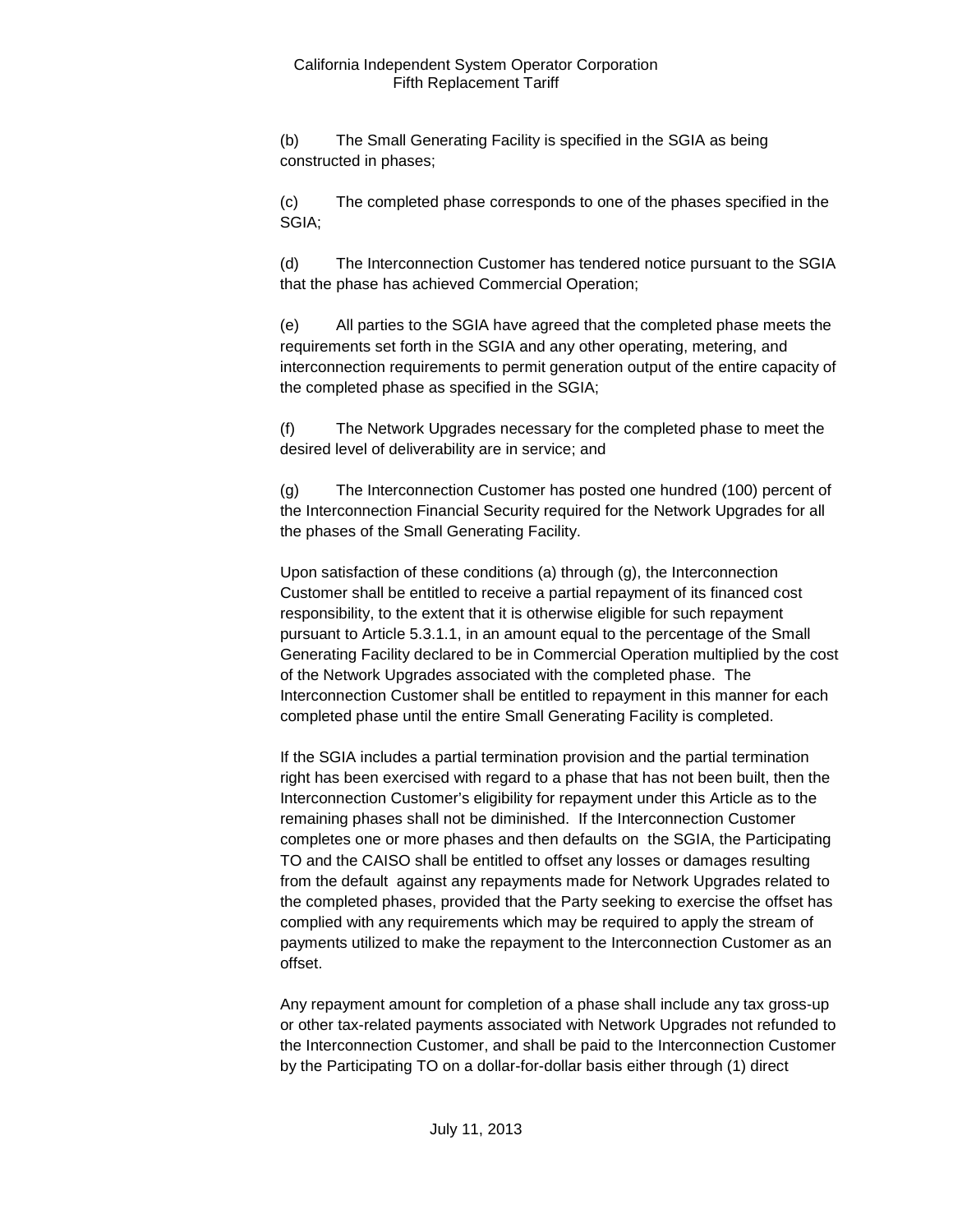payments made on a levelized basis over the five-year period commencing on the Commercial Operation Date; or (2) any alternative payment schedule that is mutually agreeable to the Interconnection Customer and Participating TO, provided that such amount is paid within five (5) years from the Commercial Operation Date. Notwithstanding the foregoing, if this Agreement terminates within five (5) years from the Commercial Operation Date, the Participating TO's obligation to pay refunds to the Interconnection Customer shall cease as of the date of termination.

### 5.3.1.3 Interest Payments and Assignment Rights

Any repayment shall include interest calculated in accordance with the methodology set forth in FERC's regulations at 18 C.F.R. §35.19a(a)(2)(iii) from the date of any payment for Network Upgrades through the date on which the Interconnection Customer receives a repayment of such payment. Interest shall continue to accrue on the repayment obligation so long as this Agreement is in effect. The Interconnection Customer may assign such repayment rights to any person.

### 5.3.1.4 Failure to Achieve Commercial Operation

If the Small Generating Facility fails to achieve commercial operation, but it or another generating facility is later constructed and makes use of the Network Upgrades, the Participating TO shall at that time reimburse Interconnection Customer for the amounts advanced for the Network Upgrades. Before any such reimbursement can occur, the Interconnection Customer, or the entity that ultimately constructs the generating facility, if different, is responsible for identifying the entity to which reimbursement must be made.

## 5.3.2 Special Provisions for Affected Systems

The Interconnection Customer shall enter into an agreement with the owner of the Affected System and/or other affected owners of portions of the CAISO Controlled Grid, as applicable, in accordance with the GIDAP. Such agreement shall specify the terms governing payments to be made by the Interconnection Customer to the owner of the Affected System and/or other affected owners of portions of the CAISO Controlled Grid. In no event shall the Participating TO be responsible for the repayment for any facilities that are not part of the Participating TO's Transmission System.

## 5.3.3 Rights Under Other Agreements

Notwithstanding any other provision of this Agreement, nothing herein shall be construed as relinquishing or foreclosing any rights, including but not limited to firm transmission rights, capacity rights, transmission congestion rights, or transmission credits, that the Interconnection Customer shall be entitled to, now or in the future, under any other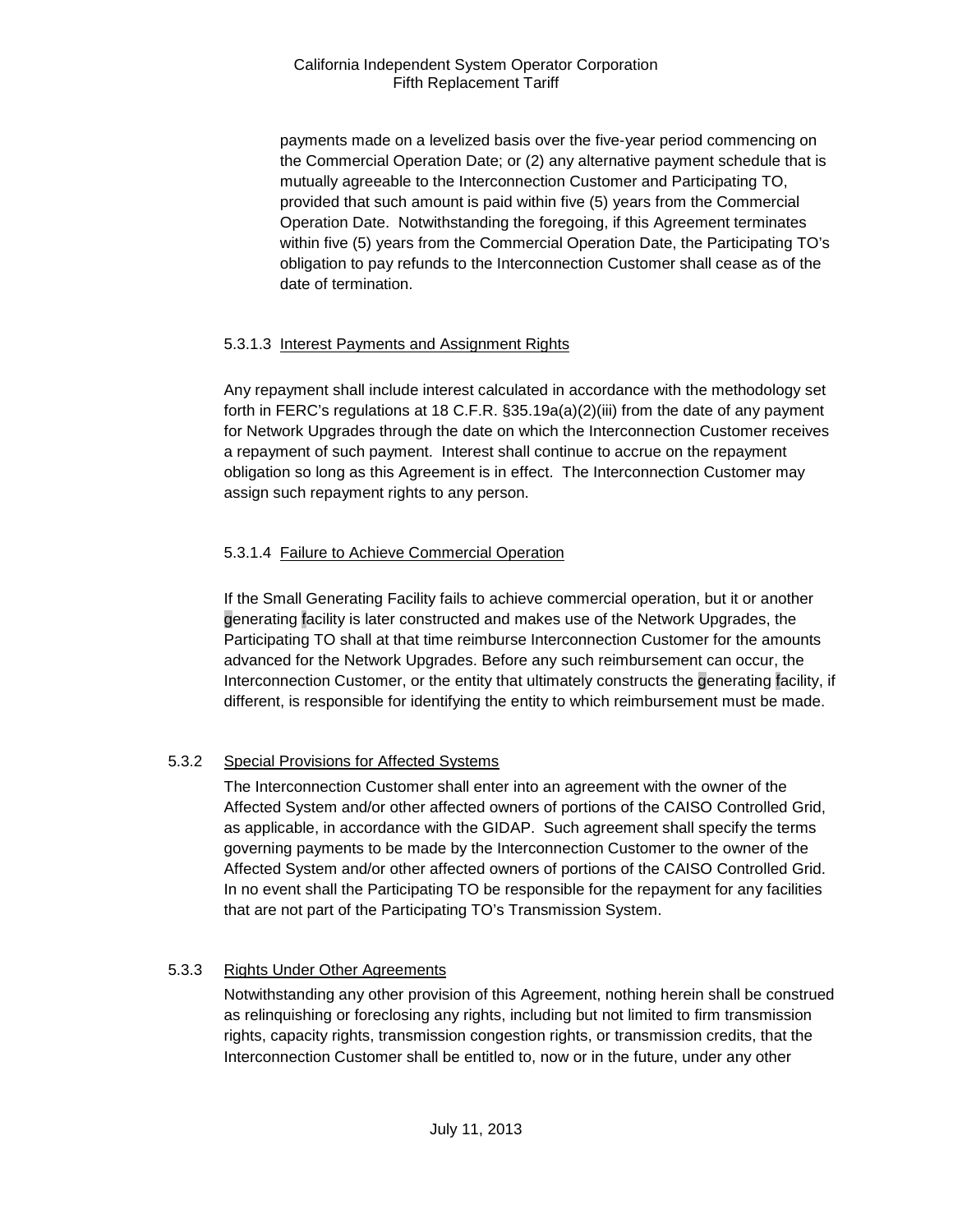agreement or tariff as a result of, or otherwise associated with, the transmission capacity, if any, created by the Network Upgrades, including the right to obtain cash reimbursements or transmission credits for transmission service that is not associated with the Small Generating Facility.

5.3.4 Compensation for Customer-Funded Upgrades Utilized by Subsequent Interconnection Customers. If the Interconnection Customer funds Network Upgrades for which it is not eligible for repayment, the Interconnection Customer will be entitled to direct compensation by any Interconnection Customers in later Queue Clusters that utilize such Network Upgrades. Such compensation will be determined based on the distribution flow factors of the Generating Facilities that will be using the Network Upgrades.

## <span id="page-16-0"></span>**Article 6. Billing, Payment, Milestones, And Financial Security**

- <span id="page-16-1"></span>6.1 Billing and Payment Procedures and Final Accounting
	- 6.1.1 The Participating TO shall bill the Interconnection Customer for the design, engineering, construction, and procurement costs of Interconnection Facilities and Upgrades contemplated by this Agreement on a monthly basis, or as otherwise agreed by the Parties. The Interconnection Customer shall pay each bill within thirty (30) calendar days of receipt, or as otherwise agreed to by the Parties. Notwithstanding the foregoing, any invoices between the CAISO and another Party shall be submitted and paid in accordance with the CAISO Tariff.
	- 6.1.2 Within six (6) months of completing the construction and installation of the Participating TO's Interconnection Facilities and/or Upgrades described in the Attachments to this Agreement, the Participating TO shall provide the Interconnection Customer with a final accounting report of any difference between (1) the Interconnection Customer's cost responsibility for the actual cost of such facilities or Upgrades, and (2) the Interconnection Customer's previous aggregate payments to the Participating TO for such facilities or Upgrades. If the Interconnection Customer's cost responsibility exceeds its previous aggregate payments, the Participating TO shall invoice the Interconnection Customer for the amount due and the Interconnection Customer shall make payment to the Participating TO within thirty (30) calendar days. If the Interconnection Customer's previous aggregate payments exceed its cost responsibility under this Agreement, the Participating TO shall refund to the Interconnection Customer an amount equal to the difference within thirty (30) calendar days of the final accounting report.

## <span id="page-16-2"></span>6.2 Milestones

The Parties shall agree on milestones for which each Party is responsible and list them in Attachment 4 of this Agreement. A Party's obligations under this provision may be extended by agreement. If a Party anticipates that it will be unable to meet a milestone for any reason other than a Force Majeure Event, as defined in Article 7.5.1, it shall immediately notify the other Parties of the reason(s) for not meeting the milestone and (1) propose the earliest reasonable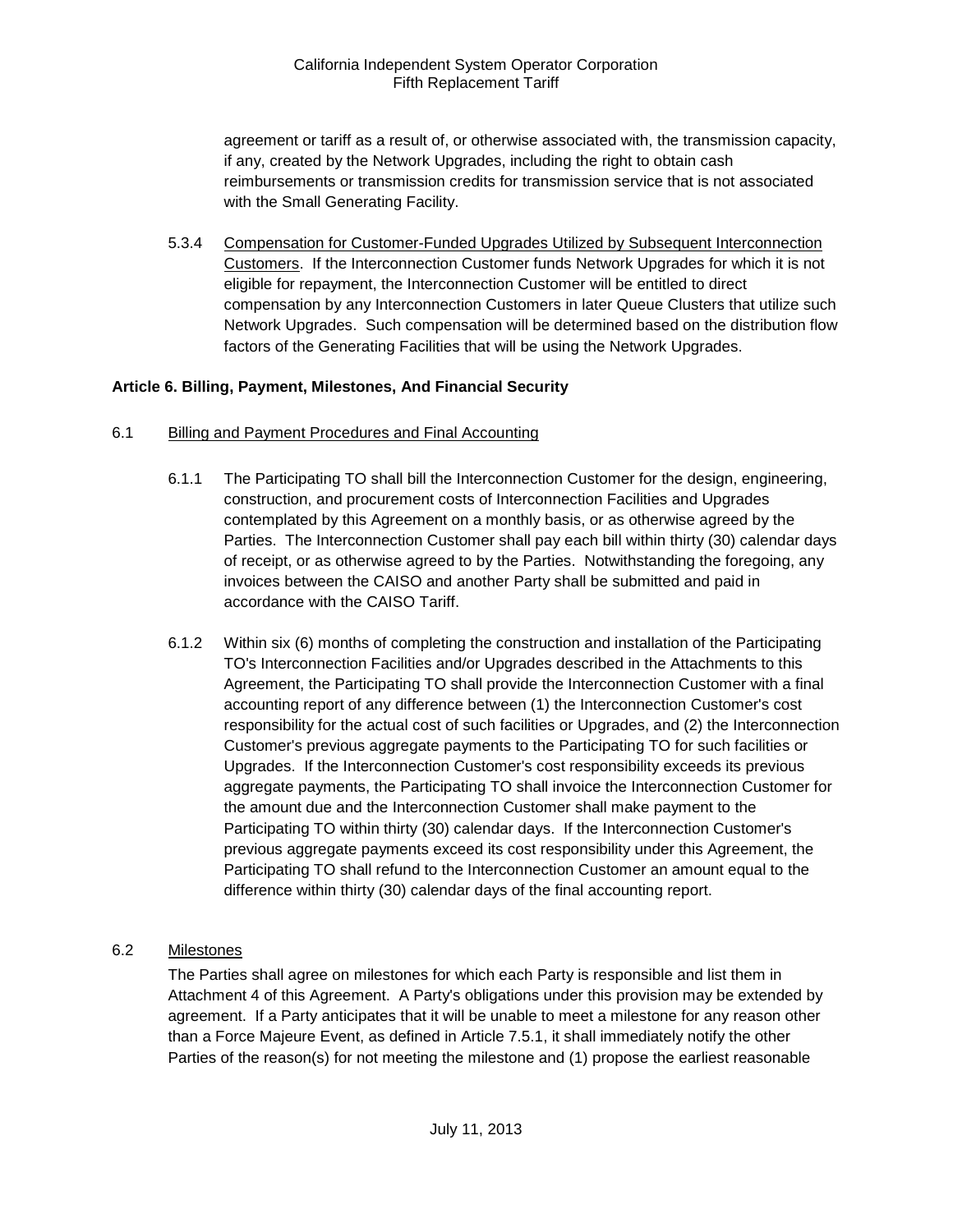alternate date by which it can attain this and future milestones, and (2) request appropriate amendments to Attachment 4. The Parties affected by the failure to meet a milestone shall not unreasonably withhold agreement to such an amendment unless (1) they will suffer significant uncompensated economic or operational harm from the delay, (2) attainment of the same milestone has previously been delayed, or (3) they have reason to believe that the delay in meeting the milestone is intentional or unwarranted notwithstanding the circumstances explained by the Party proposing the amendment.

<span id="page-17-0"></span>6.3 Interconnection Financial Security Arrangements for Small Generating Facilities Processed Under the Fast Track Process or Small Generating Facilities Processed under SGIP

*The terms and conditions of this Article 6.3 shall apply only to Small Generating Facilities that are no larger than 5 MW that are processed under the Fast Track Process under the GIDAP, CAISO Tariff Appendix DD.*

*In such case, the terms of Article 6.4 below do not apply to this Agreement.*

*For easy reference, the Parties shall check the Box below when this Article 6.3 applies:*  **[ ] THIS ARTICLE 6.3 APPLIES**

- 6.3.1 At least twenty (20) Business Days prior to the commencement of the design, procurement, installation, or construction of a discrete portion of the Participating TO's Interconnection Facilities and Upgrades, the Interconnection Customer shall provide the Participating TO, at the Interconnection Customer's option, a guarantee, a surety bond, letter of credit or other form of security that is reasonably acceptable to the Participating TO and is consistent with the Uniform Commercial Code of the jurisdiction where the Point of Interconnection is located. Such security for payment shall be in an amount sufficient to cover the costs for constructing, designing, procuring, and installing the applicable portion of the Participating TO's Interconnection Facilities and Upgrades and shall be reduced on a dollar-for-dollar basis for payments made to the Participating TO under this Agreement during its term.
- 6.3.2 If a guarantee is provided, the guarantee must be made by an entity that meets the creditworthiness requirements of the Participating TO, and contain terms and conditions that guarantee payment of any amount that may be due from the Interconnection Customer, up to an agreed-to maximum amount.
- 6.3.3 If a letter of credit or surety bond is provided, the letter of credit or surety bond must be issued by a financial institution or insurer reasonably acceptable to the Participating TO and must specify a reasonable expiration date.
- <span id="page-17-1"></span>6.4 Interconnection Financial Security Arrangements for All Other Small Generating Facilities

*The terms of this Article 6.4 apply to Small Generating Facilities that have been processed under either*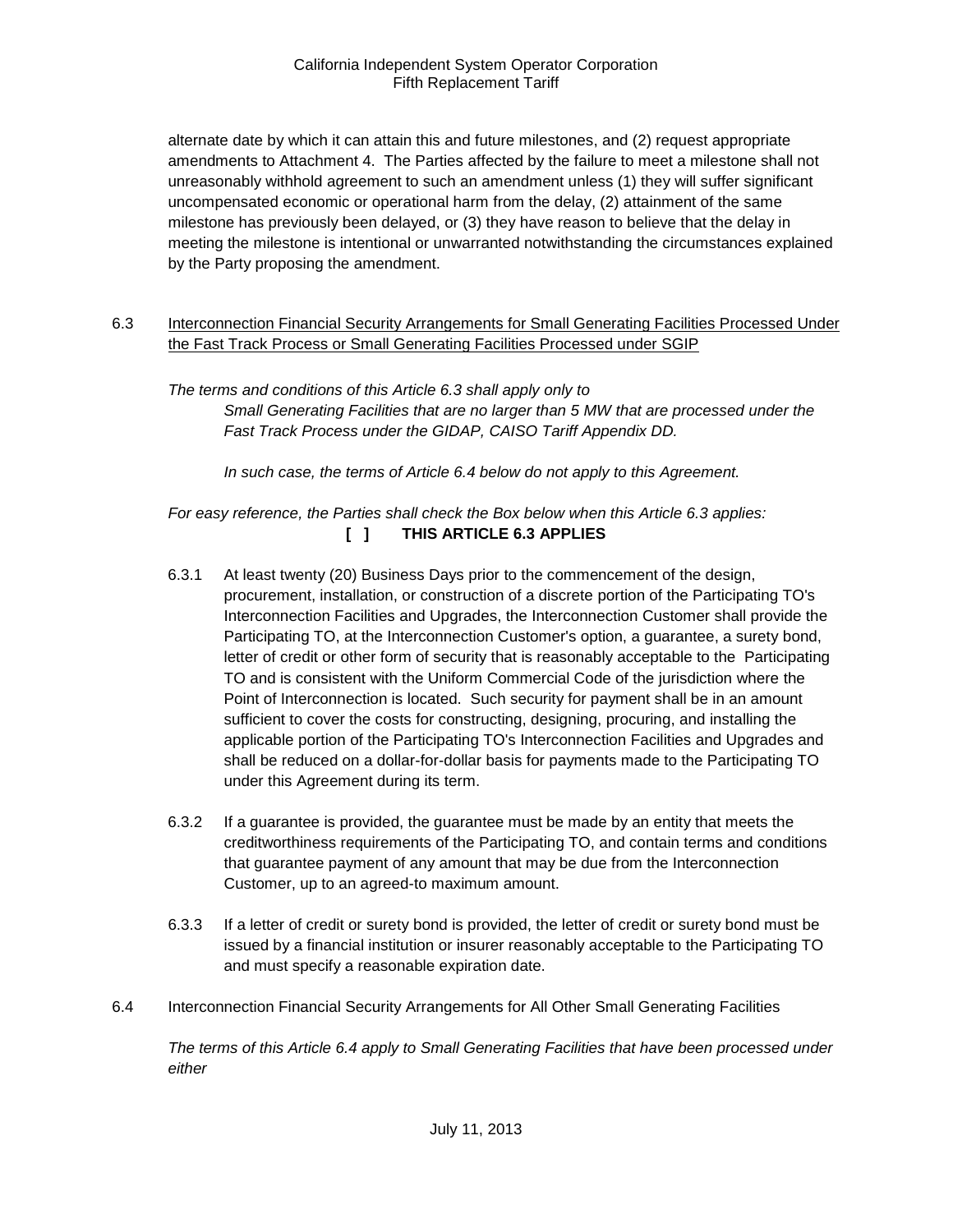- *1. the Cluster Study Process or*
- *2. the Independent Study Track Process*

*of the GIDAP set forth in CAISO Tariff Appendix DD. In such case, the provisions of Article 6.3 do not apply to this Agreement.*

*In such case, the terms of Article 6.3 above do not apply to this Agreement.* 

## *For easy reference, the Parties shall check the Box below when this Article 6.4 applies:*  **[ ] THIS ARTICLE 6.4 APPLIES**

6.4.1 The Interconnection Customer is obligated to provide all necessary Interconnection Financial Security required under Section 9 of the GIDAP in a manner acceptable under Section 9 of the GIDAP. Failure by the Interconnection Customer to timely satisfy the GIDAP's requirements for the provision of Interconnection Financial Security shall be deemed a breach of this Agreement and a condition of Default of this Agreement.

6.4.2 Notwithstanding any other provision in this Agreement for notice of Default and opportunity to cure such Default, the CAISO or the Participating TO shall provide Interconnection Customer with written notice of any Default due to timely failure to post Interconnection Financial Security, and the Interconnection Customer shall have five (5) Business Days from the date of such notice to cure such Default by posting the required Interconnection Financial Security. If the Interconnection Customer fails to cure the Default, then this Agreement shall be deemed terminated.

## <span id="page-18-0"></span>**Article 7. Assignment, Liability, Indemnity, Force Majeure, And Default**

<span id="page-18-1"></span>7.1 Assignment

This Agreement may be assigned by any Party upon fifteen (15) Business Days prior written notice and opportunity to object by the other Parties; provided that:

- 7.1.1 Any Party may assign this Agreement without the consent of the other Parties to any affiliate of the assigning Party with an equal or greater credit rating and with the legal authority and operational ability to satisfy the obligations of the assigning Party under this Agreement, provided that the Interconnection Customer promptly notifies the Participating TO and the CAISO of any such assignment;
- 7.1.2 The Interconnection Customer shall have the right to assign this Agreement, without the consent of the Participating TO or the CAISO, for collateral security purposes to aid in providing financing for the Small Generating Facility, provided that the Interconnection Customer will promptly notify the Participating TO and the CAISO of any such assignment.
- 7.1.3 Any attempted assignment that violates this article is void and ineffective. Assignment shall not relieve a Party of its obligations, nor shall a Party's obligations be enlarged, in whole or in part, by reason thereof. An assignee is responsible for meeting the same financial, credit, and insurance obligations as the Interconnection Customer. Where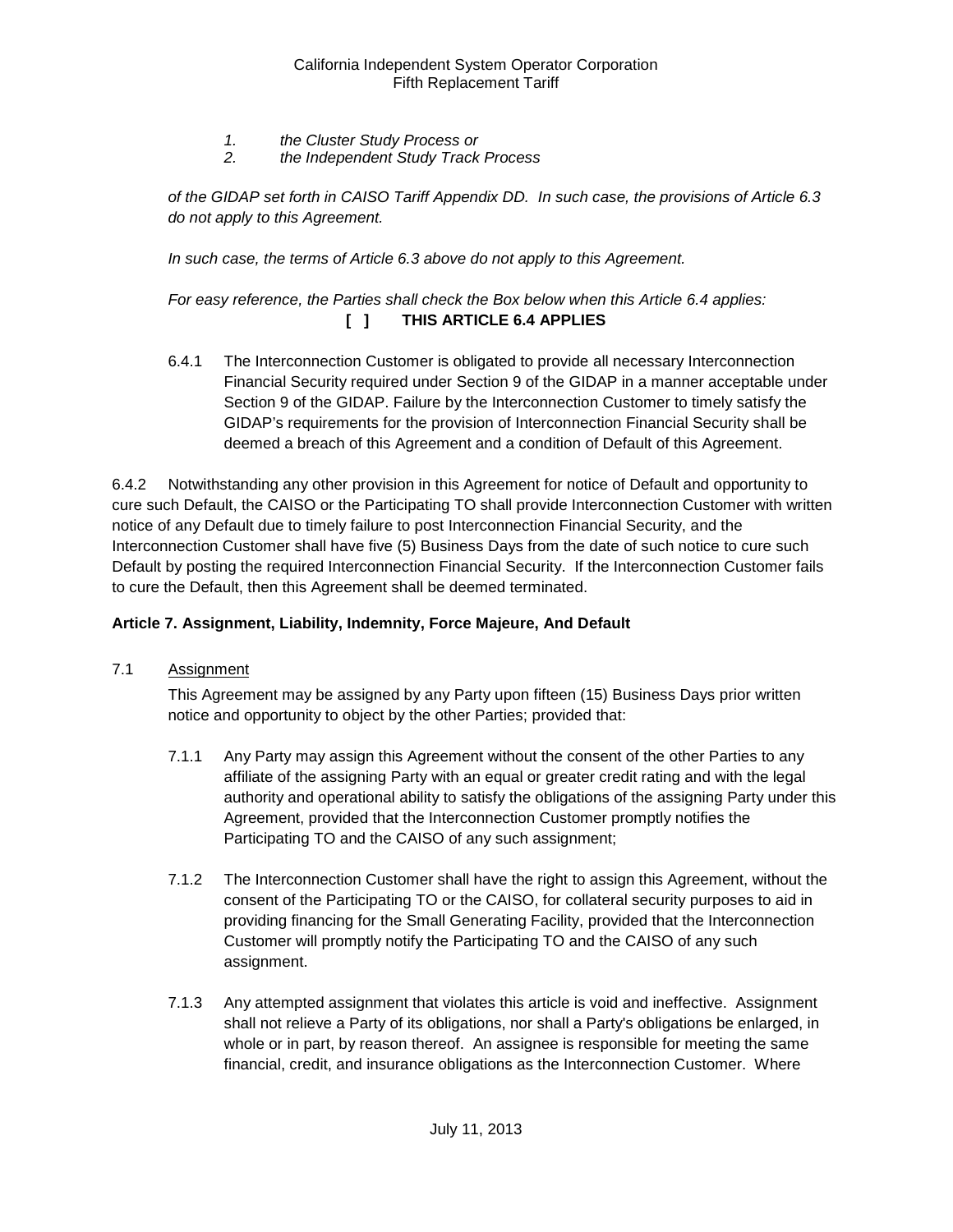required, consent to assignment will not be unreasonably withheld, conditioned or delayed.

#### <span id="page-19-0"></span>7.2 Limitation of Liability

Each Party's liability to the other Parties for any loss, cost, claim, injury, liability, or expense, including reasonable attorney's fees, relating to or arising from any act or omission in its performance of this Agreement, shall be limited to the amount of direct damage actually incurred. In no event shall any Party be liable to the other Parties for any indirect, special, consequential, or punitive damages, except as authorized by this Agreement.

### <span id="page-19-1"></span>7.3 Indemnity

- 7.3.1 This provision protects each Party from liability incurred to third parties as a result of carrying out the provisions of this Agreement. Liability under this provision is exempt from the general limitations on liability found in Article 7.2.
- 7.3.2 The Parties shall at all times indemnify, defend, and hold the other Parties harmless from, any and all damages, losses, claims, including claims and actions relating to injury to or death of any person or damage to property, demand, suits, recoveries, costs and expenses, court costs, attorney fees, and all other obligations by or to third parties, arising out of or resulting from another Party's action or failure to meet its obligations under this Agreement on behalf of the indemnifying Party, except in cases of gross negligence or intentional wrongdoing by the indemnified Party.
- 7.3.3 If an indemnified Party is entitled to indemnification under this article as a result of a claim by a third party, and the indemnifying Party fails, after notice and reasonable opportunity to proceed under this article, to assume the defense of such claim, such indemnified Party may at the expense of the indemnifying Party contest, settle or consent to the entry of any judgment with respect to, or pay in full, such claim.
- 7.3.4 If an indemnifying Party is obligated to indemnify and hold any indemnified Party harmless under this article, the amount owing to the indemnified Party shall be the amount of such indemnified Party's actual loss, net of any insurance or other recovery.
- 7.3.5 Promptly after receipt by an indemnified Party of any claim or notice of the commencement of any action or administrative or legal proceeding or investigation as to which the indemnity provided for in this article may apply, the indemnified Party shall notify the indemnifying Party of such fact. Any failure of or delay in such notification shall not affect a Party's indemnification obligation unless such failure or delay is materially prejudicial to the indemnifying Party.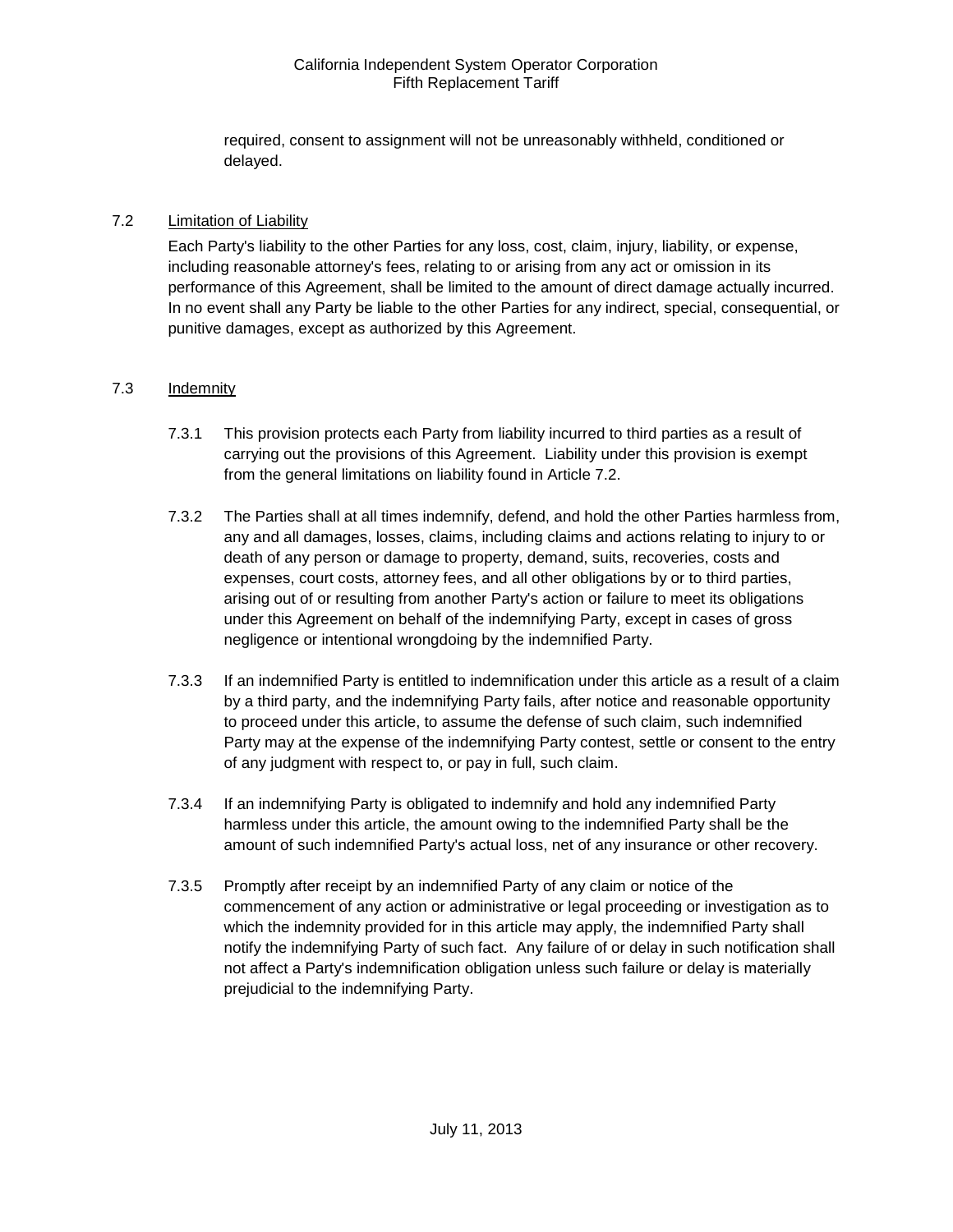## <span id="page-20-0"></span>7.4 Consequential Damages

Other than as expressly provided for in this Agreement, no Party shall be liable under any provision of this Agreement for any losses, damages, costs or expenses for any special, indirect, incidental, consequential, or punitive damages, including but not limited to loss of profit or revenue, loss of the use of equipment, cost of capital, cost of temporary equipment or services, whether based in whole or in part in contract, in tort, including negligence, strict liability, or any other theory of liability; provided, however, that damages for which a Party may be liable to another Party under another agreement will not be considered to be special, indirect, incidental, or consequential damages hereunder.

## <span id="page-20-1"></span>7.5 Force Majeure

- 7.5.1 As used in this article, a Force Majeure Event shall mean "any act of God, labor disturbance, act of the public enemy, war, insurrection, riot, fire, storm or flood, explosion, breakage or accident to machinery or equipment, any order, regulation or restriction imposed by governmental, military or lawfully established civilian authorities, or any other cause beyond a Party's control. A Force Majeure Event does not include an act of negligence or intentional wrongdoing by the Party claiming Force Majeure."
- 7.5.2 If a Force Majeure Event prevents a Party from fulfilling any obligations under this Agreement, the Party affected by the Force Majeure Event (Affected Party) shall promptly notify the other Parties, either in writing or via the telephone, of the existence of the Force Majeure Event. The notification must specify in reasonable detail the circumstances of the Force Majeure Event, its expected duration, and the steps that the Affected Party is taking to mitigate the effects of the event on its performance. The Affected Party shall keep the other Parties informed on a continuing basis of developments relating to the Force Majeure Event until the event ends. The Affected Party will be entitled to suspend or modify its performance of obligations under this Agreement (other than the obligation to make payments) only to the extent that the effect of the Force Majeure Event cannot be mitigated by the use of Reasonable Efforts. The Affected Party will use Reasonable Efforts to resume its performance as soon as possible.

## <span id="page-20-2"></span>7.6 Default

7.6.1 No Default shall exist where such failure to discharge an obligation (other than the payment of money) is the result of a Force Majeure Event as defined in this Agreement or the result of an act or omission of another Party. Upon a Default, the affected nondefaulting Party(ies) shall give written notice of such Default to the defaulting Party. Except as provided in Article 7.6.2 and in Article 6.4.2, the defaulting Party shall have sixty (60) calendar days from receipt of the Default notice within which to cure such Default; provided however, if such Default is not capable of cure within 60 calendar days, the defaulting Party shall commence such cure within 20 calendar days after notice and continuously and diligently complete such cure within six months from receipt of the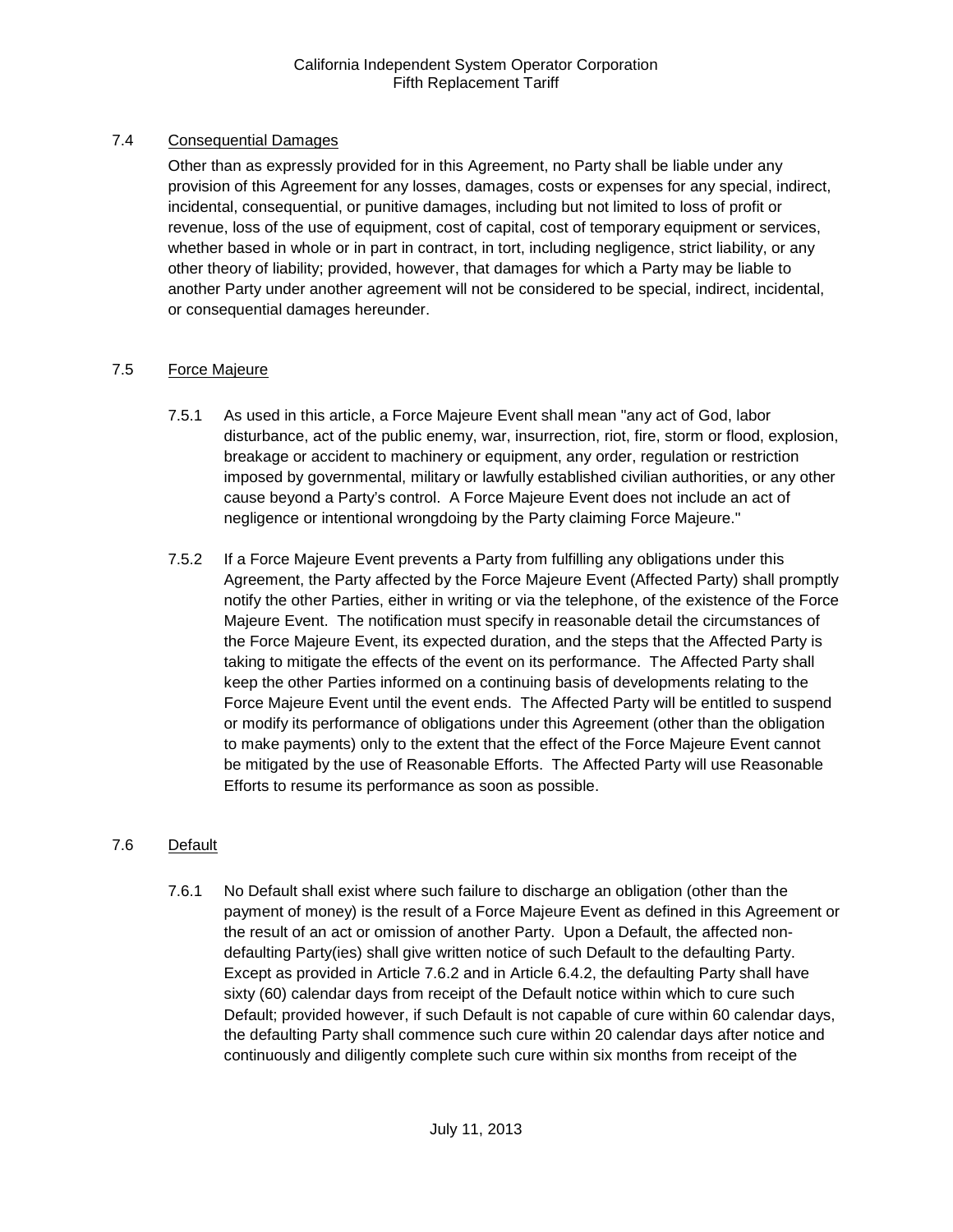Default notice; and, if cured within such time, the Default specified in such notice shall cease to exist.

7.6.2 If a Default is not cured as provided in this article, or if a Default is not capable of being cured within the period provided for herein, the affected non-defaulting Party(ies) shall have the right to terminate this Agreement by written notice at any time until cure occurs, and be relieved of any further obligation hereunder and, whether or not such Party(ies) terminates this Agreement, to recover from the defaulting Party all amounts due hereunder, plus all other damages and remedies to which it is entitled at law or in equity. The provisions of this article will survive termination of this Agreement.

### <span id="page-21-0"></span>**Article 8. Insurance**

- <span id="page-21-1"></span>8.1 The Interconnection Customer shall, at its own expense, maintain in force general liability insurance without any exclusion for liabilities related to the interconnection undertaken pursuant to this Agreement. The amount of such insurance shall be sufficient to insure against all reasonably foreseeable direct liabilities given the size and nature of the generating equipment being interconnected, the interconnection itself, and the characteristics of the system to which the interconnection is made. The Interconnection Customer shall obtain additional insurance only if necessary as a function of owning and operating a generating facility. Such insurance shall be obtained from an insurance provider authorized to do business in the State where the interconnection is located. Certification that such insurance is in effect shall be provided upon request of the Participating TO or CAISO, except that the Interconnection Customer shall show proof of insurance to the Participating TO and CAISO no later than ten Business Days prior to the anticipated Commercial Operation Date. If the Interconnection Customer is of sufficient creditworthiness, it may propose to self-insure for such liabilities, and such a proposal shall not be unreasonably rejected.
- <span id="page-21-2"></span>8.2 The Participating TO agrees to maintain general liability insurance or self-insurance consistent with the Participating TO's commercial practice. Such insurance or self-insurance shall not exclude coverage for the Participating TO's liabilities undertaken pursuant to this Agreement.
- <span id="page-21-3"></span>8.3 The CAISO agrees to maintain general liability insurance or self-insurance consistent with the CAISO's commercial practice. Such insurance shall not exclude coverage for the CAISO's liabilities undertaken pursuant to this Agreement.
- <span id="page-21-4"></span>8.4 The Parties further agree to notify each other whenever an accident or incident occurs resulting in any injuries or damages that are included within the scope of coverage of such insurance, whether or not such coverage is sought.

## <span id="page-21-5"></span>**Article 9. Confidentiality**

<span id="page-21-6"></span>9.1 Confidential Information shall mean any confidential and/or proprietary information provided by one Party to another Party that is clearly marked or otherwise designated "Confidential." For purposes of this Agreement all design, operating specifications, and metering data provided by the Interconnection Customer shall be deemed Confidential Information regardless of whether it is clearly marked or otherwise designated as such.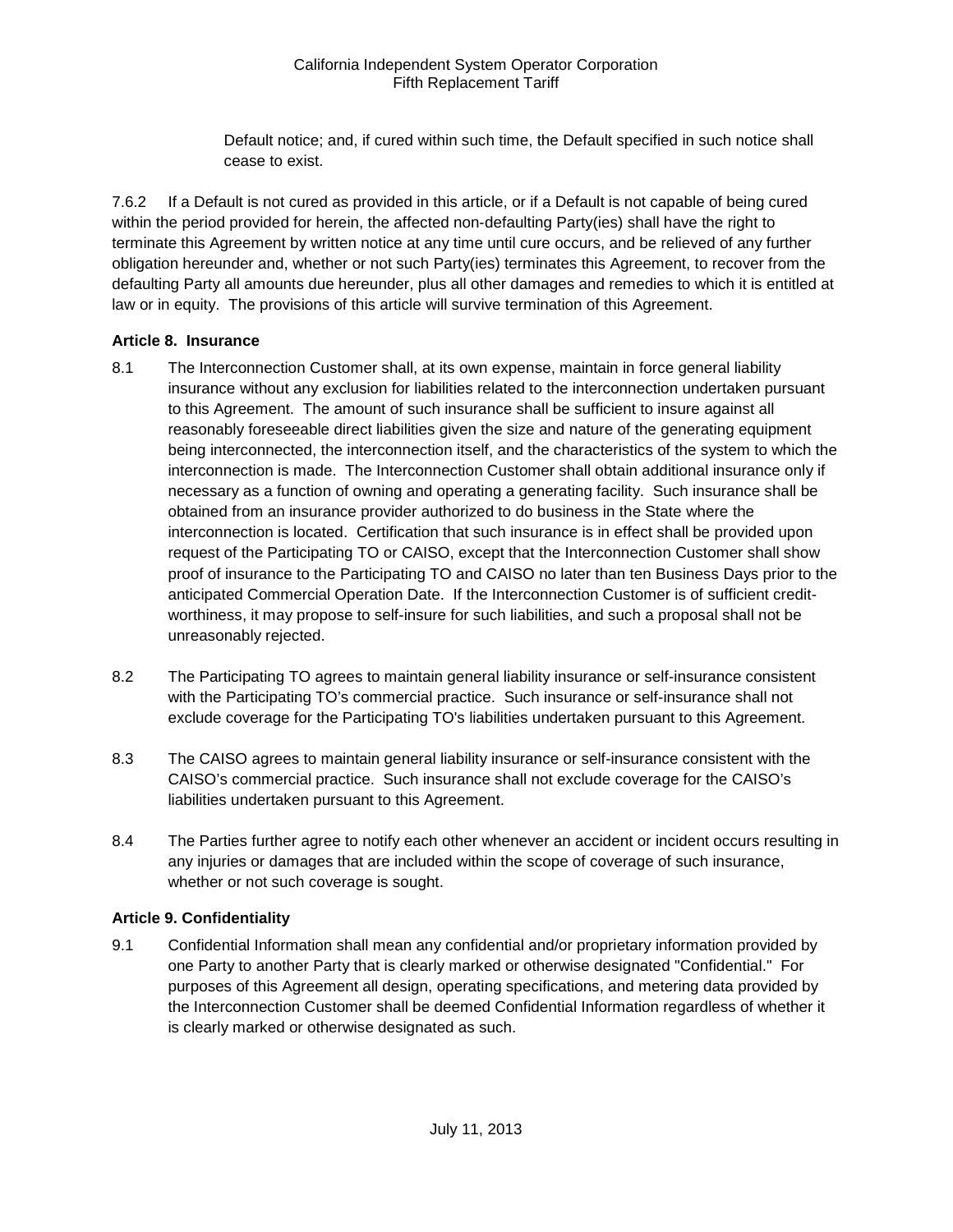- <span id="page-22-0"></span>9.2 Confidential Information does not include information previously in the public domain, required to be publicly submitted or divulged by Governmental Authorities (after notice to the other Parties and after exhausting any opportunity to oppose such publication or release), or necessary to be divulged in an action to enforce this Agreement. Each Party receiving Confidential Information shall hold such information in confidence and shall not disclose it to any third party nor to the public without the prior written authorization from the Party providing that information, except to fulfill obligations under this Agreement, or to fulfill legal or regulatory requirements.
	- 9.2.1 Each Party shall employ at least the same standard of care to protect Confidential Information obtained from the other Parties as it employs to protect its own Confidential Information.
	- 9.2.2 Each Party is entitled to equitable relief, by injunction or otherwise, to enforce its rights under this provision to prevent the release of Confidential Information without bond or proof of damages, and may seek other remedies available at law or in equity for breach of this provision.
- <span id="page-22-1"></span>9.3 Notwithstanding anything in this article to the contrary, and pursuant to 18 CFR § 1b.20, if FERC, during the course of an investigation or otherwise, requests information from one of the Parties that is otherwise required to be maintained in confidence pursuant to this Agreement, the Party shall provide the requested information to FERC, within the time provided for in the request for information. In providing the information to FERC, the Party may, consistent with 18 CFR § 388.112, request that the information be treated as confidential and non-public by FERC and that the information be withheld from public disclosure. Parties are prohibited from notifying the other Parties to this Agreement prior to the release of the Confidential Information to FERC. The Party shall notify the other Parties to this Agreement when it is notified by FERC that a request to release Confidential Information has been received by FERC, at which time any of the Parties may respond before such information would be made public, pursuant to 18 CFR § 388.112. Requests from a state regulatory body conducting a confidential investigation shall be treated in a similar manner if consistent with the applicable state rules and regulations.

#### <span id="page-22-2"></span>**Article 10. Disputes**

All disputes arising out of or in connection with this Agreement whereby relief is sought by or from CAISO shall be settled in accordance with the provisions of Article 13 of the CAISO Tariff, except that references to the CAISO Tariff in such Article 13 of the CAISO Tariff shall be read as reference to this Agreement. Disputes arising out of or in connection with this Agreement not subject to provisions of Article 13 of the CAISO Tariff shall be resolved as follows:

- <span id="page-22-3"></span>10.1 The Parties agree to attempt to resolve all disputes arising out of the interconnection process according to the provisions of this article.
- <span id="page-22-4"></span>10.2 In the event of a dispute, either Party shall provide the other Party with a written Notice of Dispute. Such Notice shall describe in detail the nature of the dispute.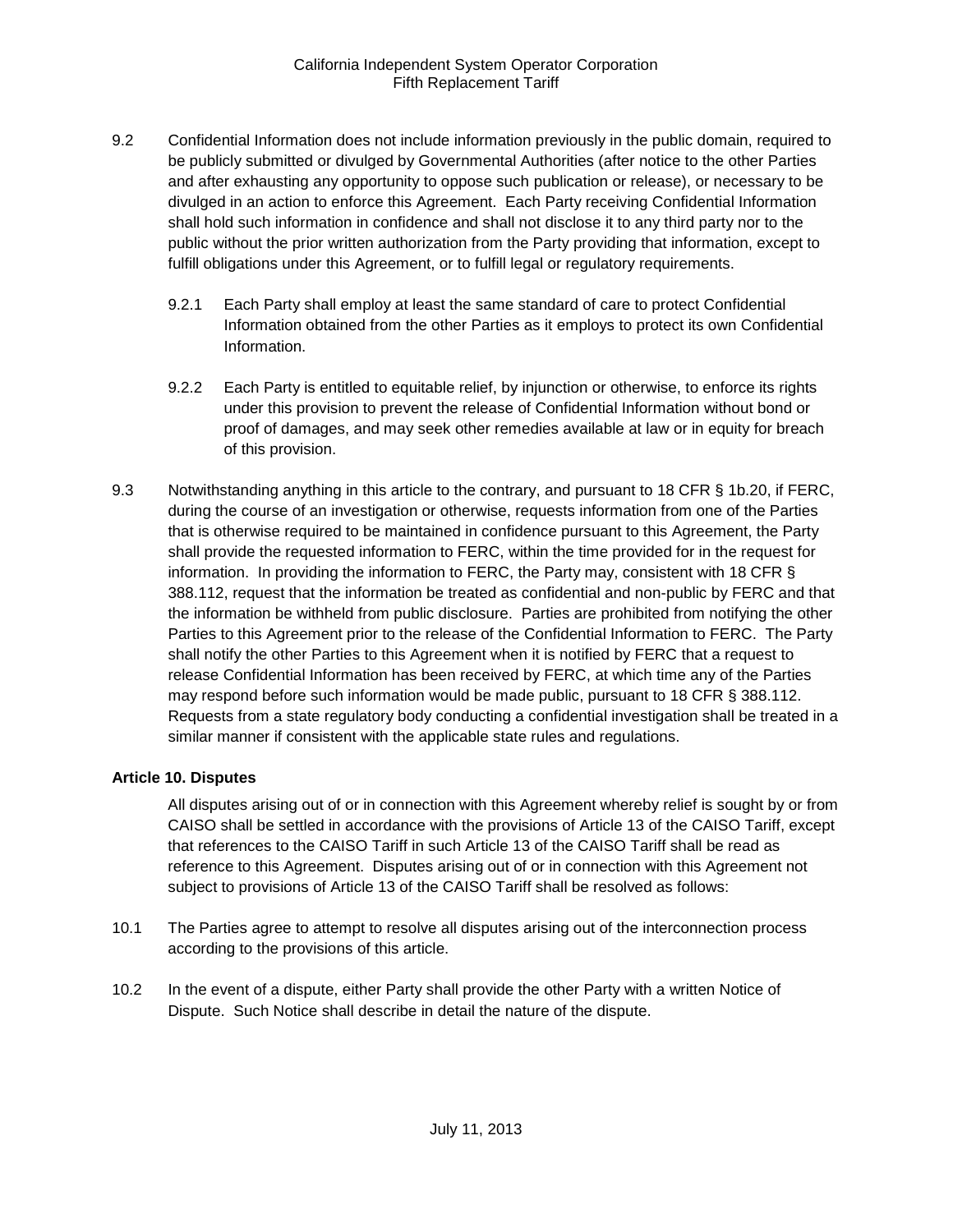- <span id="page-23-0"></span>10.3 If the dispute has not been resolved within two Business Days after receipt of the Notice, either Party may contact FERC's Dispute Resolution Service (DRS) for assistance in resolving the dispute.
- <span id="page-23-1"></span>10.4 The DRS will assist the Parties in either resolving their dispute or in selecting an appropriate dispute resolution venue (e.g., mediation, settlement judge, early neutral evaluation, or technical expert) to assist the Parties in resolving their dispute. DRS can be reached at 1-877-337-2237 or via the internet at http://www.ferc.gov/legal/adr.asp.
- <span id="page-23-2"></span>10.5 Each Party agrees to conduct all negotiations in good faith and will be responsible for one-half of any costs paid to neutral third-parties.
- <span id="page-23-3"></span>10.6 If neither Party elects to seek assistance from the DRS, or if the attempted dispute resolution fails, then either Party may exercise whatever rights and remedies it may have in equity or law consistent with the terms of this Agreement.

#### <span id="page-23-4"></span>**Article 11. Taxes**

- <span id="page-23-5"></span>11.1 The Parties agree to follow all applicable tax laws and regulations, consistent with FERC policy and Internal Revenue Service requirements.
- <span id="page-23-6"></span>11.2 Each Party shall cooperate with the other Parties to maintain the other Parties' tax status. Nothing in this Agreement is intended to adversely affect the Participating TO's tax exempt status with respect to the issuance of bonds including, but not limited to, local furnishing bonds.

#### <span id="page-23-7"></span>**Article 12. Miscellaneous**

<span id="page-23-8"></span>12.1 Governing Law, Regulatory Authority, and Rules

The validity, interpretation and enforcement of this Agreement and each of its provisions shall be governed by the laws of the state of \_\_\_\_\_\_\_\_\_\_\_\_\_\_\_\_\_\_\_\_\_(where the Point of Interconnection is located), without regard to its conflicts of law principles. This Agreement is subject to all Applicable Laws and Regulations. Each Party expressly reserves the right to seek changes in, appeal, or otherwise contest any laws, orders, or regulations of a Governmental Authority.

#### <span id="page-23-9"></span>12.2 Amendment

The Parties may amend this Agreement by a written instrument duly executed by all of the Parties, or under Article 12.12 of this Agreement.

#### <span id="page-23-10"></span>12.3 No Third-Party Beneficiaries

This Agreement is not intended to and does not create rights, remedies, or benefits of any character whatsoever in favor of any persons, corporations, associations, or entities other than the Parties, and the obligations herein assumed are solely for the use and benefit of the Parties, their successors in interest and where permitted, their assigns.

#### <span id="page-23-11"></span>12.4 Waiver

12.4.1 The failure of a Party to this Agreement to insist, on any occasion, upon strict performance of any provision of this Agreement will not be considered a waiver of any obligation, right, or duty of, or imposed upon, such Party.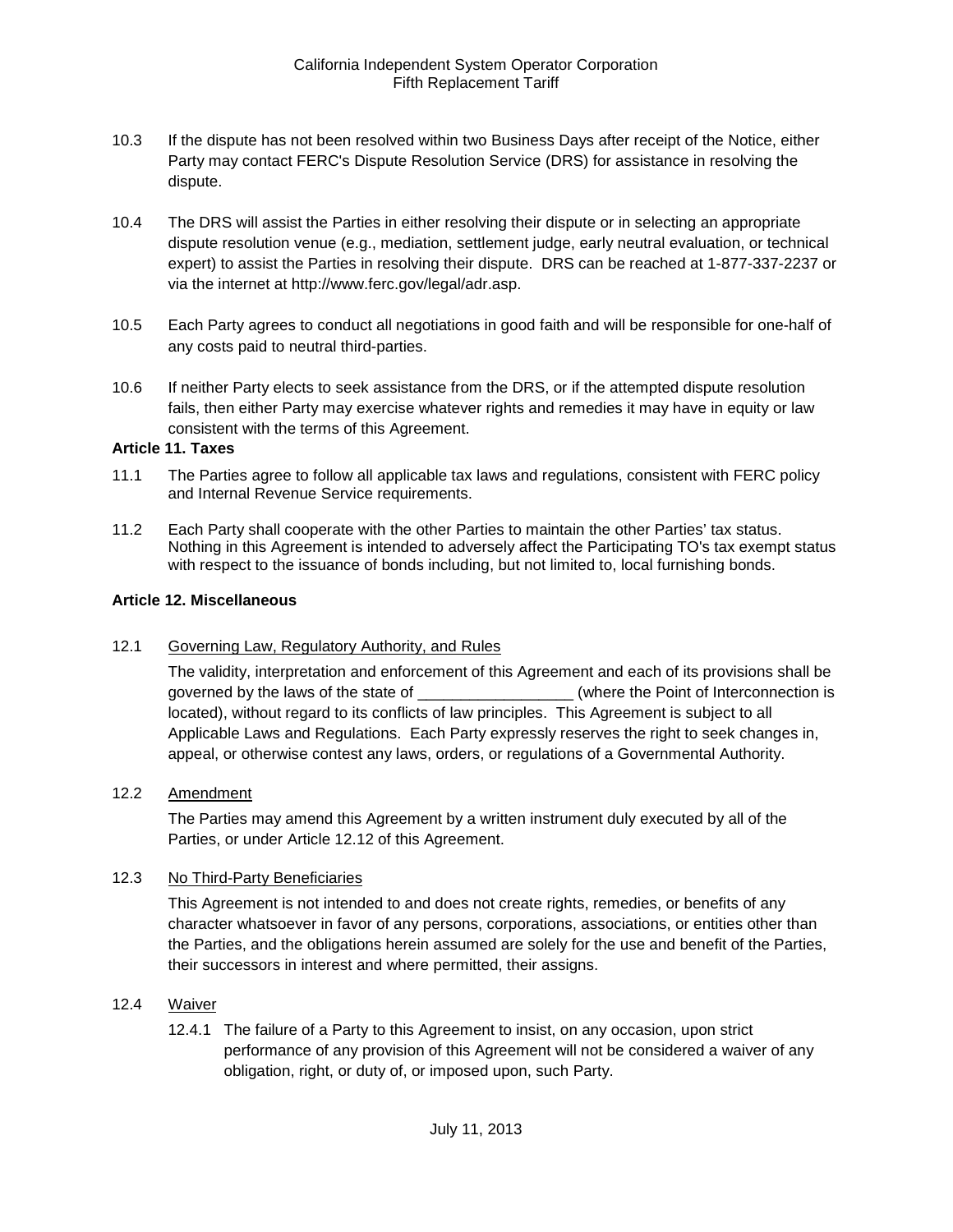12.4.2 Any waiver at any time by any Party of its rights with respect to this Agreement shall not be deemed a continuing waiver or a waiver with respect to any other failure to comply with any other obligation, right, duty of this Agreement. Termination or Default of this Agreement for any reason by Interconnection Customer shall not constitute a waiver of the Interconnection Customer's legal rights to obtain an interconnection from the Participating TO. Any waiver of this Agreement shall, if requested, be provided in writing.

#### <span id="page-24-0"></span>12.5 Entire Agreement

This Agreement, including all Attachments, constitutes the entire agreement among the Parties with reference to the subject matter hereof, and supersedes all prior and contemporaneous understandings or agreements, oral or written, between or among the Parties with respect to the subject matter of this Agreement. There are no other agreements, representations, warranties, or covenants which constitute any part of the consideration for, or any condition to, any Party's compliance with its obligations under this Agreement.

## <span id="page-24-1"></span>12.6 Multiple Counterparts

This Agreement may be executed in two or more counterparts, each of which is deemed an original but all constitute one and the same instrument.

### <span id="page-24-2"></span>12.7 No Partnership

This Agreement shall not be interpreted or construed to create an association, joint venture, agency relationship, or partnership among the Parties or to impose any partnership obligation or partnership liability upon any Party. No Party shall have any right, power or authority to enter into any agreement or undertaking for, or act on behalf of, or to act as or be an agent or representative of, or to otherwise bind, another Party.

#### <span id="page-24-3"></span>12.8 Severability

If any provision or portion of this Agreement shall for any reason be held or adjudged to be invalid or illegal or unenforceable by any court of competent jurisdiction or other Governmental Authority, (1) such portion or provision shall be deemed separate and independent, (2) the Parties shall negotiate in good faith to restore insofar as practicable the benefits to each Party that were affected by such ruling, and (3) the remainder of this Agreement shall remain in full force and effect.

#### <span id="page-24-4"></span>12.9 Security Arrangements

Infrastructure security of electric system equipment and operations and control hardware and software is essential to ensure day-to-day reliability and operational security. FERC expects all transmission providers, market participants, and interconnection customers interconnected to electric systems to comply with the recommendations offered by the President's Critical Infrastructure Protection Board and, eventually, best practice recommendations from the electric reliability authority. All public utilities are expected to meet basic standards for system infrastructure and operational security, including physical, operational, and cyber-security practices.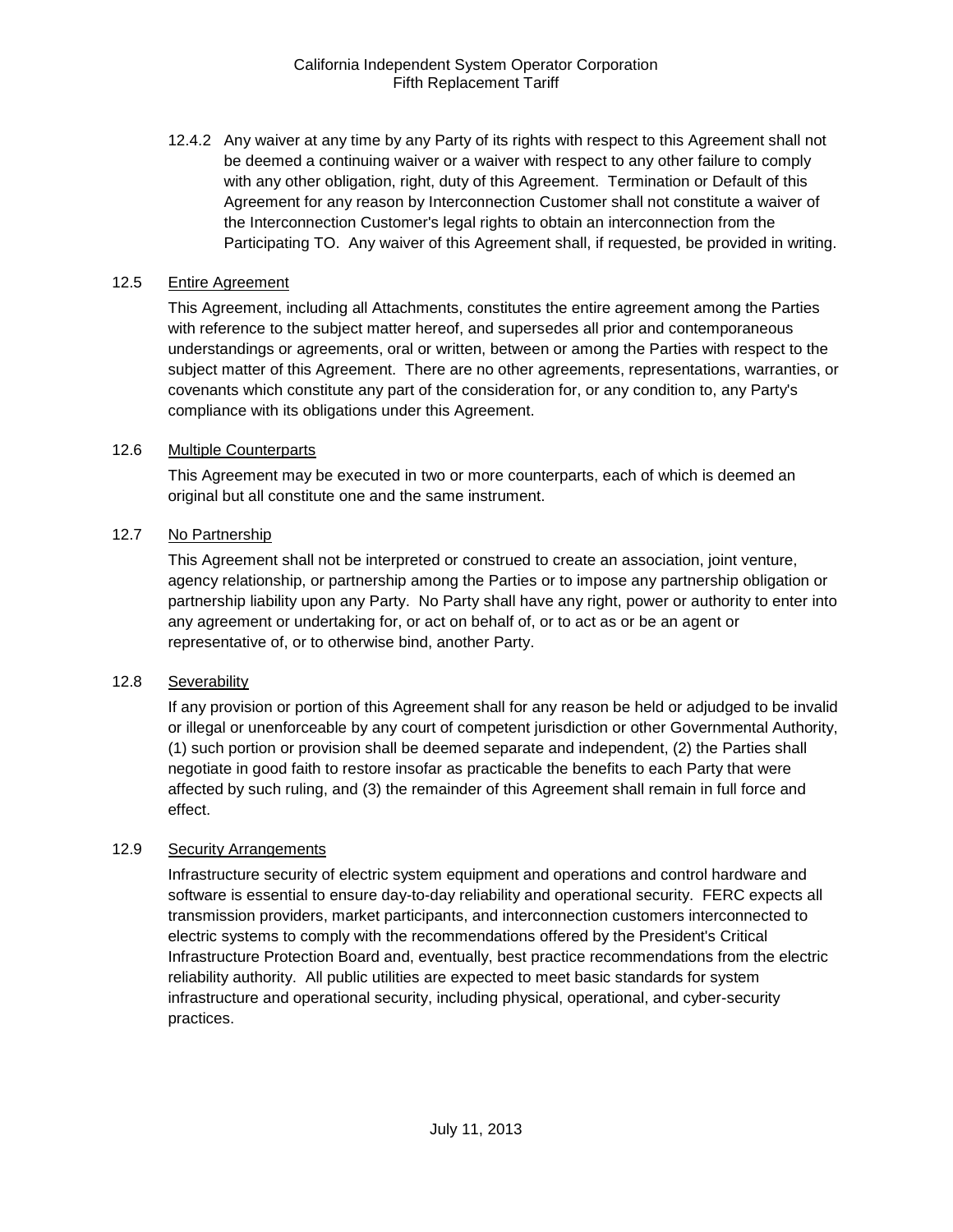## <span id="page-25-0"></span>12.10 Environmental Releases

Each Party shall notify the other Parties, first orally and then in writing, of the release of any hazardous substances, any asbestos or lead abatement activities, or any type of remediation activities related to the Small Generating Facility or the Interconnection Facilities, each of which may reasonably be expected to affect the other Parties. The notifying Party shall (1) provide the notice as soon as practicable, provided such Party makes a good faith effort to provide the notice no later than 24 hours after such Party becomes aware of the occurrence, and (2) promptly furnish to the other Parties copies of any publicly available reports filed with any governmental authorities addressing such events.

### <span id="page-25-1"></span>12.11 Subcontractors

Nothing in this Agreement shall prevent a Party from utilizing the services of any subcontractor as it deems appropriate to perform its obligations under this Agreement; provided, however, that each Party shall require its subcontractors to comply with all applicable terms and conditions of this Agreement in providing such services and each Party shall remain primarily liable to the other Parties for the performance of such subcontractor.

- 12.11.1 The creation of any subcontract relationship shall not relieve the hiring Party of any of its obligations under this Agreement. The hiring Party shall be fully responsible to the other Parties for the acts or omissions of any subcontractor the hiring Party hires as if no subcontract had been made; provided, however, that in no event shall the Participating TO or the CAISO be liable for the actions or inactions of the Interconnection Customer or its subcontractors with respect to obligations of the Interconnection Customer under this Agreement. Any applicable obligation imposed by this Agreement upon the hiring Party shall be equally binding upon, and shall be construed as having application to, any subcontractor of such Party.
- 12.11.2 The obligations under this article will not be limited in any way by any limitation of subcontractor's insurance.

## <span id="page-25-2"></span>12.12 Reservation of Rights

The CAISO and Participating TO shall each have the right to make a unilateral filing with FERC to modify this Agreement pursuant to section 205 or any other applicable provision of the Federal Power Act and FERC's rules and regulations thereunder with respect to the following articles of this Agreement and with respect to any rates, terms and conditions, charges, classifications of service, rule or regulation covered by these articles:

Introductory Paragraph, 1.1, 1.2, 1.3, 1.4, 1.5.1, 1.5.2, 1.5.3, 1.5.4, 1.5.5, 1.5.6, 1.5.7, 1.6, 1.7, 1.8.1, 1.9, 2.1, 2.2.1, 2.3, 3, 4.1.1 (last sentence only), 5.1, 5.3, 6.2, 7, 8, 9, 11, 12, 13, Attachment 1, Attachment 4, Attachment 5, and Attachment 7.

The Participating TO shall have the exclusive right to make a unilateral filing with FERC to modify this Agreement pursuant to section 205 or any other applicable provision of the Federal Power Act and FERC's rules and regulations thereunder with respect to the following articles of this Agreement and with respect to any rates, terms and conditions, charges, classifications of service, rule or regulation covered by these articles: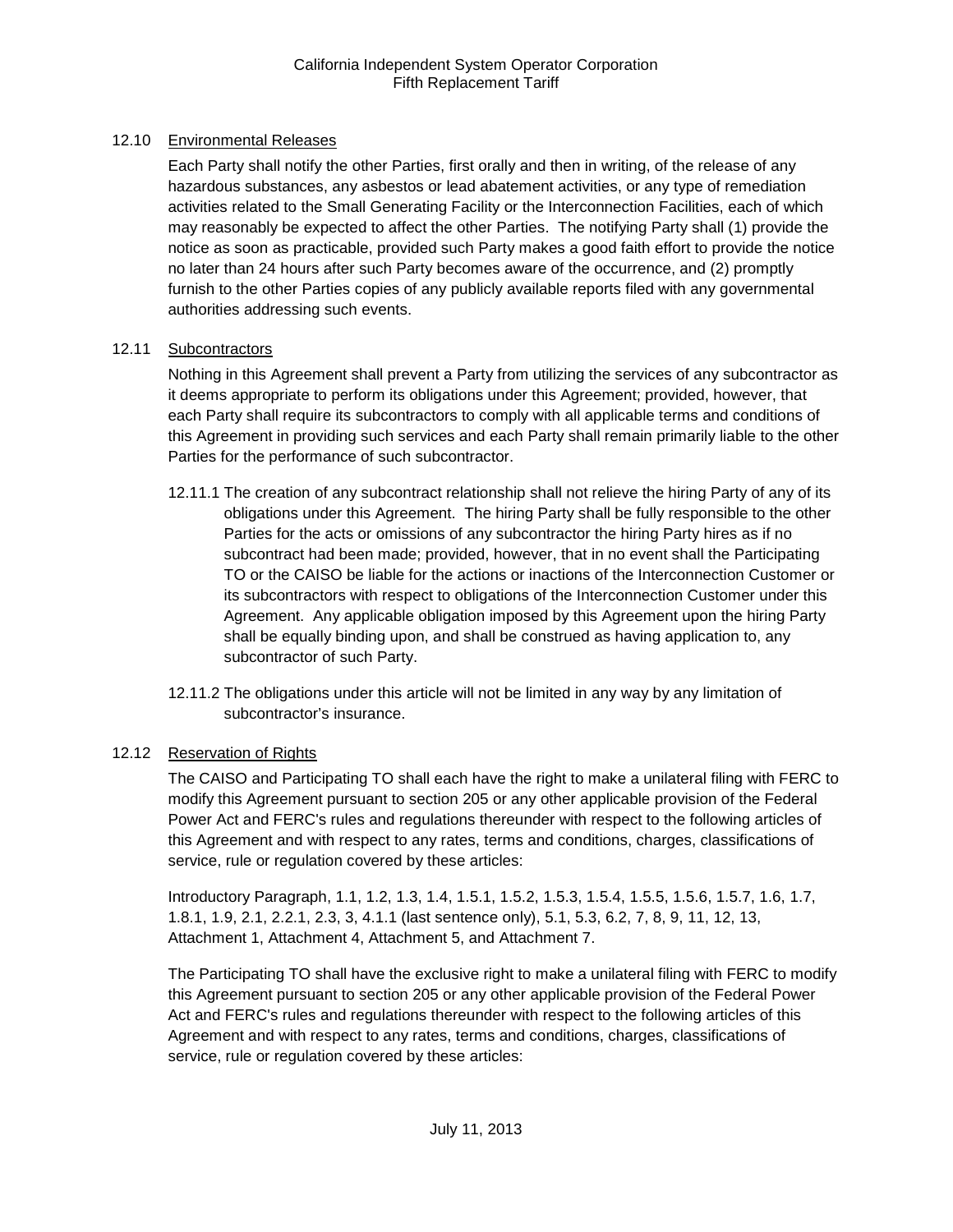2.2.2, 4.1.1 (all but the last sentence), 4.1.2, 4.2, 5.2, 6.1.1 (all but the last sentence), 6.1.2, 10 (all but preamble), Attachment 2, Attachment 3 and Attachment 6.

The CAISO shall have the exclusive right to make a unilateral filing with FERC to modify this Agreement pursuant to section 205 or any other applicable provision of the Federal Power Act and FERC's rules and regulations thereunder with respect to the following articles of this Agreement and with respect to any rates, terms and conditions, charges, classifications of service, rule or regulation covered by these articles:

1.8.2, 6.1.1 (last sentence only) and 10 (preamble only).

The Interconnection Customer, the CAISO, and the Participating TO shall have the right to make a unilateral filing with FERC to modify this Agreement under any applicable provision of the Federal Power Act and FERC's rules and regulations; provided that each Party shall have the right to protest any such filing by another Party and to participate fully in any proceeding before FERC in which such modifications may be considered. Nothing in this Agreement shall limit the rights of the Parties or of FERC under sections 205 or 206 of the Federal Power Act and FERC's rules and regulations, except to the extent that the Parties otherwise mutually agree as provided herein.

#### <span id="page-26-0"></span>12.13 Annual Reassessment Process

In accordance with Section 7.4 of the GIDAP, the CAISO will perform an annual reassessment in which it will update certain base case data prior to beginning the GIDAP Phase II Interconnection Studies. As set forth in Section 7.4 of the GIDAP, the CAISO may determine through this assessment that Delivery Network Upgrades already identified and included in executed Generator Interconnection Agreements should be modified in order to reflect the current circumstances of Interconnection Customers in the queue, including any withdrawals therefrom, and any additions and upgrades approved in the CAISO's most recent Transmission Planning Process cycle. To the extent that this determination modifies the scope or characteristics of, or the financial responsibility for, any Delivery Network Upgrades determined pursuant to this SGIA, such modification(s) will be reflected through an amendment to this SGIA.

#### <span id="page-26-1"></span>**Article 13. Notices**

#### <span id="page-26-2"></span>13.1 General

Unless otherwise provided in this Agreement, any written notice, demand, or request required or authorized in connection with this Agreement ("Notice") shall be deemed properly given if delivered in person, delivered by recognized national courier service, or sent by first class mail, postage prepaid, to the person specified below:

| If to the Interconnection Customer:<br>Interconnection Customer: ______________                                                    |      |        |      |
|------------------------------------------------------------------------------------------------------------------------------------|------|--------|------|
| Attention:<br><u> 1980 - Jan Barat, martxar a shekara tshkollari ta 1980 ha shekara tshkollari ta 1980 ha shekara tshkollari t</u> |      |        |      |
| Address:                                                                                                                           |      |        |      |
| City:                                                                                                                              |      | State: | ∠ip: |
| Phone:                                                                                                                             | Fax: |        |      |

If to the Participating TO: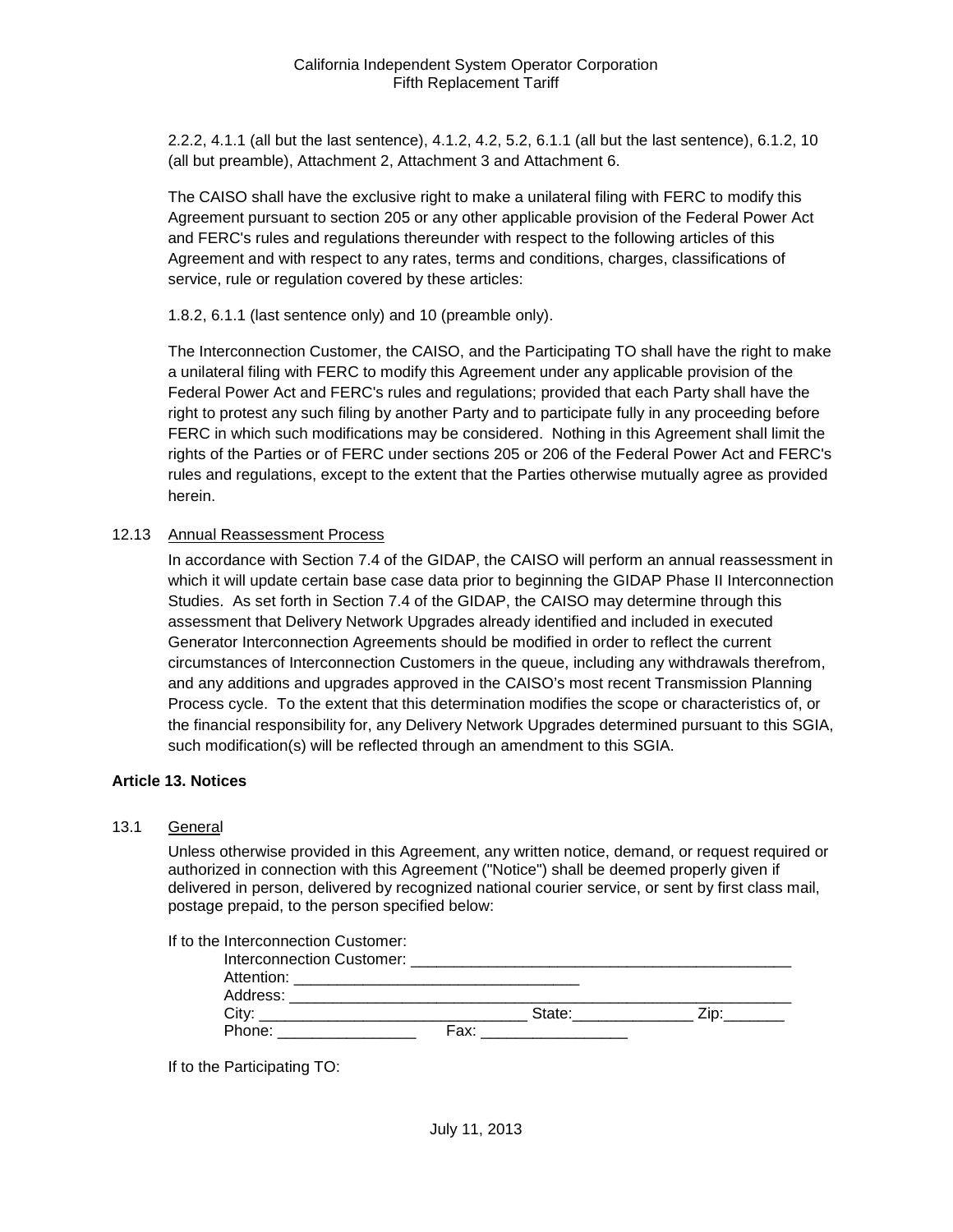| If to the CAISO:           |                                                                     |  |
|----------------------------|---------------------------------------------------------------------|--|
|                            | California Independent System Operator Corporation                  |  |
|                            |                                                                     |  |
| 250 Outcropping Way        |                                                                     |  |
| Folsom, CA 95630           |                                                                     |  |
| Phone: 916-351-4400        | Fax: __________________                                             |  |
|                            |                                                                     |  |
| <b>Billing and Payment</b> |                                                                     |  |
|                            | Billings and payments shall be sent to the addresses set out below: |  |
|                            |                                                                     |  |
|                            |                                                                     |  |
|                            |                                                                     |  |
|                            |                                                                     |  |
|                            |                                                                     |  |
|                            |                                                                     |  |
|                            |                                                                     |  |
|                            |                                                                     |  |
|                            |                                                                     |  |

#### <span id="page-27-1"></span>13.3 Alternative Forms of Notice

<span id="page-27-0"></span> $13.2$ 

Any notice or request required or permitted to be given by any Party to the other Parties and not required by this Agreement to be given in writing may be so given by telephone, facsimile or email to the telephone numbers and e-mail addresses set out below:

If to the Interconnection Customer:

| If to the Participating TO: |  |  |
|-----------------------------|--|--|
|                             |  |  |
|                             |  |  |
|                             |  |  |
|                             |  |  |
| Phone: __________________   |  |  |
|                             |  |  |

If to the CAISO: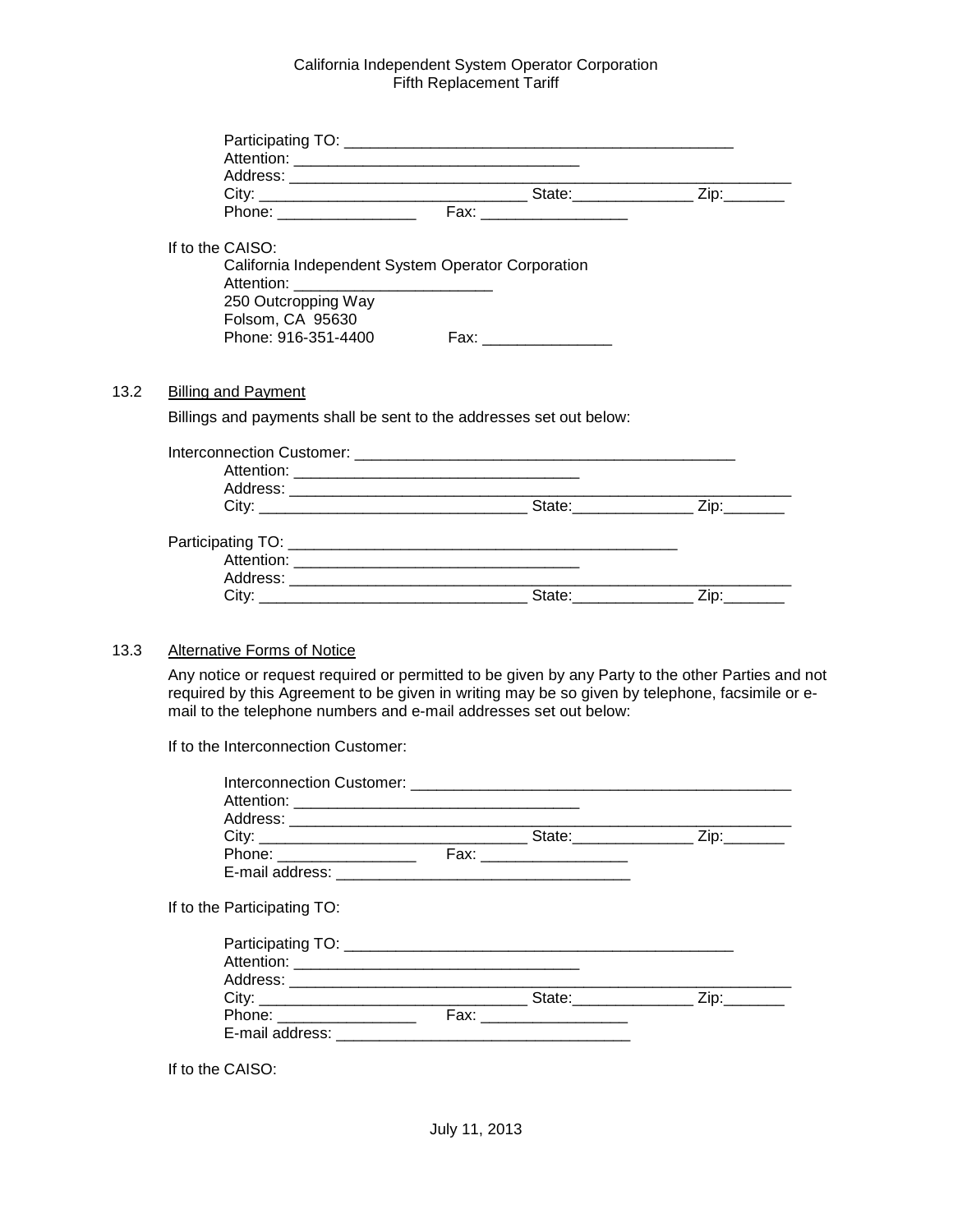| California Independent System Operator Corporation |                |
|----------------------------------------------------|----------------|
| Attention: <b>Attention</b>                        |                |
| 250 Outcropping Way                                |                |
| Folsom, CA 95630                                   |                |
| Phone: 916-351-4400                                | Fax: _________ |
| E-mail address:                                    |                |

## <span id="page-28-0"></span>13.4 Designated Operating Representative

The Parties may also designate operating representatives to conduct the communications which may be necessary or convenient for the administration of this Agreement. This person will also serve as the point of contact with respect to operations and maintenance of the Party's facilities.

Interconnection Customer's Operating Representative:

| Phone: ____________________                  |  |  |
|----------------------------------------------|--|--|
|                                              |  |  |
| Participating TO's Operating Representative: |  |  |
|                                              |  |  |
|                                              |  |  |

CAISO's Operating Representative

| California Independent System Operator Corporation |      |
|----------------------------------------------------|------|
| Attention:                                         |      |
| 250 Outcropping Way                                |      |
| Folsom, CA 95630                                   |      |
| Phone: 916-351-4400                                | Fax: |

#### <span id="page-28-1"></span>13.5 Changes to the Notice Information

Any Party may change this information by giving five Business Days written notice to the other Parties prior to the effective date of the change.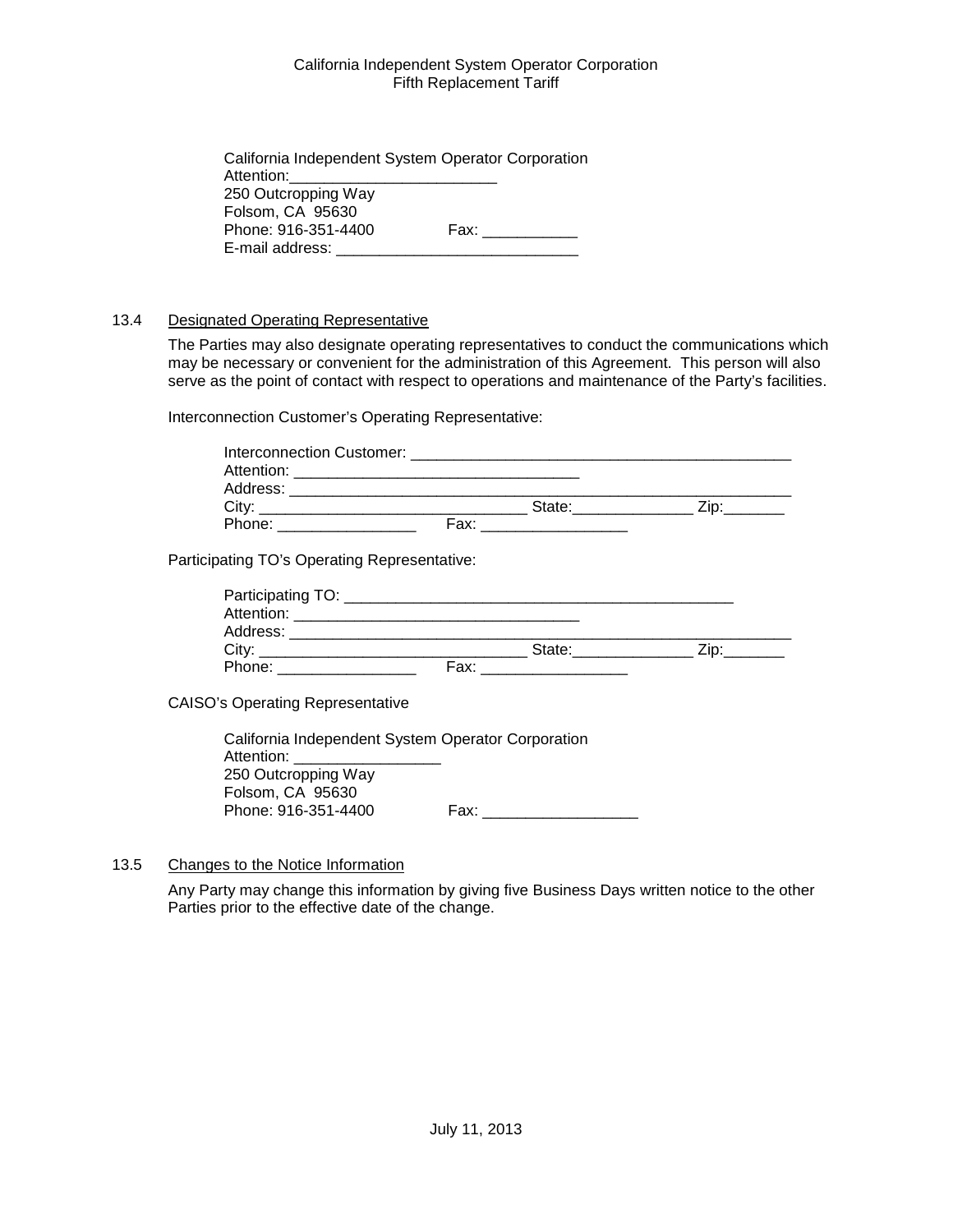#### <span id="page-29-0"></span>**Article 14. Signatures**

IN WITNESS WHEREOF, the Parties have caused this Agreement to be executed by their respective duly authorized representatives.

| For the California Independent System Operator Corporation |  |
|------------------------------------------------------------|--|
|                                                            |  |
|                                                            |  |
|                                                            |  |
| Date: ________________________                             |  |
| For the Participating TO                                   |  |
|                                                            |  |
|                                                            |  |
|                                                            |  |
|                                                            |  |
| For the Interconnection Customer                           |  |
|                                                            |  |
|                                                            |  |
|                                                            |  |
| Date: ________________________                             |  |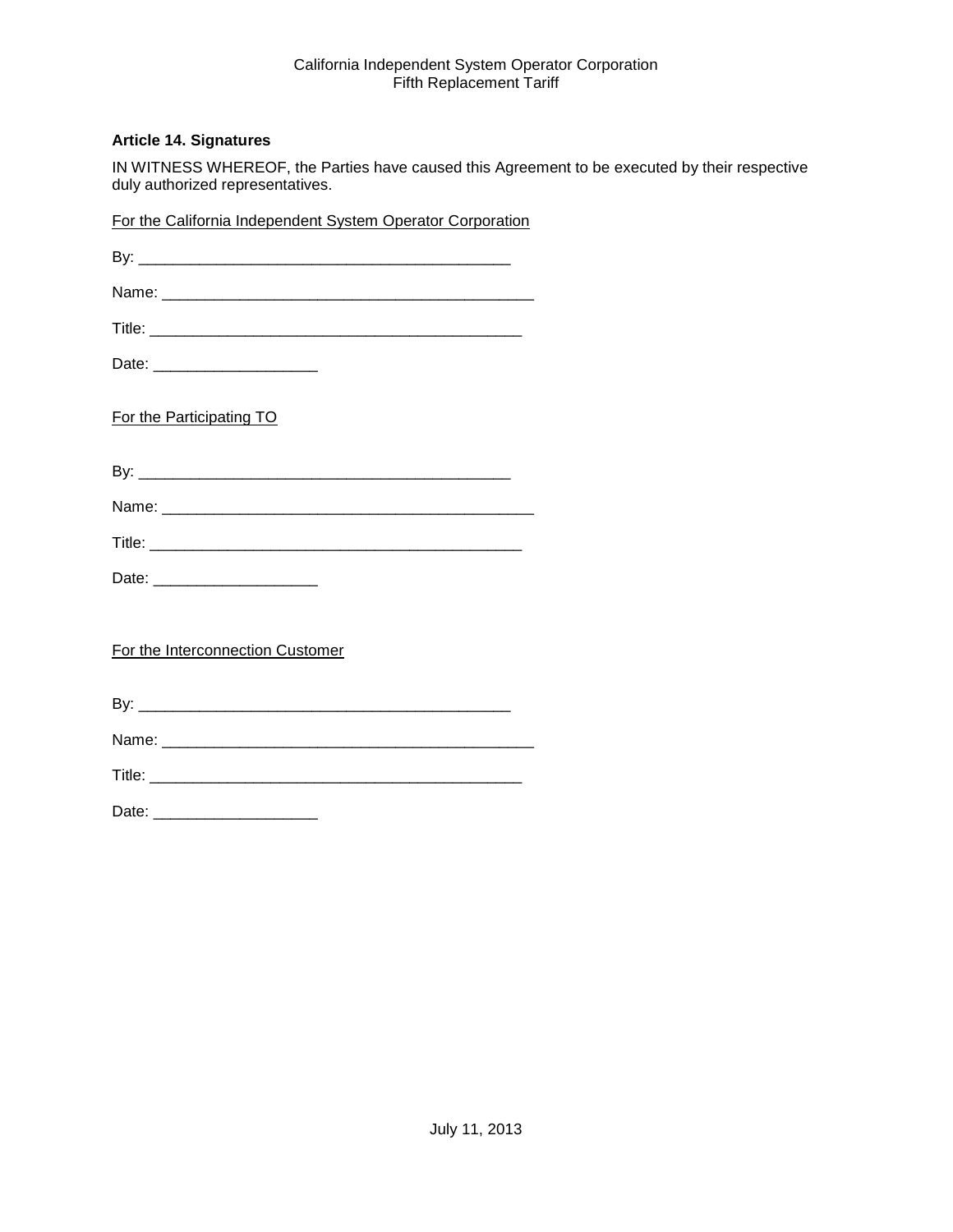## **Attachment 1 Glossary Of Terms**

<span id="page-30-1"></span><span id="page-30-0"></span>**Affected System –** An electric system other than the CAISO Controlled Grid that may be affected by the proposed interconnection, including the Participating TO's electric system that is not part of the CAISO Controlled Grid.

**Applicable Laws and Regulations** – All duly promulgated applicable federal, state and local laws, regulations, rules, ordinances, codes, decrees, judgments, directives, or judicial or administrative orders, permits and other duly authorized actions of any Governmental Authority.

**Area Deliverability Constraint** – A previously identified transmission system operating limit, based on a CAISO interconnection study or transmission planning study and listed on the CAISO website, that would constrain the deliverability of a substantial number of generators if the CAISO were to assign full capacity or partial capacity deliverability status to additional generating facilities in one or more specified geographic or electrical areas of the CAISO Controlled Grid in a total amount that is greater than the TP Deliverability for those areas. May also be a transmission system operating limit that constrains all or most of the same generation already constrained by a previously identified Area Deliverability Constraint.

**Area Delivery Network Upgrade (ADNU)** – A transmission upgrade or addition identified by the CAISO to relieve an Area Deliverability Constraint.

**Balancing Authority Area** - The collection of generation, transmission, and loads within the metered boundaries of the Balancing Authority. The Balancing Authority maintains load-resource balance within this area.

**Business Day –** Monday through Friday, excluding federal holidays and the day after Thanksgiving Day.

**CAISO Controlled Grid** – The system of transmission lines and associated facilities of the parties to a Transmission Control Agreement that have been placed under the CAISO's Operational Control.

**CAISO Tariff** – The CAISO's tariff, as filed with FERC, and as amended or supplemented from time to time, or any successor tariff.

**Commercial Operation Date** – The date on which a Small Generating Facility commenced generating electricity for sale as agreed upon by the Participating TO and the Interconnection Customer and in accordance with any implementation plan agreed to by the Participating TO and the CAISO for multiple individual generating units or project phases at a Small Generating Facility where an Interconnection Customer intends to establish separate Commercial Operation Dates for those generating units or project phases.

**Default** – The failure of a breaching Party to cure its breach under this Agreement.

**Distribution System** – Those non-CAISO-controlled transmission and distribution facilities owned by the Participating TO.

**Distribution Upgrades** – The additions, modifications, and upgrades to the Participating TO's Distribution System. Distribution Upgrades do not include Interconnection Facilities.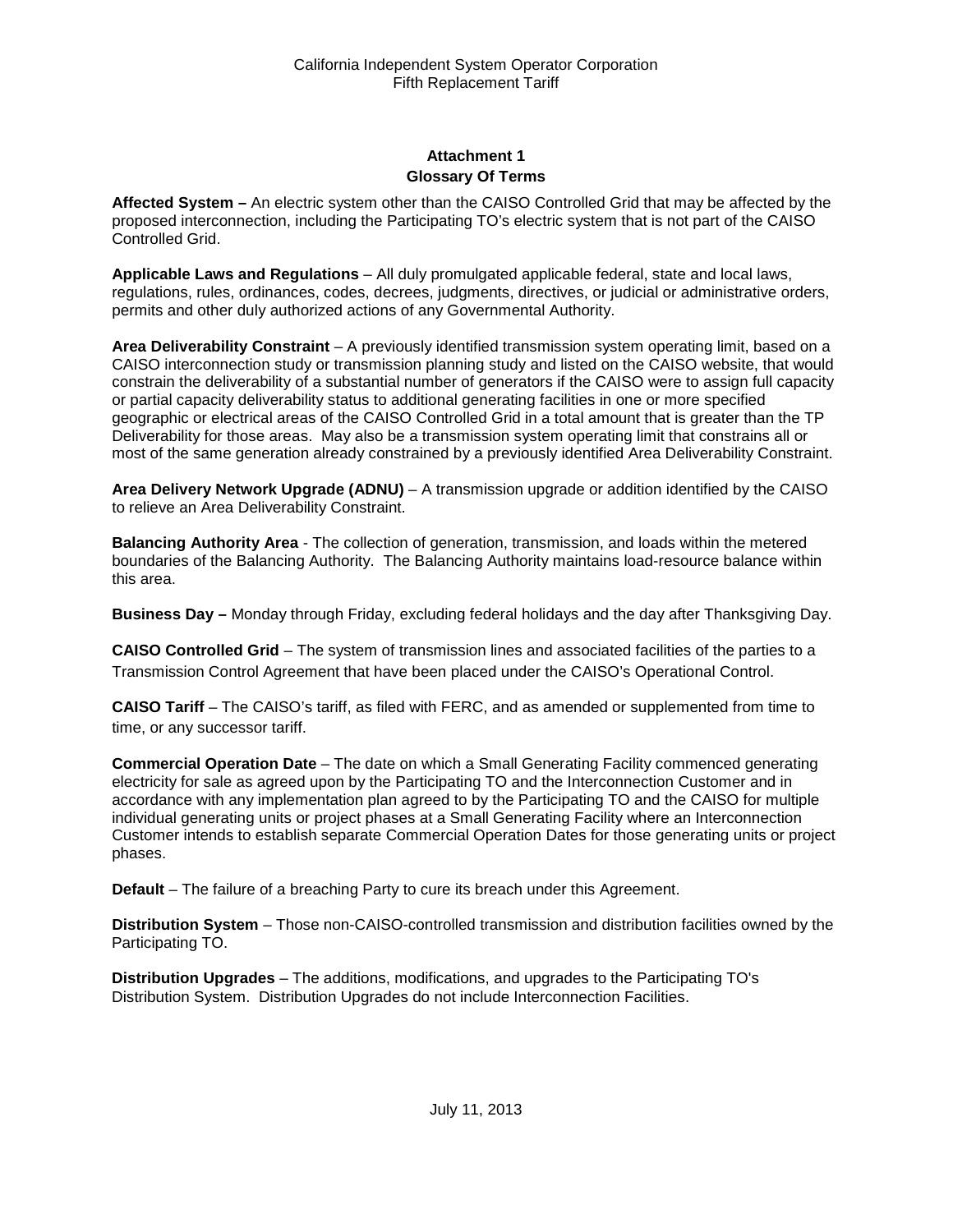**Generator Interconnection and Deliverability Allocation Procedures (GIDAP)** – The CAISO protocol that sets forth the interconnection and allocation procedures applicable to an Interconnection Request pertaining to a Small Generating Facility that is included in CAISO Tariff Appendix DD.

**Good Utility Practice** – Any of the practices, methods and acts engaged in or approved by a significant portion of the electric utility industry during the relevant time period, or any of the practices, methods and acts which, in the exercise of reasonable judgment in light of the facts known at the time the decision was made, could have been expected to accomplish the desired result at a reasonable cost consistent with good business practices, reliability, safety and expedition. Good Utility Practice is not intended to be any one of a number of the optimum practices, methods, or acts to the exclusion of all others, but rather to be acceptable practices, methods, or acts generally accepted in the region.

**Governmental Authority** – Any federal, state, local or other governmental regulatory or administrative agency, court, commission, department, board, or other governmental subdivision, legislature, rulemaking board, tribunal, or other governmental authority having jurisdiction over the Parties, their respective facilities, or the respective services they provide, and exercising or entitled to exercise any administrative, executive, police, or taxing authority or power; provided, however, that such term does not include the Interconnection Customer, CAISO, Participating TO, or any affiliate thereof.

**Interconnection Facilities** – The Participating TO's Interconnection Facilities and the Interconnection Customer's Interconnection Facilities. Collectively, Interconnection Facilities include all facilities and equipment between the Small Generating Facility and the Point of Interconnection, including any modification, additions or upgrades that are necessary to physically and electrically interconnect the Small Generating Facility to the Participating TO's Transmission System. Interconnection Facilities are sole use facilities and shall not include Distribution Upgrades or Network Upgrades.

**Interconnection Financial Security** – Any of the financial instruments listed in Section 10.1 of the GIDAP that are posted by an Interconnection Customer.

**Interconnection Handbook** – A handbook, developed by the Participating TO and posted on the Participating TO's website or otherwise made available by the Participating TO, describing technical and operational requirements for wholesale generators and loads connected to the Participating TO's Transmission System, as such handbook may be modified or superseded from time to time. The Participating TO's standards contained in the Interconnection Handbook shall be deemed consistent with Good Utility Practice and applicable reliability standards.

**Interconnection Request** – A request, in accordance with the CAISO Tariff, to interconnect a new Small Generating Facility, or to increase the capacity of, or make a Material Modification to the operating characteristics of, an existing Small Generating Facility that is interconnected with the CAISO Controlled Grid.

#### **Interconnection Study** –

- (i) For Interconnection Requests processed under the Cluster Study Process described in the GIDAP, any of the following: the Phase I Interconnection Study conducted or caused to be performed by the CAISO, the reassessment of the Phase I Interconnection Study Base Case conducted or caused to be performed by the CAISO prior to the commencement of the Phase II Interconnection Study, or the Phase II Interconnection Study conducted or caused to be performed by the CAISO, pursuant to the GIDAP.
- (ii) For Interconnection Requests processed under the Independent Study Process described in the GIDAP, the governing study(ies) conducted or caused to be performed by the CAISO pursuant to the GIDAP, which shall consist primarily of a Facilities Study as described in Section 4.5 of the GIDAP, a System Impact Study as described in Section 4.4 of the GIDAP, and, as applicable to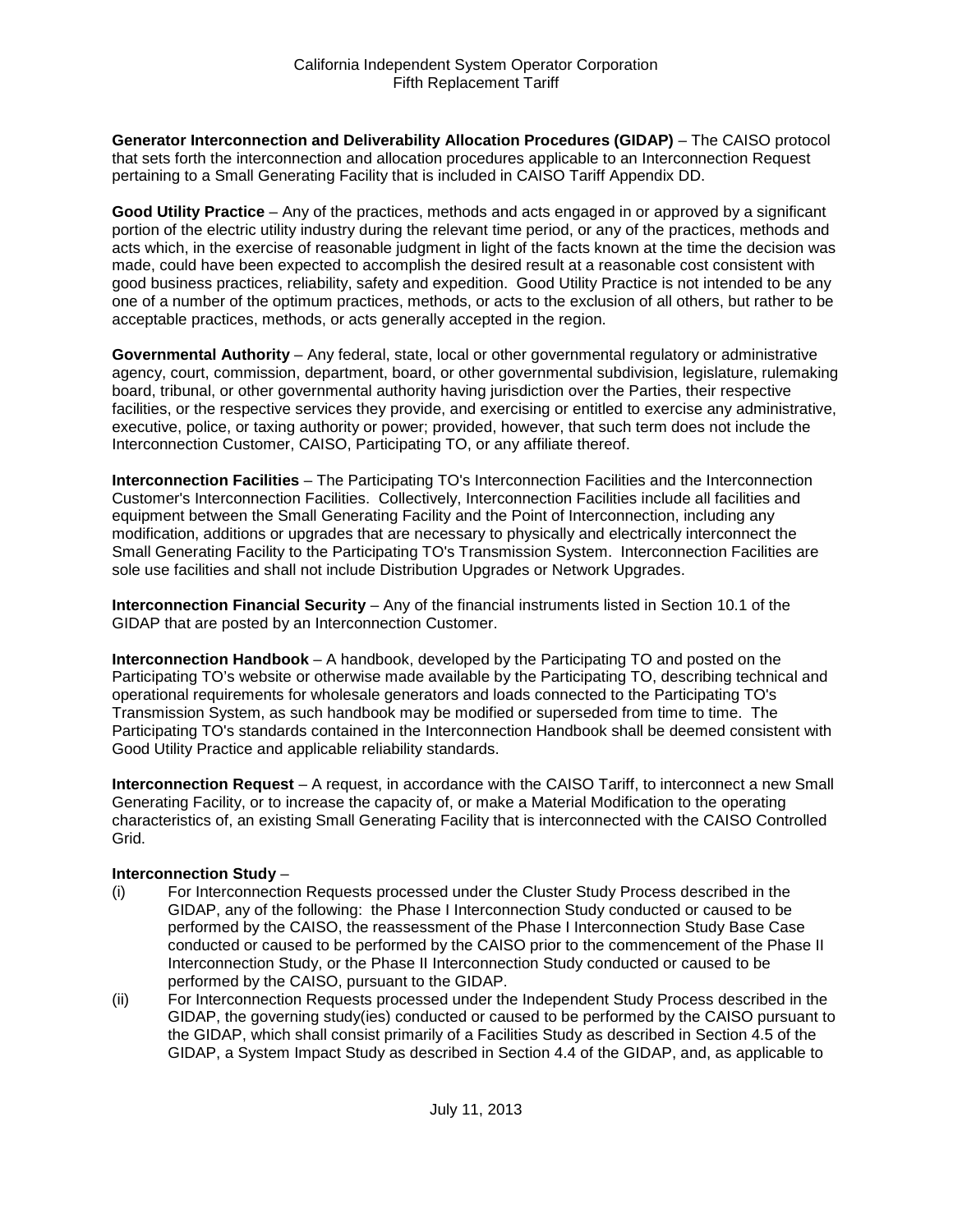Full Capacity Deliverability Status or Partial Deliverability Status, Phase I and Phase Interconnection Studies as described in Section 2.4.3 of the GIDAP.

**Local Deliverability Constraint** – A transmission system operating limit modeled in the GIDAP study process that would be exceeded if the CAISO were to assign full capacity or partial capacity deliverability status to one or more additional generating facilities interconnecting to the CAISO Controlled Grid in a specific local area, and that is not an Area Deliverability Constraint.

**Local Delivery Network Upgrade (LDNU)** – A transmission upgrade or addition identified by the CAISO in the GIDAP study process to relieve a Local Deliverability Constraint.

**Material Modification** – A modification that has a material impact on the cost or timing of any Interconnection Request or any other valid interconnection request with a later queue priority date.

**Merchant Network Upgrades** – Network Upgrades constructed and owned by an Interconnection Customer pursuant to Article 5.2.1 of this SGIA, Section 13.3 of the GIDAP, and Sections 24.4.6.1 and 36.11 of the CAISO Tariff.

**Network Upgrades** – Additions, modifications, and upgrades to the Participating TO's Transmission System required at or beyond the point at which the Small Generating Facility interconnects with the CAISO Controlled Grid to accommodate the interconnection of the Small Generating Facility with the CAISO Controlled Grid. Network Upgrades do not include Distribution Upgrades.

**Operational Control** – The rights of the CAISO under a Transmission Control Agreement and the CAISO Tariff to direct the parties to the Transmission Control Agreement how to operate their transmission lines and facilities and other electric plant affecting the reliability of those lines and facilities for the purpose of affording comparable non-discriminatory transmission access and meeting applicable reliability criteria.

**Operating Requirements** – Any operating and technical requirements that may be applicable due to the CAISO, Western Electricity Coordinating Council, Balancing Authority Area, or the Participating TO's requirements, including those set forth in this Agreement.

**Option (A) Interconnection Customer** – An Interconnection Customer that elects to interconnect pursuant to Option (A) as set forth in Section 7.2 of the GIDAP.

**Option (B) Interconnection Customer** – An Interconnection Customer that elects to interconnect pursuant to Option (B) as set forth in Section 7.2 of the GIDAP.

**Party or Parties** – The Participating TO, CAISO, Interconnection Customer or the applicable combination of the above.

**Phased Generating Facility** – A Small Generating Facility that is structured to be completed and to achieve Commercial Operation in two or more successive sequences that are specified in this SGIA, such that each sequence comprises a portion of the total megawatt generation capacity of the entire Small Generating Facility.

**Point of Interconnection** – The point where the Interconnection Facilities connect with the Participating TO's Transmission System.

**Reasonable Efforts** – With respect to an action required to be attempted or taken by a Party under this Agreement, efforts that are timely and consistent with Good Utility Practice and are otherwise substantially equivalent to those a Party would use to protect its own interests.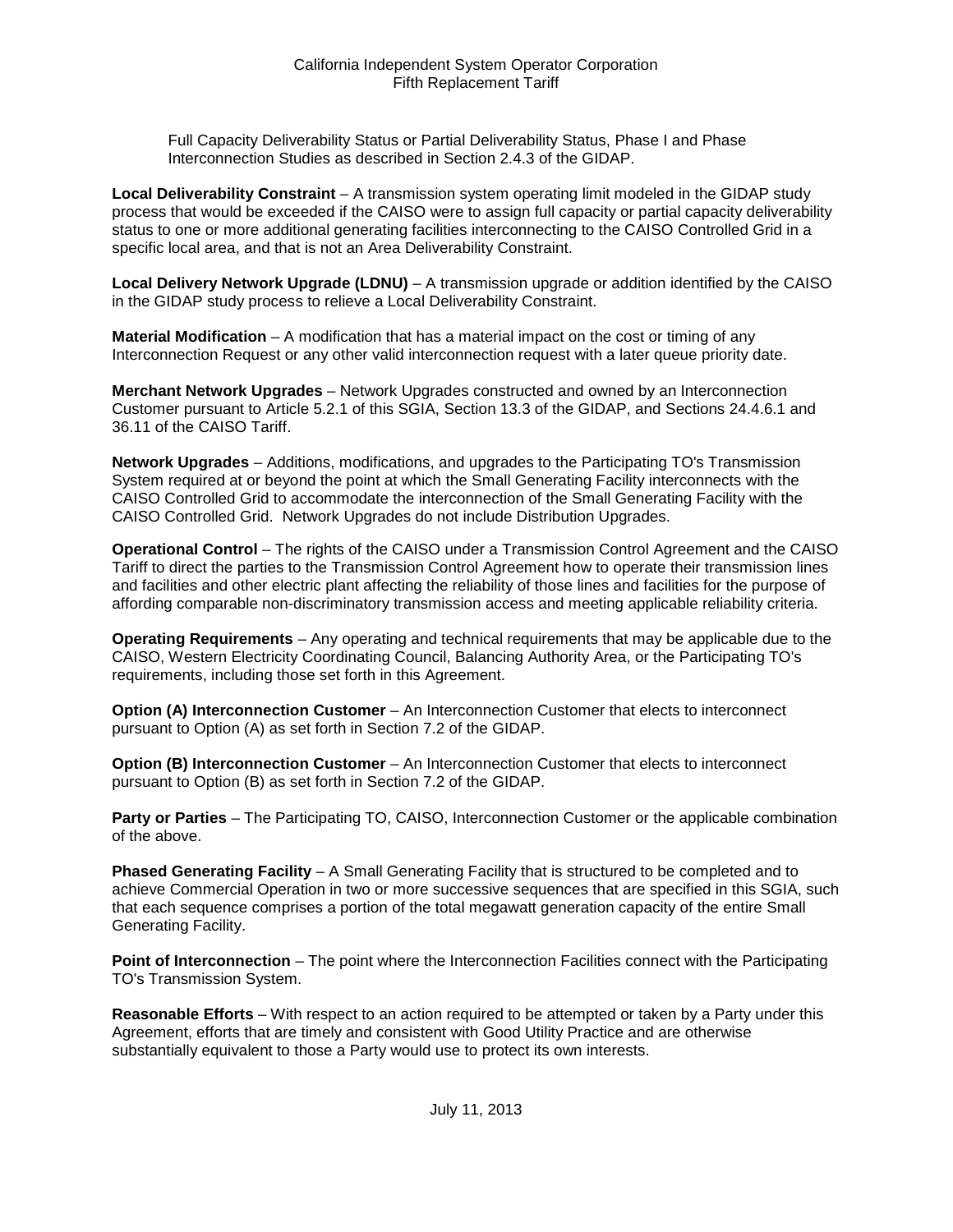**Reliability Network Upgrades (RNU)** – The transmission facilities at or beyond the Point of Interconnection identified in the Interconnection Studies as necessary to interconnect one or more Generating Facility(ies) safely and reliably to the CAISO Controlled Grid, which would not have been necessary but for the interconnection of one or more Generating Facility(ies), including Network Upgrades necessary to remedy short circuit or stability problems, or system operating limits. Reliability Network Upgrades shall only be deemed necessary for system operating limits, occurring under any system condition, which such system operating limits cannot be adequately mitigated through Congestion Management, Operating Procedures, or Special Protection Systems based on the characteristics of the Generating Facilities included in the Interconnection Studies, limitations on market models, systems, or information, or other factors specifically identified in the Interconnection Studies. Reliability Network Upgrades also include, consistent with WECC practice, the facilities necessary to mitigate any adverse impact the Generating Facility's interconnection may have on a path's WECC rating.

**Small Generating Facility** – The Interconnection Customer's device for the production of electricity identified in the Interconnection Request, but shall not include the Interconnection Customer's Interconnection Facilities.

**TP Deliverability** – The capability, measured in MW, of the CAISO Controlled Grid as modified by transmission upgrades and additions identified in the annual Transmission Plan to support the interconnection with Full Capacity Deliverability Status or Partial Capacity Deliverability Status of additional Generating Facilities in a specified geographic or electrical area of the CAISO Controlled Grid.

**Transmission Control Agreement –** CAISO FERC Electric Tariff No. 7.

**Transmission System** – The facilities owned and operated by the Participating TO and that have been placed under the CAISO's Operational Control, which facilities form part of the CAISO Controlled Grid.

**Upgrades** – The required additions and modifications to the Participating TO's Transmission System and Distribution System at or beyond the Point of Interconnection. Upgrades may be Network Upgrades or Distribution Upgrades. Upgrades do not include Interconnection Facilities.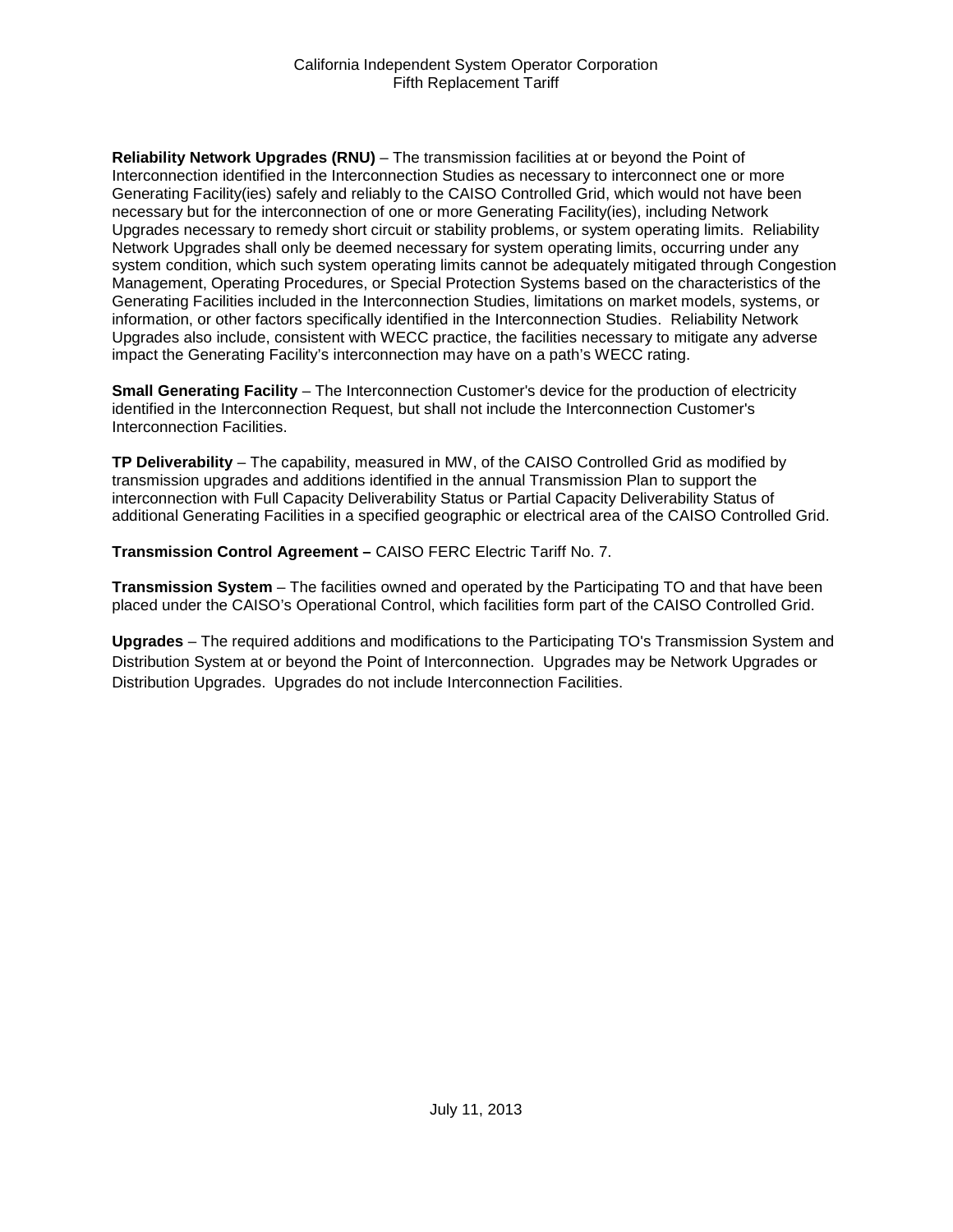## **Attachment 2**

## **Description and Costs of the Small Generating Facility,**

## **Interconnection Facilities, and Metering Equipment**

<span id="page-34-2"></span><span id="page-34-1"></span><span id="page-34-0"></span>Equipment, including the Small Generating Facility, Interconnection Facilities, and metering equipment shall be itemized and identified as being owned by the Interconnection Customer or the Participating TO. The Participating TO will provide a best estimate itemized cost, including overheads, of its Interconnection Facilities and metering equipment, and a best estimate itemized cost of the annual operation and maintenance expenses associated with its Interconnection Facilities and metering equipment.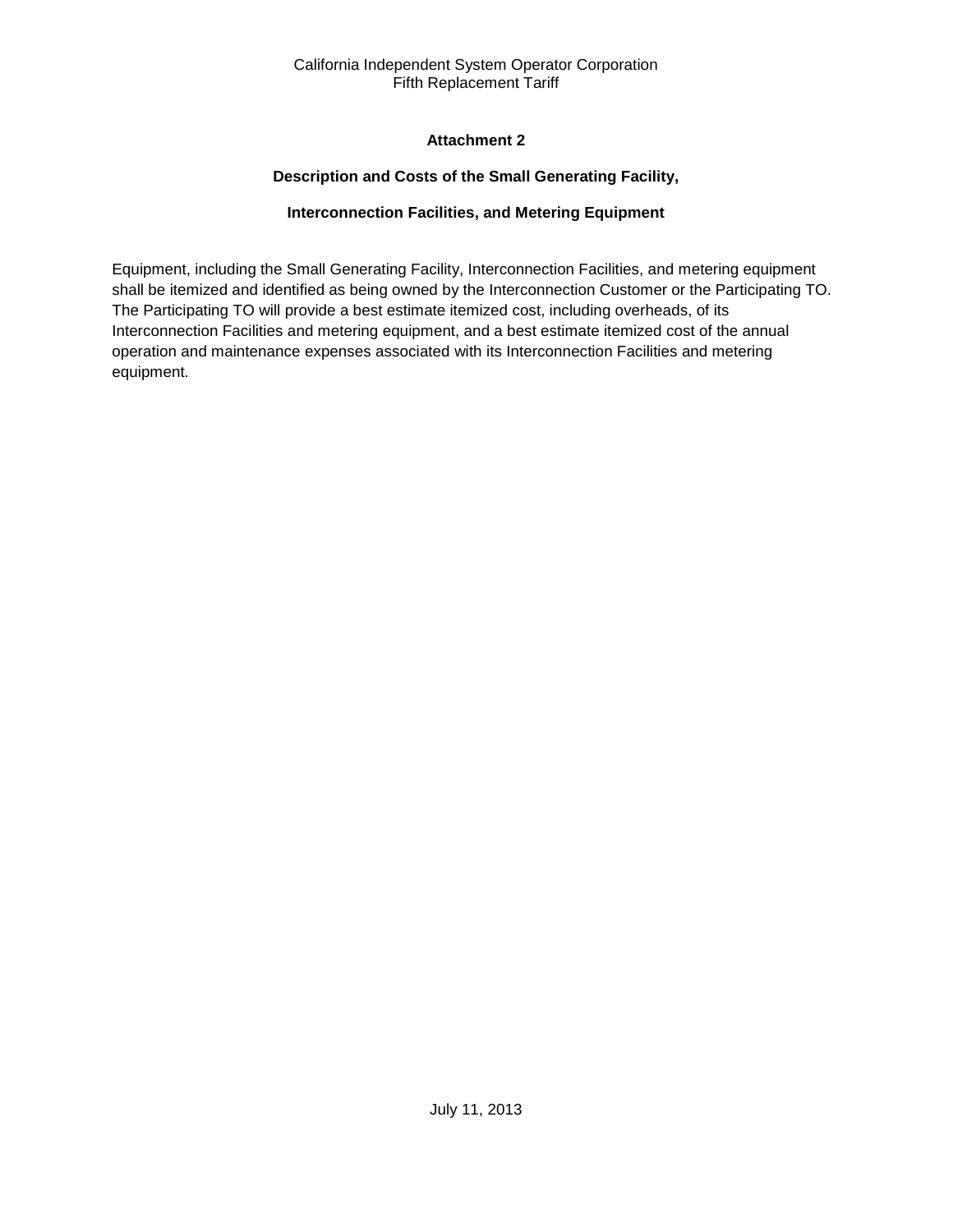## **Attachment 3**

## <span id="page-35-2"></span><span id="page-35-1"></span><span id="page-35-0"></span>**One-line Diagram Depicting the Small Generating Facility, Interconnection**

## **Facilities, Metering Equipment, and Upgrades**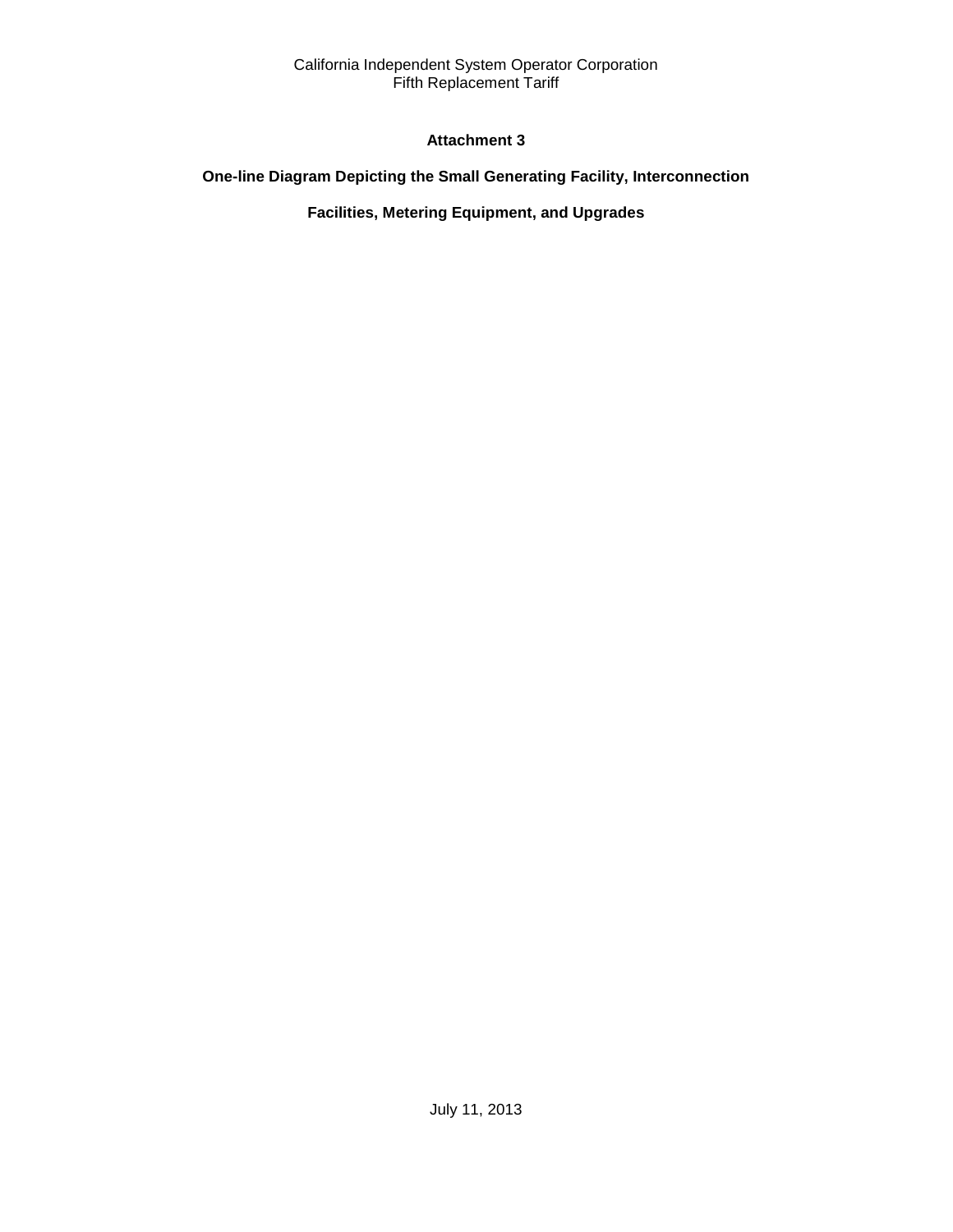## **Attachment 4 Milestones**

<span id="page-36-1"></span><span id="page-36-0"></span>In-Service Date: \_\_\_\_\_\_\_\_\_\_\_\_\_\_\_\_\_\_\_\_\_\_\_\_\_\_

Critical milestones and responsibility as agreed to by the Parties:

| <b>Milestone/Date</b> | <b>Responsible Party</b> |
|-----------------------|--------------------------|
|                       |                          |
|                       |                          |
|                       |                          |
|                       |                          |
|                       |                          |
|                       |                          |
|                       |                          |
|                       |                          |
|                       |                          |
|                       |                          |
| Agreed to by:         |                          |
|                       | Date________________     |
|                       | Date________________     |
|                       |                          |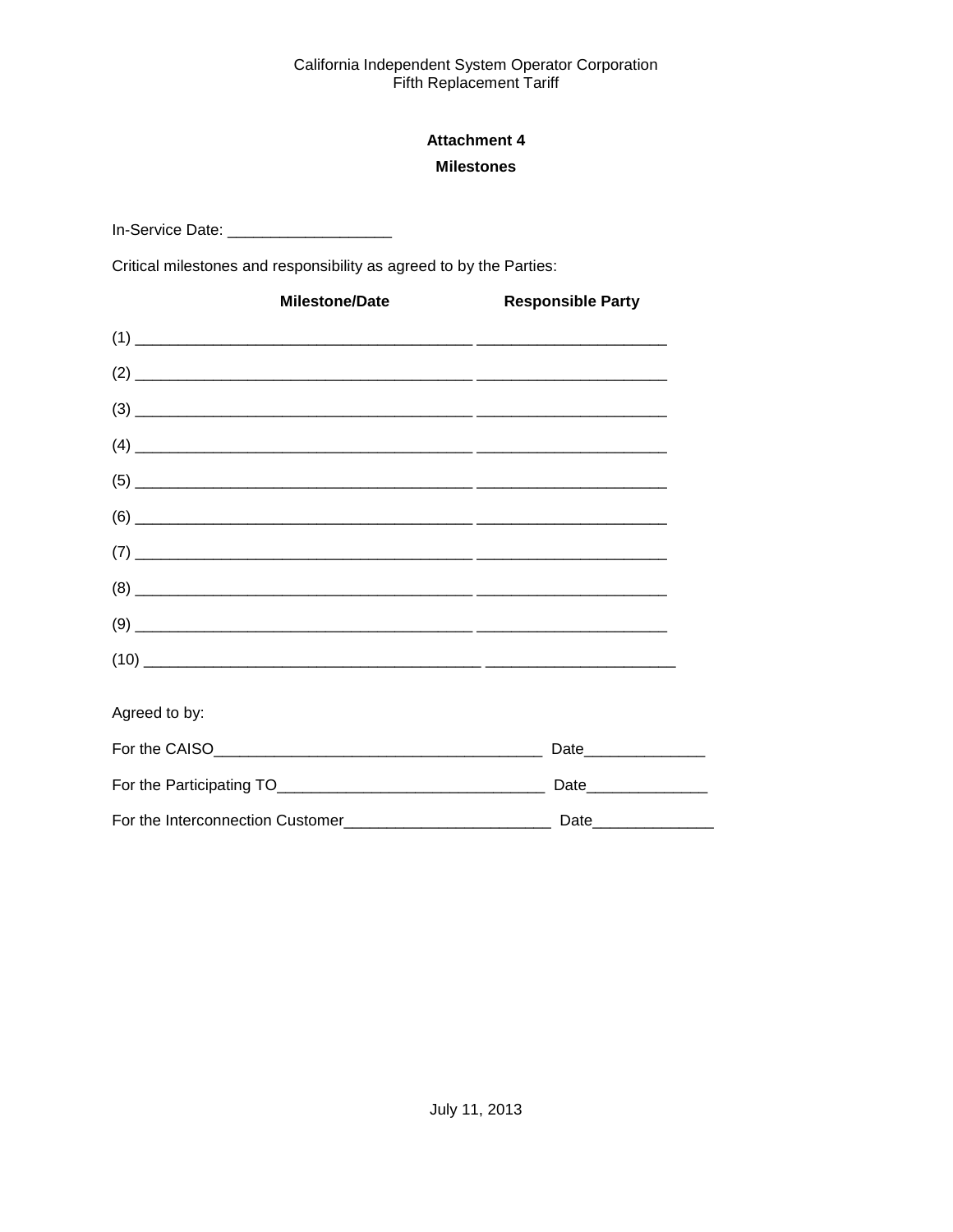## **Attachment 5**

## <span id="page-37-2"></span><span id="page-37-1"></span><span id="page-37-0"></span>**Additional Operating Requirements for the CAISO Controlled Grid and Affected Systems Needed to Support**

### **the Interconnection Customer's Needs**

The Participating TO and the CAISO shall also provide requirements that must be met by the Interconnection Customer prior to initiating parallel operation with the CAISO Controlled Grid.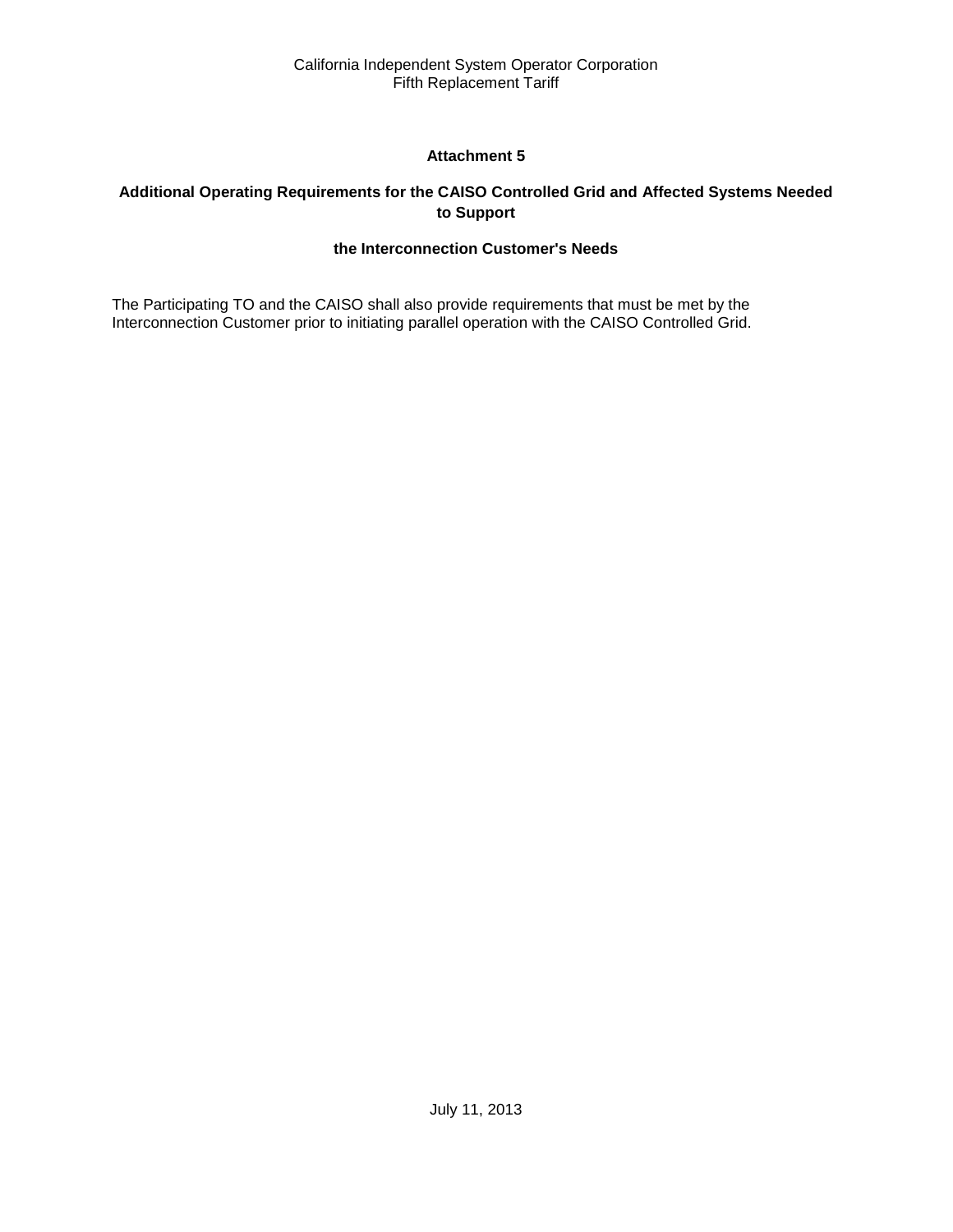### **Attachment 6**

### **Participating TO's Description of its Upgrades**

### **and Best Estimate of Upgrade Costs**

<span id="page-38-2"></span><span id="page-38-1"></span><span id="page-38-0"></span>The Participating TO shall describe Upgrades and provide an itemized best estimate of the cost, including overheads, of the Upgrades and annual operation and maintenance expenses associated with such Upgrades. The Participating TO shall functionalize Upgrade costs and annual expenses as either transmission or distribution related.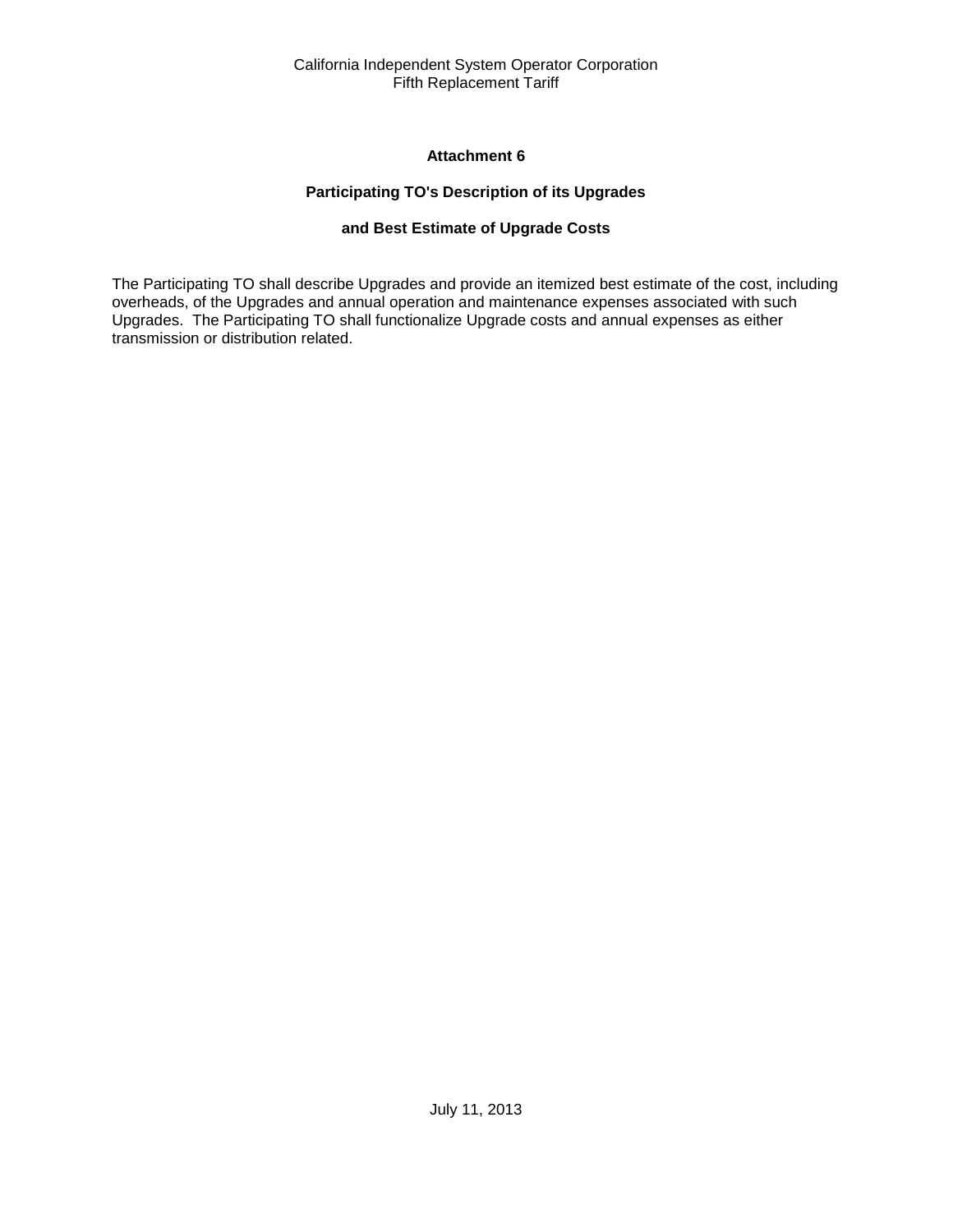## **Attachment 7**

### <span id="page-39-0"></span>**Interconnection Requirements for an Asynchronous Small Generating Facility**

<span id="page-39-1"></span>Attachment 7 sets forth requirements and provisions specific to all Asynchronous Generating Facilities. All other requirements of this Agreement continue to apply to all Asynchronous Generating Facility interconnections.

#### **A. Technical Standards Applicable to Asynchronous Generating Facilities**

### **i. Low Voltage Ride-Through (LVRT) Capability**

A Asynchronous Generating Facility shall be able to remain online during voltage disturbances up to the time periods and associated voltage levels set forth in the requirements below.

- 1. An Asynchronous Generating Facility shall remain online for the voltage disturbance caused by any fault on the transmission grid, or within the Asynchronous Generating Facility between the Point of Interconnection and the high voltage terminals of the Asynchronous Generating Facility's step up transformer, having a duration equal to the lesser of the normal three-phase fault clearing time (4-9 cycles) or one-hundred fifty (150) milliseconds, plus any subsequent post-fault voltage recovery to the final steady-state post-fault voltage. Clearing time shall be based on the maximum normal clearing time associated with any three-phase fault location that reduces the voltage at the Asynchronous Generating Facility's Point of Interconnection to 0.2 per-unit of nominal voltage or less, independent of any fault current contribution from the Asynchronous Generating Facility.
- 2. An Asynchronous Generating Facility shall remain online for any voltage disturbance caused by a single-phase fault on the transmission grid, or within the Asynchronous Generating Facility between the Point of Interconnection and the high voltage terminals of the Asynchronous Generating Facility's step up transformer, with delayed clearing, plus any subsequent post-fault voltage recovery to the final steady-state post-fault voltage. Clearing time shall be based on the maximum backup clearing time associated with a single point of failure (protection or breaker failure) for any single-phase fault location that reduces any phase-to-ground or phase-to-phase voltage at the Asynchronous Generating Facility's Point of Interconnection to 0.2 per-unit of nominal voltage or less, independent of any fault current contribution from the Asynchronous Generating Facility.
- 3. Remaining on-line shall be defined as continuous connection between the Point of Interconnection and the Asynchronous Generating Facility's units, without any mechanical isolation. Asynchronous Generating Facilities may cease to inject current into the transmission grid during a fault.
- 4. The Asynchronous Generating Facility is not required to remain on line during multi-phased faults exceeding the duration described in Section A.i.1 of this Attachment 7 or single-phase faults exceeding the duration described in Section A.i.2 of this Attachment 7.
- 5. The requirements of this Section A.i. of this Attachment 7 do not apply to faults that occur between the Asynchronous Generating Facility's terminals and the high side of the step-up transformer to the high-voltage transmission system.